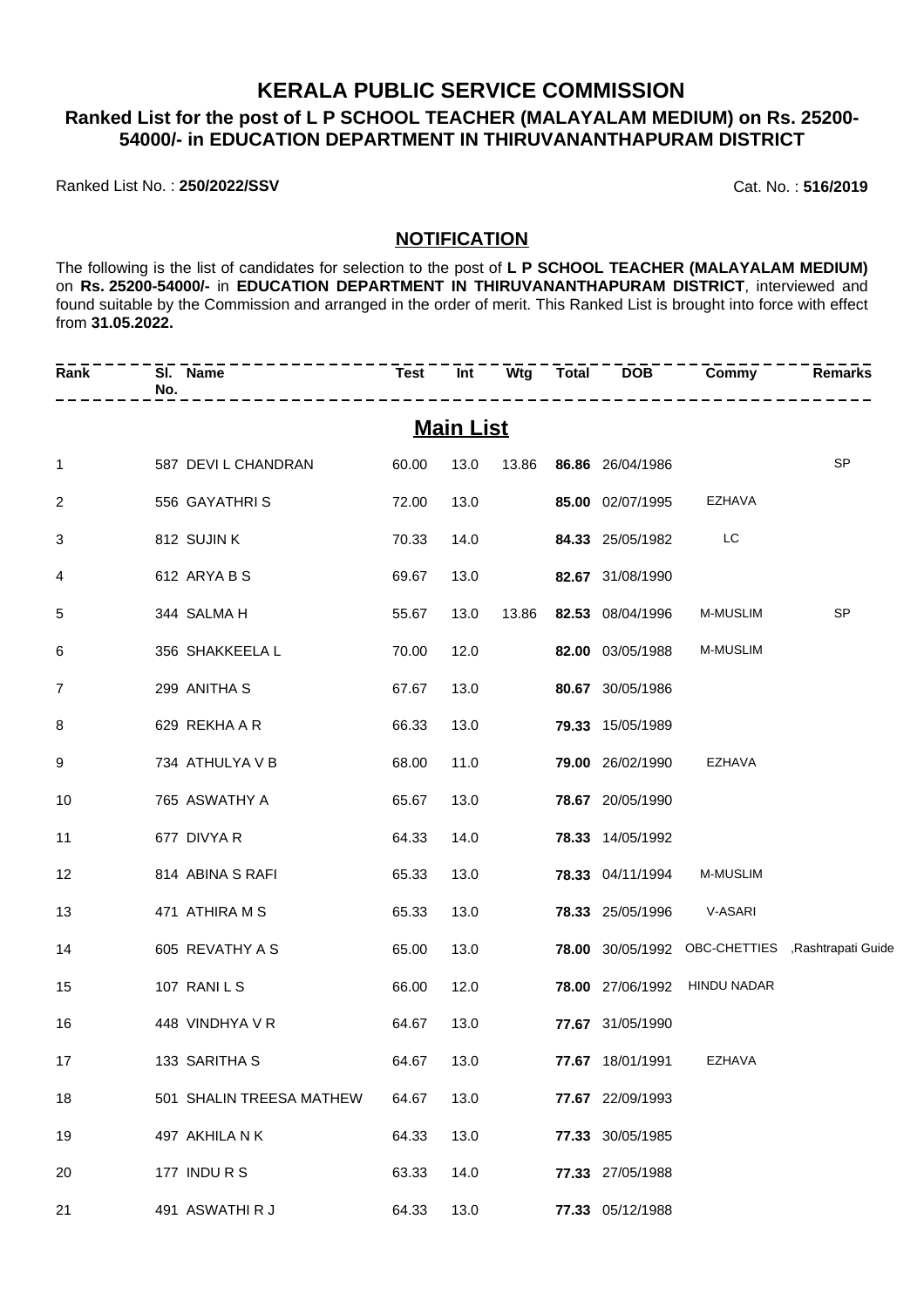| $\overline{R}$ ank | SI. Name<br>No.            | Test  | $\overline{Int}$ |  | $Wtg$ Total DOB         | Commy                                        | <b>Remarks</b>  |
|--------------------|----------------------------|-------|------------------|--|-------------------------|----------------------------------------------|-----------------|
| 22                 | 347 AMRUTHA C S            | 64.33 | 13.0             |  | 77.33 22/05/1991        |                                              |                 |
| 23                 | CHIKKU S<br>$\overline{4}$ | 65.00 | 12.0             |  | 77.00 30/05/1988        |                                              | , Wife of Jawan |
| 24                 | 736 SREEHARIMS             | 63.00 | 14.0             |  | 77.00 06/08/1998        |                                              |                 |
| 25                 | 119 SRUTHY LV              | 63.67 | 13.0             |  |                         | 76.67 19/05/1993 HINDU NADAR , Wife of Jawan |                 |
| 26                 | 506 DHANYA SANKAR R        | 63.67 | 13.0             |  | 76.67 30/05/1985        |                                              |                 |
| 27                 | 283 BINDUMOL O S           | 65.67 | 11.0             |  | 76.67 10/05/1987        |                                              |                 |
| 28                 | 619 RAJI S                 | 64.67 | 12.0             |  |                         | 76.67 26/05/1989 HINDU NADAR                 |                 |
| 29                 | 147 RAMSI A                | 64.67 | 12.0             |  | 76.67 12/07/1990        | <b>M-MUSLIM</b>                              |                 |
| 30                 | 377 REMEESA BEEVI A        | 64.33 | 12.0             |  | 76.33 03/03/1986        | <b>M-MUSLIM</b>                              |                 |
| 31                 | 327 REMYAR                 | 63.33 | 13.0             |  | 76.33 04/07/1989        |                                              |                 |
| 32                 | 722 ANUPAMA A L            | 63.33 | 13.0             |  | 76.33 10/05/1994        | <b>SIUC NADAR</b>                            |                 |
| 33                 | 723 SUMINA F               | 63.00 | 13.0             |  | 76.00 30/05/1990        | M-MUSLIM                                     |                 |
| 34                 | 522 ARYA B RAJ             | 62.67 | 13.0             |  |                         | 75.67 04/05/1990 V-VISWAKARMA                |                 |
| 35                 | 365 PREEJA P               | 64.33 | 11.0             |  | <b>75.33</b> 02/05/1985 | EZHAVA                                       |                 |
| 36                 | 493 KAVITHA S K            | 62.33 | 13.0             |  | 75.33 18/05/1989        | OBC-<br>VELUTHEDATHU                         |                 |
| 37                 | 131 NEETHUS                | 62.67 | 12.0             |  | 74.67 31/05/1985        | <b>NAIR</b><br>EZHAVA                        |                 |
| 38                 | 161 ATHIRA T               | 61.33 | 13.0             |  | 74.33 26/02/1989        | <b>EZHAVA</b>                                |                 |
| 39                 | 296 PARVATHI KRISHNA M     | 61.00 | 13.0             |  | 74.00 24/02/1991        |                                              | , Wife of Jawan |
| 40                 | 647 MEGHA R CHANDRAN       | 61.00 | 13.0             |  | 74.00 02/09/1987        | <b>EZHAVA</b>                                |                 |
| 41                 | 524 RARI L NAIR            | 62.67 | 11.0             |  | 73.67 01/12/1990        |                                              |                 |
| 42                 | 407 DHANYA S S             | 60.00 | 13.0             |  | 73.00 30/05/1987        | <b>EZHAVA</b>                                |                 |
| 43                 | 437 RADHIKA J              | 60.00 | 13.0             |  | 73.00 21/08/1991        |                                              |                 |
| 44                 | 644 VISHNU PRIYA P         | 60.00 | 13.0             |  | 73.00 27/04/1993        |                                              |                 |
| 45                 | 737 POOJA PREM             | 61.67 | 11.0             |  | 72.67 12/12/1988        |                                              |                 |
| 46                 | 689 ANJANA MOHAN M S       | 59.67 | 13.0             |  | 72.67 15/05/1992        |                                              |                 |
| 47                 | 44 SOUMYA M I              | 58.33 | 14.0             |  | 72.33 05/05/1985        |                                              |                 |
| 48                 | 477 NISHA MK               | 59.33 | 13.0             |  | 72.33 03/05/1987        |                                              |                 |
| 49                 | 225 SMITHARANI V S         | 59.00 | 13.0             |  | 72.00 10/05/1978        | OBC-VELAAN                                   |                 |
| 50                 | <b>ZEENATH S</b><br>36     | 59.00 | 13.0             |  | 72.00 07/12/1989        | <b>M-MUSLIM</b>                              |                 |
| 51                 | 48 ASWATHY G R             | 57.67 | 14.0             |  | 71.67 15/05/1991        |                                              |                 |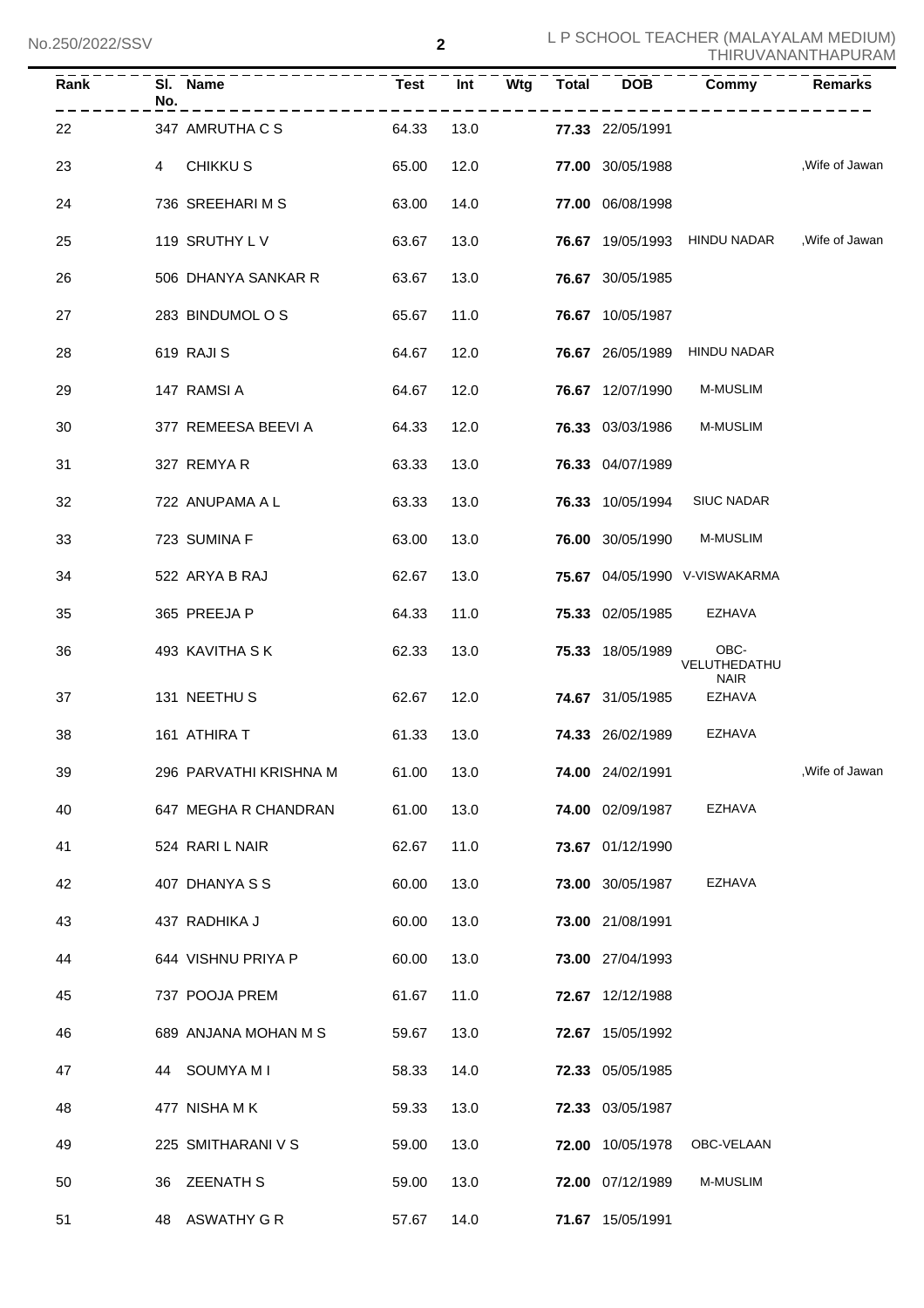| Rank | No. | SI. Name              | <b>Test</b> | Int  | Wtg   | Total DOB               | Commy                        | <b>Remarks</b>                 |
|------|-----|-----------------------|-------------|------|-------|-------------------------|------------------------------|--------------------------------|
| 52   |     | 121 FATHIMA A R       | 58.67       | 13.0 |       | 71.67 27/05/1992        | <b>M-MUSLIM</b>              |                                |
| 53   |     | 469 ANCY P C          | 58.33       | 13.0 |       | 71.33 20/01/1988 LC     |                              |                                |
| 54   |     | 600 SAIRA S           | 58.33       | 13.0 |       | 71.33 10/05/1988        | <b>M-MUSLIM</b>              |                                |
| 55   |     | 185 KRISHNAPRIYA G S  | 58.33       | 13.0 |       | 71.33 31/05/1992        |                              |                                |
| 56   |     | 194 NISHA P N         | 58.00       | 13.0 |       |                         | 71.00 03/05/1983 HINDU NADAR |                                |
| 57   |     | 431 ANJANA B R        | 58.00       | 13.0 |       | 71.00 31/05/1988        |                              |                                |
| 58   |     | 797 NOUFAL E          | 59.00       | 12.0 |       |                         | 71.00 23/02/1992 M-MUSLIM    |                                |
| 59   |     | 348 SONIYA V C        | 46.00       | 11.0 | 13.86 | 70.86 03/01/1989        |                              | SP                             |
| 60   |     | 349 ATHIRA M G        | 58.67       | 12.0 |       | 70.67 26/04/1990        |                              |                                |
| 61   |     | 301 BIJI A            | 57.33       | 13.0 |       | 70.33 30/05/1984 EZHAVA |                              |                                |
| 62   |     | 466 RENJINI M S       | 57.33       | 13.0 |       |                         | 70.33 18/05/1987 HINDU NADAR |                                |
| 63   |     | 449 ASWATHY U         | 58.33       | 12.0 |       | 70.33 04/12/1989        |                              |                                |
| 64   |     | 416 DIVYASREE M G     | 57.33       | 13.0 |       | 70.33 22/05/1990        |                              |                                |
| 65   |     | 241 AZI M A           | 58.00       | 12.0 |       | <b>70.00</b> 09/07/1986 | <b>M-MUSLIM</b>              |                                |
| 66   |     | 767 POOJA R S         | 58.00       | 12.0 |       | 70.00 12/01/1989        |                              |                                |
| 67   |     | 154 TESSY K G         | 58.00       | 12.0 |       | 70.00 12/11/1991        |                              |                                |
| 68   |     | 334 ROHINI V S        | 56.67       | 13.0 |       | 69.67 01/06/1992        |                              |                                |
| 69   |     | 261 REMYAU            | 57.67       | 12.0 |       | 69.67 30/05/1993        |                              |                                |
| 70   |     | 614 DEVIKA S S        | 56.67       | 13.0 |       | 69.67 05/05/1999        |                              |                                |
| 71   |     | 146 VISANTHI MOL V S  | 56.33       | 13.0 |       | 69.33 24/03/1988        |                              |                                |
| 72   |     | 228 ASHA V R          | 58.33       | 11.0 |       | 69.33 29/05/1988        | LC                           |                                |
| 73   |     | 25 ASHA RAJ P         | 57.33       | 12.0 |       | 69.33 30/05/1989        |                              |                                |
| 74   |     | 229 BIJI S            | 57.33       | 12.0 |       | 69.33 08/08/1991        | EZHAVA                       |                                |
| 75   |     | 604 GAYATHRIKS        | 56.33       | 13.0 |       | 69.33 23/02/1992        |                              |                                |
| 76   |     | 676 ANUKRISHNA M      | 56.00       | 13.0 |       | <b>69.00</b> 12/11/1996 |                              | OBC-CHETTY , Rashtrapati Guide |
| 77   |     | 207 ATHIRA L R        | 56.00       | 13.0 |       | 69.00 02/03/1984        |                              |                                |
| 78   |     | 85 PRIYAR             | 56.00       | 13.0 |       | 69.00 31/05/1987        |                              |                                |
| 79   |     | 571 SITHARA JAHAN R S | 56.00       | 13.0 |       | 69.00 21/09/1988        | M-MUSLIM                     |                                |
| 80   |     | 499 SHINI A H         | 57.00       | 12.0 |       | 69.00 23/10/1988        | M-MUSLIM                     |                                |
| 81   |     | 342 SAJITHA R P       | 58.00       | 11.0 |       | 69.00 17/12/1989        | <b>SIUC NADAR</b>            |                                |
| 82   |     | 259 PREETHAMOL L      | 57.00       | 12.0 |       | 69.00 20/02/1991        | HINDU NADAR                  |                                |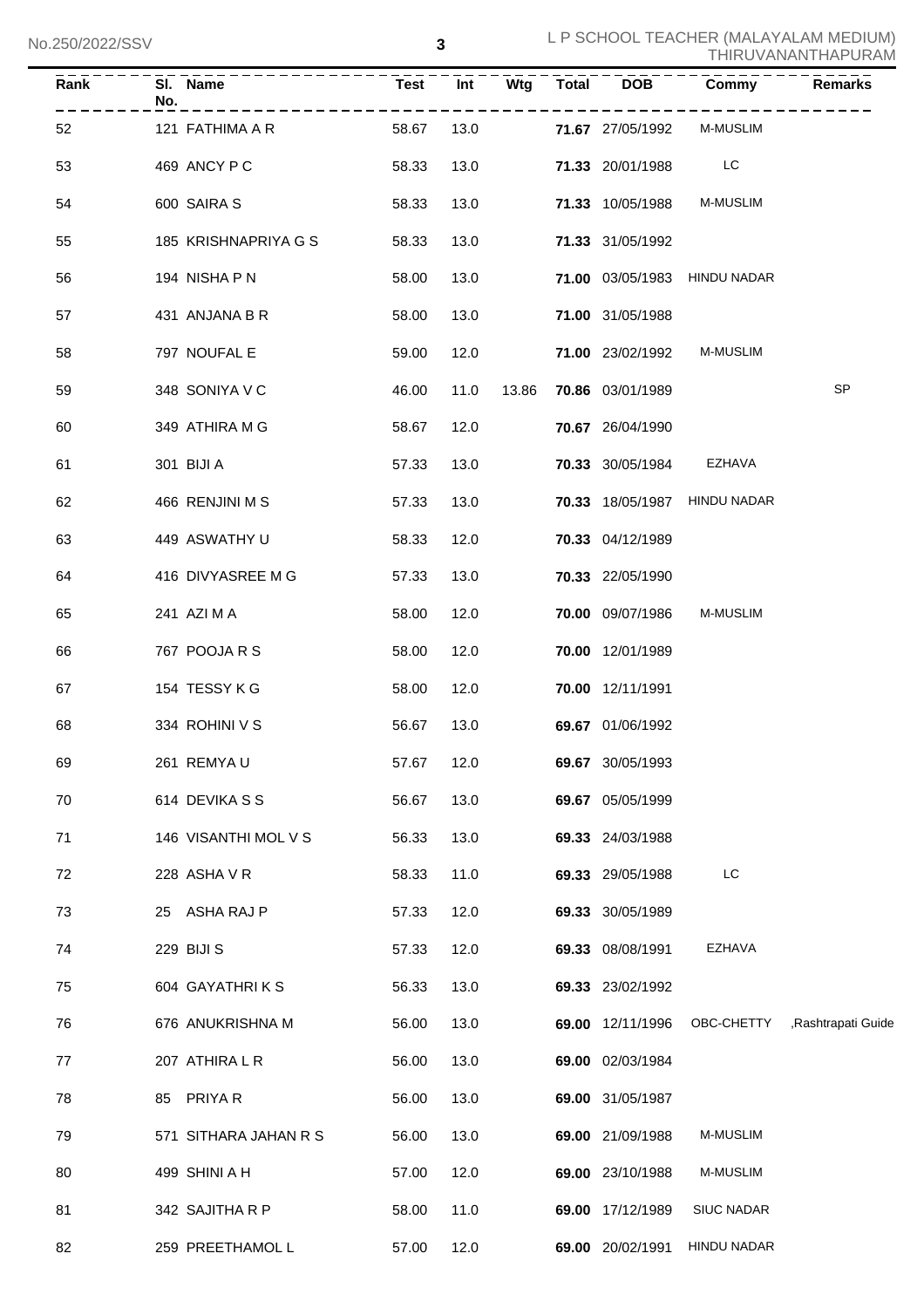| Rank | No. | SI. Name              | Test  | <b>Int</b> | <b>Wtg</b> |                         | Total DOB Commy               | <b>Remarks</b>     |
|------|-----|-----------------------|-------|------------|------------|-------------------------|-------------------------------|--------------------|
| 83   |     | 2 REMYAR              | 55.00 | 14.0       |            | 69.00 30/05/1991        | OBC-VANIKA<br>VAISYA          |                    |
| 84   |     | 196 ATHIRA B S        | 55.67 | 13.0       |            | 68.67 20/05/1989        |                               | ,Wife of Jawan     |
| 85   |     | 808 ROJA R S          | 55.67 | 13.0       |            | 68.67 20/05/1984        |                               | ,Rashtrapati Guide |
| 86   |     | 500 ASWATHY R V       | 55.67 | 13.0       |            | 68.67 08/05/1987        | EZHAVA                        |                    |
| 87   |     | 447 REMYA V M         | 55.67 | 13.0       |            |                         | 68.67 31/05/1989 V-VISWAKARMA |                    |
| 88   |     | 116 SHYAMA S          | 56.67 | 12.0       |            | <b>68.67</b> 10/04/1990 | EZHAVA                        |                    |
| 89   |     | 96 ASWATHY V S        | 54.67 | 14.0       |            | 68.67 01/01/1992        | OBC-<br>VEERASAIVAS           |                    |
| 90   |     | 763 ATHIRA S S        | 57.67 | 11.0       |            | 68.67 23/04/1993        |                               |                    |
| 91   |     | 179 REMYARAJ R V      | 55.33 | 13.0       |            | 68.33 19/02/1985        | EZHAVA                        |                    |
| 92   |     | 51 SIBINA S           | 55.33 | 13.0       |            | 68.33 16/05/1987        | <b>M-MUSLIM</b>               |                    |
| 93   |     | 269 SACHITHA V S      | 54.33 | 14.0       |            | 68.33 14/01/1989        | OBC-VANIKA<br>VAISYA          |                    |
| 94   |     | 43 DIVYA R            | 56.33 | 12.0       |            | 68.33 27/05/1990        | EZHAVA                        |                    |
| 95   |     | 362 ARATHY PRASAD L B | 55.33 | 13.0       |            | 68.33 14/07/1993        |                               |                    |
| 96   |     | 514 NAMITHA K         | 55.00 | 13.0       |            | 68.00 17/05/1986        |                               |                    |
| 97   |     | <b>197 SUMA S S</b>   | 56.00 | 12.0       |            | 68.00 27/02/1988        |                               |                    |
| 98   |     | 222 HASEENA BEEVIS    | 55.00 | 13.0       |            | 68.00 30/05/1989        | M-MUSLIM                      |                    |
| 99   |     | 84 NASREENA N         | 55.00 | 13.0       |            | 68.00 08/10/1991        | M-MUSLIM                      |                    |
| 100  |     | 47 VIDYA VIJAYAN V    | 58.00 | 10.0       |            | 68.00 20/05/1992        |                               |                    |
| 101  |     | 446 HARIPRIYA G       | 54.67 | 13.0       |            | 67.67 22/11/1981        |                               |                    |
| 102  |     | 150 JAYASREE B        | 54.67 | 13.0       |            |                         | 67.67 31/03/1987 V-VISWAKARMA |                    |
| 103  |     | 464 MANJU M           | 54.67 | 13.0       |            | 67.67 30/05/1989        |                               |                    |
| 104  |     | 268 CHINCHU L T       | 55.67 | 12.0       |            | 67.67 11/12/1990        | <b>EZHAVA</b>                 |                    |
| 105  |     | 706 ANJANA A C        | 56.33 | 11.0       |            | 67.33 20/05/1988        | <b>EZHAVA</b>                 | ,Rashtrapati Guide |
| 106  |     | 316 NISHALN           | 54.33 | 13.0       |            | 67.33 27/05/1984        |                               |                    |
| 107  |     | 22 VINEETHA V A       | 54.33 | 13.0       |            | 67.33 30/05/1985        | <b>EZHAVA</b>                 |                    |
| 108  |     | 543 ANCY N R          | 54.33 | 13.0       |            | 67.33 01/05/1988        | M-MUSLIM                      |                    |
| 109  | 73  | <b>RENJINI R S</b>    | 53.33 | 14.0       |            | 67.33 19/11/1988        |                               |                    |
| 110  |     | 708 AARCHA J          | 56.33 | 11.0       |            | 67.33 30/03/1989        | <b>EZHAVA</b>                 |                    |
| 111  |     | 492 SEMEEMAR          | 55.33 | 12.0       |            | 67.33 01/06/1989        | M-MUSLIM                      |                    |
| 112  |     | 331 SREERA S NAIR     | 56.33 | 11.0       |            | 67.33 05/05/1990        |                               |                    |
| 113  |     | 134 ANJANA A V        | 54.00 | 13.0       |            | 67.00 16/12/1989        |                               |                    |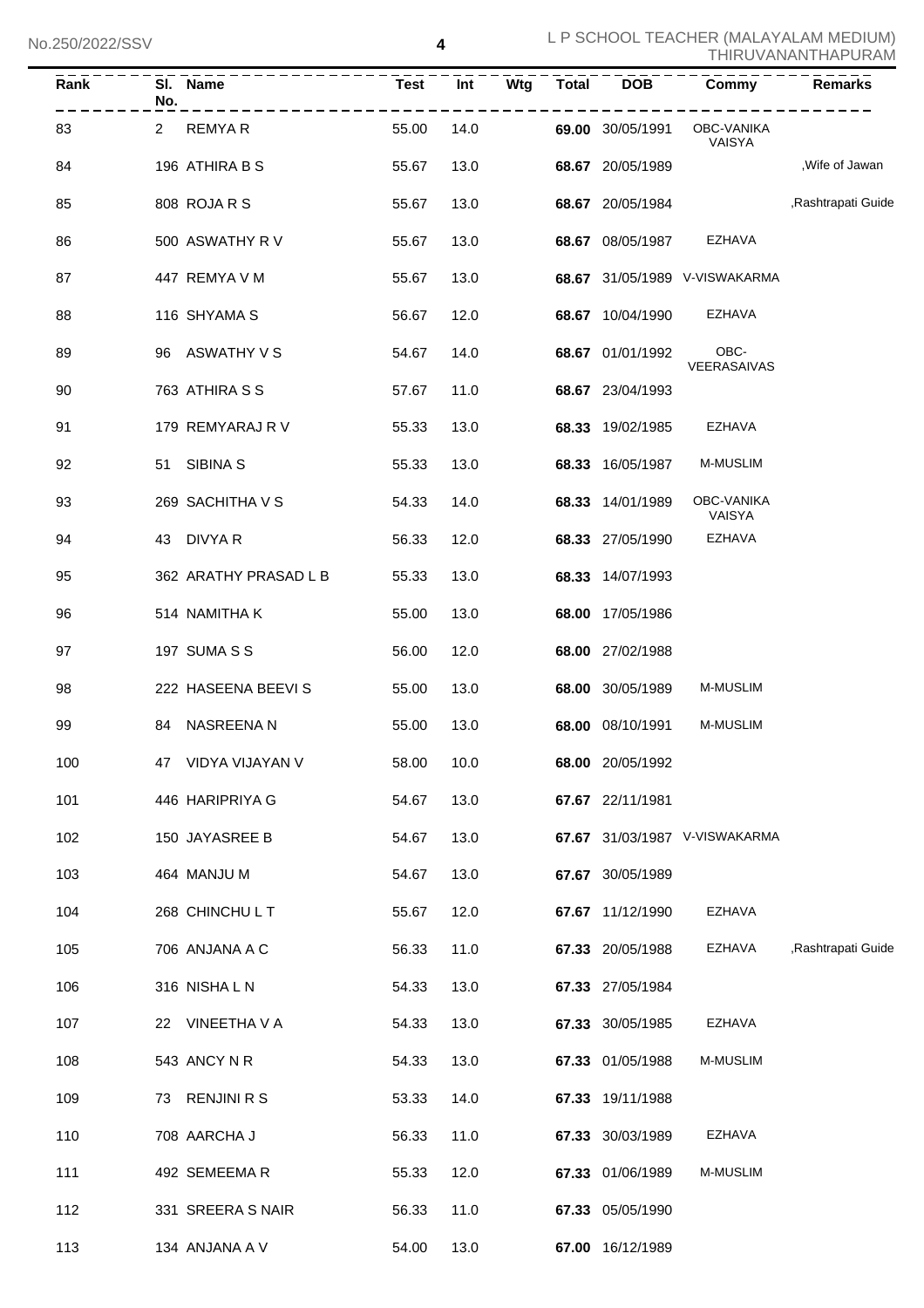| Rank | SI. Name<br>No.            | Test Int   |      | Wtg | Total DOB        | <b>Commy</b>                  | Remarks         |
|------|----------------------------|------------|------|-----|------------------|-------------------------------|-----------------|
| 114  | . <u>.</u><br>659 ATHIRA S | 54.00      | 13.0 |     |                  | 67.00 16/11/1990 V-VISWAKARMA |                 |
| 115  | 184 HAZNA BEEGUM L         | 54.00      | 13.0 |     | 67.00 11/02/1992 | <b>M-MUSLIM</b>               |                 |
| 116  | 521 ASWATHY S R            | 54.67      | 12.0 |     | 66.67 27/05/1986 |                               |                 |
| 117  | 606 SHINSABEEVI S          | 54.67      | 12.0 |     | 66.67 15/01/1989 | <b>M-MUSLIM</b>               |                 |
| 118  | 552 ANUJA S R              | 55.67      | 11.0 |     | 66.67 20/05/1989 |                               |                 |
| 119  | 451 AKHILAMOL B S          | 55.67      | 11.0 |     | 66.67 03/01/1992 | <b>SIUC NADAR</b>             |                 |
| 120  | 632 SEEMA J                | 53.67      | 13.0 |     | 66.67 04/02/1992 |                               |                 |
| 121  | 341 SHEEBA S R             | 53.33      | 13.0 |     | 66.33 13/05/1982 | EZHAVA                        |                 |
| 122  | 236 ASWATHY ARAVIND        | 53.33      | 13.0 |     | 66.33 25/05/1987 |                               |                 |
| 123  | 735 JEETHU S               | 54.33      | 12.0 |     | 66.33 10/12/1991 |                               |                 |
| 124  | 768 RAJALAKSHMY P          | 53.00      | 13.0 |     | 66.00 30/05/1983 |                               | , Wife of Jawan |
| 125  | 152 SIBI S                 | 53.00      | 13.0 |     | 66.00 07/04/1984 | LC                            |                 |
| 126  | 483 PRIYA P V              | 53.00      | 13.0 |     | 66.00 31/05/1988 |                               |                 |
| 127  | 284 LEKHAT                 | 54.00      | 12.0 |     |                  | 66.00 30/05/1989 V-VISWAKARMA |                 |
| 128  | 406 ANJU U M               | 54.00      | 12.0 |     | 66.00 05/03/1990 |                               |                 |
| 129  | 136 SHEFISS                | 55.00      | 11.0 |     | 66.00 28/04/1991 | EZHAVA                        |                 |
| 130  | 569 SUMAYYA S              | 52.67      | 13.0 |     | 65.67 20/05/1984 | <b>M-MUSLIM</b>               |                 |
| 131  | 75 SOORYA V K              | 53.67 12.0 |      |     | 65.67 25/05/1986 |                               |                 |
| 132  | 811 HAIFA A                | 53.67      | 12.0 |     | 65.67 10/05/1987 | M-MUSLIM                      |                 |
| 133  | 68 REJANI R                | 53.67      | 12.0 |     | 65.67 24/04/1988 | EZHAVA                        |                 |
| 134  | <b>SUCHITHRA G</b><br>6    | 54.67      | 11.0 |     | 65.67 26/04/1989 | EZHAVA                        |                 |
| 135  | 454 ANISHARAJ S            | 53.67      | 12.0 |     | 65.67 16/04/1992 | EZHAVA                        |                 |
| 136  | 240 SIMINA S S             | 52.67      | 13.0 |     | 65.67 15/05/1992 | M-MUSLIM                      |                 |
| 137  | 224 ANAGHA RAVEENDRAN      | 52.67      | 13.0 |     | 65.67 03/11/1992 |                               |                 |
| 138  | 254 REVATHY J P            | 53.67      | 12.0 |     | 65.67 02/12/1995 |                               |                 |
| 139  | 810 NANDU A                | 53.67      | 12.0 |     | 65.67 05/12/1998 |                               |                 |
| 140  | 421 SIMILAL K              | 53.33      | 12.0 |     |                  | 65.33 30/05/1986 HINDU NADAR  |                 |
| 141  | 149 RENJU R NAIR           | 52.33      | 13.0 |     | 65.33 20/05/1990 |                               |                 |
| 142  | 178 SARANYA S              | 52.33      | 13.0 |     | 65.33 09/05/1991 |                               |                 |
| 143  | 282 ANJANA S               | 52.33      | 13.0 |     | 65.33 18/05/1992 |                               |                 |
| 144  | 333 SUMAYYA N              | 52.00      | 13.0 |     | 65.00 28/04/1988 | M-MUSLIM                      |                 |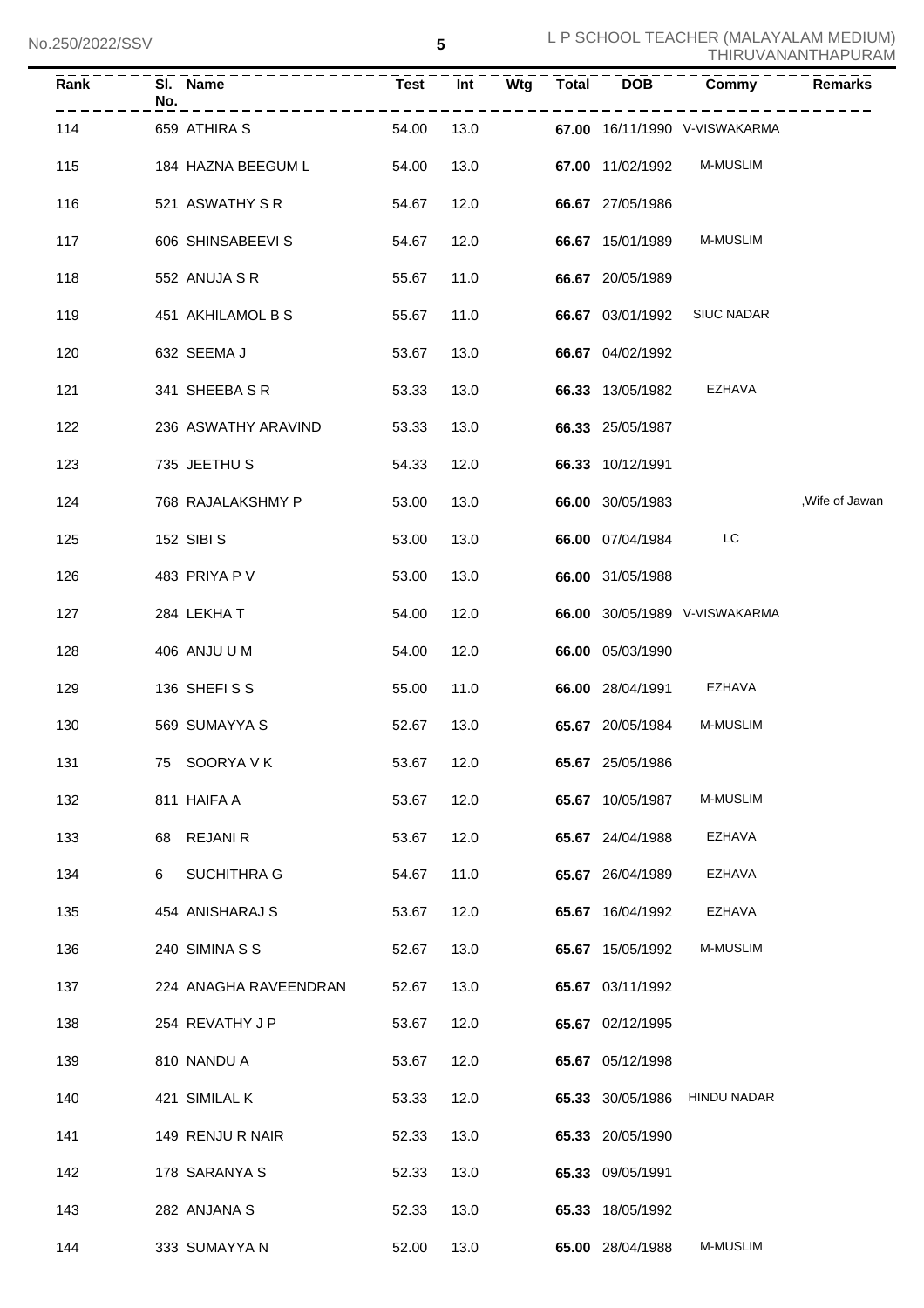| Rank | No. | SI. Name                    | <b>Test</b> | Int        |  | Wtg Total DOB       | Commy                               | <b>Remarks</b> |
|------|-----|-----------------------------|-------------|------------|--|---------------------|-------------------------------------|----------------|
| 145  |     | 780 VIJAYALEKSHMI A S 52.00 |             | 13.0       |  |                     | 65.00 30/05/1990 V-VISWAKARMA       |                |
| 146  |     | 494 DEEPTHIS                | 51.67       | 13.0       |  |                     | 64.67 20/05/1984 SIUC NADAR         |                |
| 147  |     | 597 AKHILA P V              | 52.67       | 12.0       |  | 64.67 29/03/1986    |                                     |                |
| 148  |     | 417 DIVYA S                 | 53.67       | 11.0       |  |                     | 64.67 22/04/1987 EZHAVA             |                |
| 149  |     | 138 THANIJA MOL T           | 53.67       | 11.0       |  | 64.67 26/05/1988    | OBC-VELAAR                          |                |
| 150  |     | 11 SHAHINAMOL B             | 53.67       | 11.0       |  | 64.67 02/10/1992    | <b>M-MUSLIM</b>                     |                |
| 151  |     | 101 ANSIYA N S              | 51.67       | 13.0       |  | 64.67 26/02/1996    | <b>M-MUSLIM</b>                     |                |
| 152  |     | 813 ALBIN S SONNY           | 53.67       | 11.0       |  | 64.67 17/06/1996    | <b>SIUC NADAR</b>                   |                |
| 153  |     | 69 AJI PEREIRA J            | 51.33       | 13.0       |  | 64.33 05/03/1980    | <b>Example 1</b>                    |                |
| 154  |     | 749 SIMI A                  | 51.33       | 13.0       |  | 64.33 11/04/1985    | EZHAVA                              |                |
| 155  |     | 691 GREESHMA NAIR R         | 51.33       | 13.0       |  | 64.33 25/05/1987    |                                     |                |
| 156  |     | 618 ANCY GABRIEL            | 53.33       | 11.0       |  | 64.33 30/05/1987 LC |                                     |                |
| 157  |     | 87 JASNA S                  | 53.33       | 11.0       |  | 64.33 30/05/1987    | <b>M-MUSLIM</b>                     |                |
| 158  |     | 346 MUNCY M S               | 52.33       | 12.0       |  | 64.33 10/05/1990    | EZHAVA                              |                |
| 159  |     | 463 SUJI S                  | 51.33       | 13.0       |  |                     | 64.33 30/05/1991 OBC-CHETTIES       |                |
| 160  |     | 335 SOORYA SANTH            | 50.33       | 14.0       |  | 64.33 04/04/1992    |                                     |                |
| 161  |     | 557 LEKSHMI L               | 53.00       | 11.0       |  | 64.00 28/05/1983    |                                     |                |
| 162  |     | 192 MALINI KUMARI A M       |             | 52.00 12.0 |  | 64.00 08/05/1987    |                                     |                |
| 163  |     | 26 AJNARS                   | 54.00       | 10.0       |  | 64.00 20/05/1987    | M-MUSLIM                            |                |
| 164  |     | 376 UPANYA S P              | 50.00       | 14.0       |  | 64.00 27/05/1987    | EZHAVA                              |                |
| 165  |     | 405 ANU V S                 | 52.00       | 12.0       |  |                     | 64.00 25/05/1989 OBC-CHAKKALA       |                |
| 166  |     | 267 SABEENA A R             | 52.00       | 12.0       |  | 64.00 26/05/1990    | M-MUSLIM                            |                |
| 167  |     | 176 ANCY H                  | 52.00       | 12.0       |  | 64.00 04/05/1991    | M-MUSLIM                            |                |
| 168  |     | 555 MANOHA T                | 51.00       | 13.0       |  | 64.00 27/05/1991    | <b>SIUC NADAR</b>                   |                |
| 169  |     | 193 DALIYA R                | 51.67       | 12.0       |  | 63.67 30/05/1982    | EZHAVA                              |                |
| 170  |     | 794 ANEESH C A              | 50.67       | 13.0       |  | 63.67 20/02/1984    | OBC-<br>VELUTHEDATHU<br><b>NAIR</b> |                |
| 171  |     | 285 SOUMYA G S              | 50.67       | 13.0       |  | 63.67 31/05/1986    | OBC-<br>VILAKKITHALA<br><b>NAIR</b> |                |
| 172  |     | 796 PARVATHY TV             | 52.67       | 11.0       |  | 63.67 11/09/1987    | OBC-<br>VELUTHEDATHU<br><b>NAIR</b> |                |
| 173  |     | 478 JASMIN S S              | 50.67       | 13.0       |  | 63.67 20/05/1988    | M-MUSLIM                            |                |
| 174  |     | 266 ASWATHY TR              | 51.67       | 12.0       |  | 63.67 22/05/1989    | EZHAVA                              |                |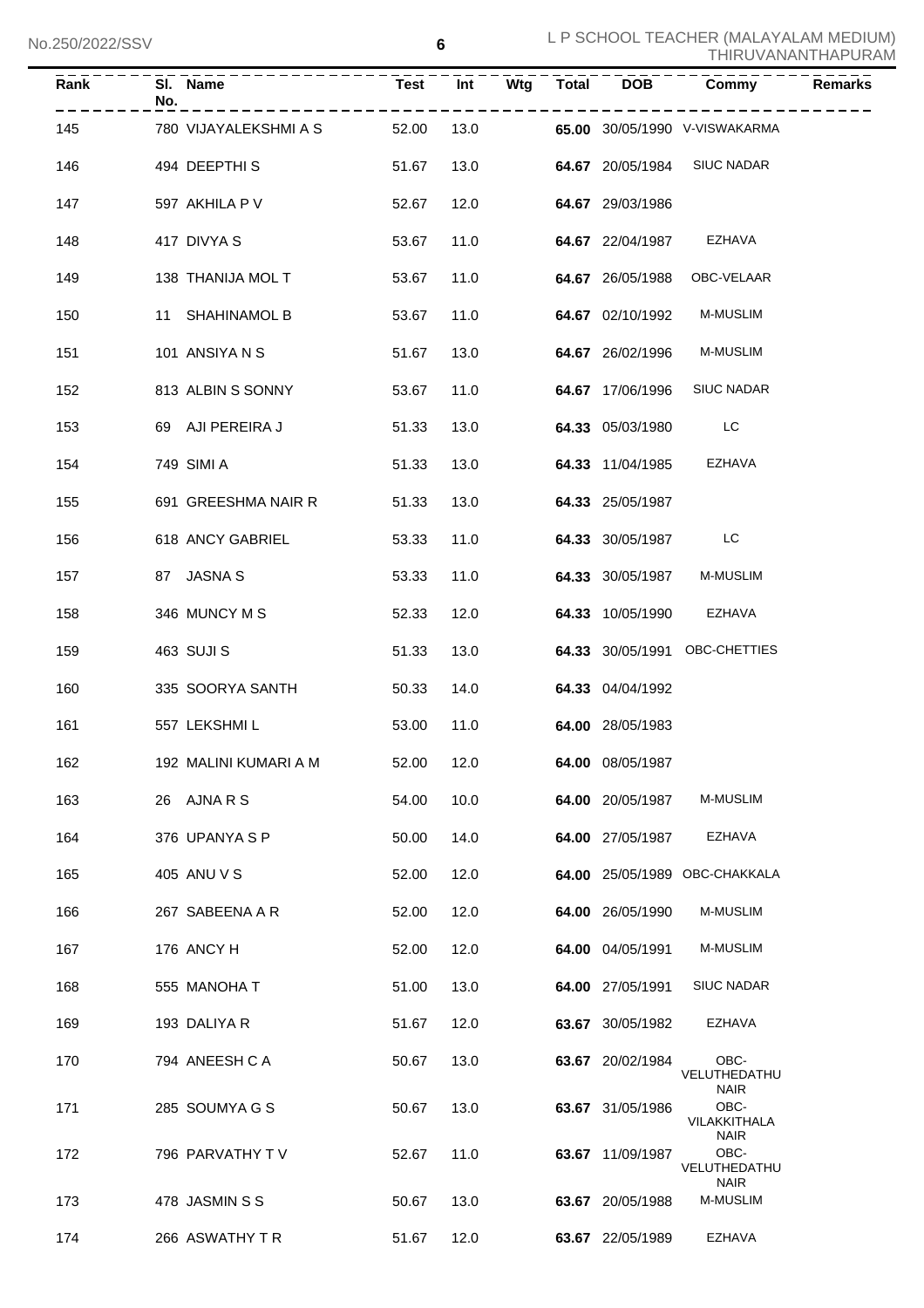No.250/2022/SSV

| $\overline{Rank}$ | SI. Name<br>No.          | <b>Test</b> |      | Int Wtg | Total DOB        | Commy                         | <b>Remarks</b>  |
|-------------------|--------------------------|-------------|------|---------|------------------|-------------------------------|-----------------|
| 175               | 98 NEETHU B              | 51.67       | 12.0 |         | 63.67 23/11/1989 |                               |                 |
| 176               | 82 DEEPASV               | 50.67       | 13.0 |         | 63.67 20/05/1990 | EZHAVA                        |                 |
| 177               | 586 DIVYA M              | 50.67       | 13.0 |         | 63.67 20/03/1991 |                               |                 |
| 178               | 526 JINCHU M             | 50.67       | 13.0 |         | 63.67 31/01/1992 |                               |                 |
| 179               | 769 MUHAMMED RAZI S S    | 51.67       | 12.0 |         | 63.67 25/05/1992 | <b>M-MUSLIM</b>               |                 |
| 180               | 468 LEKSHMI P L          | 50.67       | 13.0 |         | 63.67 03/05/1993 |                               |                 |
| 181               | 99 GADHA DEVI A S        | 49.67       | 14.0 |         | 63.67 02/04/1994 |                               |                 |
| 182               | 260 RICKY K S            | 50.33       | 13.0 |         |                  | 63.33 27/04/1987 V-VISWAKARMA |                 |
| 183               | 139 SEENA S              | 52.33       | 11.0 |         | 63.33 15/01/1988 | EZHAVA                        |                 |
| 184               | 495 RAKHI L              | 50.33       | 13.0 |         | 63.33 07/05/1990 | EZHAVA                        |                 |
| 185               | 748 SREERAG R L          | 49.33       | 14.0 |         | 63.33 09/03/1993 | EZHAVA                        |                 |
| 186               | 360 ARCHANA ML           | 51.00       | 12.0 |         | 63.00 09/01/1987 |                               | , Wife of Jawan |
| 187               | 402 SOUMYA V             | 50.00       | 13.0 |         | 63.00 10/05/1988 |                               | , Wife of Jawan |
| 188               | 122 PRIYA PRABHAKARAN    | 50.00       | 13.0 |         | 63.00 09/04/1984 | EZHAVA                        |                 |
| 189               | 479 HARITHA I S          | 50.00       | 13.0 |         | 63.00 30/04/1984 |                               |                 |
| 190               | 191 ASWATHY N K          | 50.00       | 13.0 |         | 63.00 31/05/1987 |                               |                 |
| 191               | 332 RAKHI R              | 50.00       | 13.0 |         | 63.00 08/04/1989 | EZHAVA                        |                 |
| 192               | 513 SUJIMOL V S          | 50.00       | 13.0 |         | 63.00 23/05/1993 |                               |                 |
| 193               | 153 SREELEKHA S          | 49.67       | 13.0 |         | 62.67 23/02/1986 |                               |                 |
| 194               | 792 PANSA P              | 50.67       | 12.0 |         | 62.67 25/03/1986 | LC                            |                 |
| 195               | 568 JINI T               | 51.67       | 11.0 |         | 62.67 25/05/1986 | LC                            |                 |
| 196               | 206 SALINI G A           | 50.67       | 12.0 |         | 62.67 26/05/1986 | <b>EZHAVA</b>                 |                 |
| 197               | 542 GAYATHRI KRISHNA B K | 50.67       | 12.0 |         | 62.67 15/05/1988 |                               |                 |
| 198               | 313 GAYATHRIR            | 51.67       | 11.0 |         | 62.67 28/03/1989 |                               |                 |
| 199               | 778 ASWATHI NAIR A M     | 51.67       | 11.0 |         | 62.67 20/05/1989 |                               |                 |
| 200               | 747 NYCYLY S             | 48.67       | 14.0 |         | 62.67 31/05/1989 | EZHAVA                        |                 |
| 201               | 13 KANCHANA T K          | 51.67       | 11.0 |         | 62.67 31/05/1990 |                               |                 |
| 202               | 719 SEENA S              | 49.67       | 13.0 |         | 62.67 18/01/1992 | M-MUSLIM                      |                 |
| 203               | 408 SIMIMOL S            | 49.67       | 13.0 |         | 62.67 26/10/1993 | D-DHEEVARA                    |                 |
| 204               | 391 ATHIRA V             | 49.67       | 13.0 |         | 62.67 15/02/1994 | SC-THANDAN                    |                 |
| 205               | 662 ASHA A A             | 50.33       | 12.0 |         | 62.33 20/05/1989 |                               | , Wife of Jawan |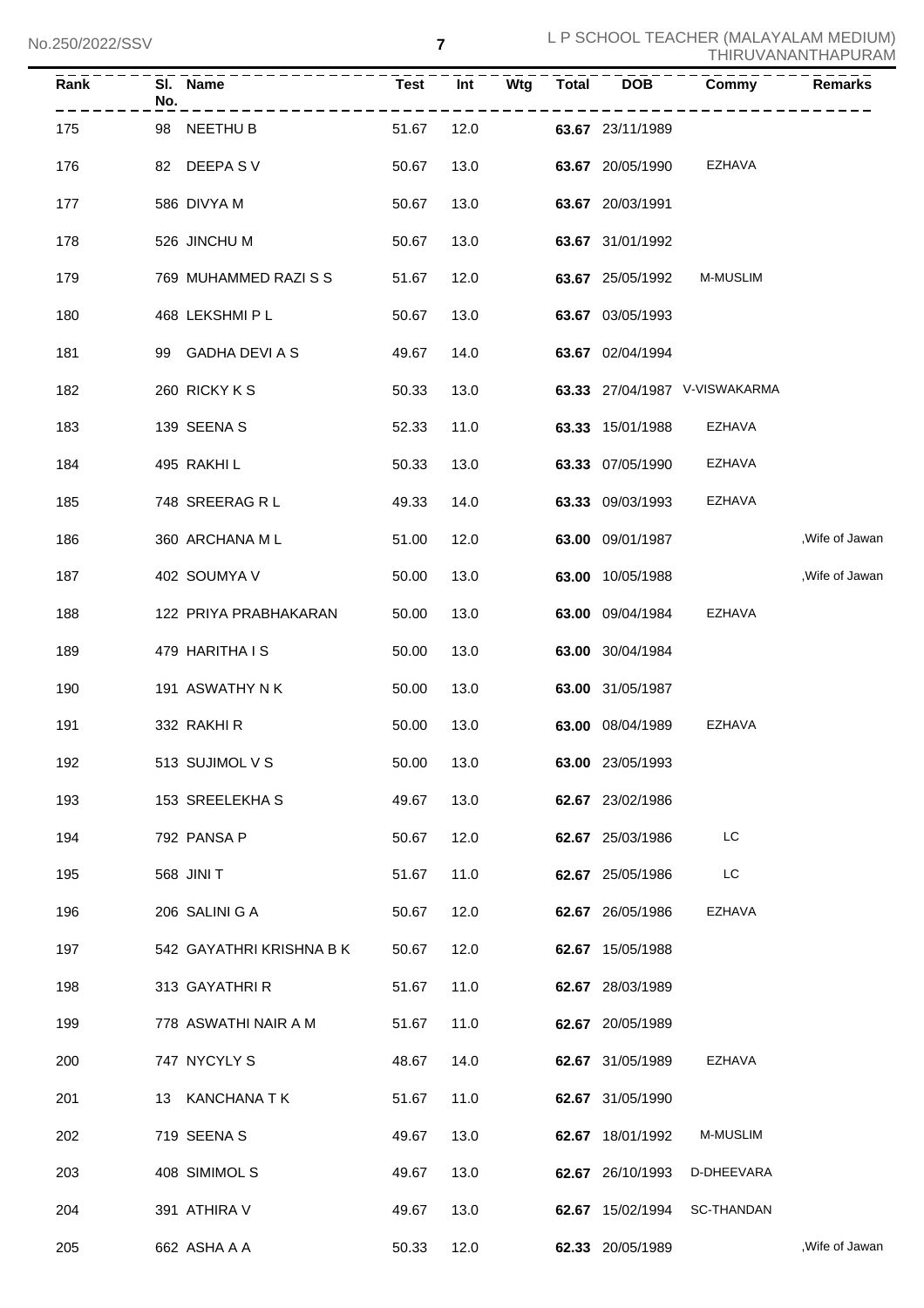| Rank | SI. Name<br>No.        | Test  | Int  | Wtg<br>Total |                  | DOB Commy                     | <b>Remarks</b>  |
|------|------------------------|-------|------|--------------|------------------|-------------------------------|-----------------|
| 206  | 482 SEEMA G S          | 48.33 | 14.0 |              | 62.33 04/05/1982 |                               |                 |
| 207  | 434 SHYLAJA L          | 50.33 | 12.0 |              | 62.33 04/04/1985 | OBC-VANIKA<br>VAISYA          |                 |
| 208  | 66 RESMIGL             | 49.33 | 13.0 |              | 62.33 01/05/1987 |                               |                 |
| 209  | 12 ASWATHY C M         | 51.33 | 11.0 |              | 62.33 10/05/1990 |                               |                 |
| 210  | 38 SUSMI A             | 50.33 | 12.0 |              | 62.33 20/05/1990 | OBC-VANIKA<br>VAISYA          |                 |
| 211  | 55 NAYANA S NAIR       | 50.33 | 12.0 |              | 62.33 01/03/1991 |                               |                 |
| 212  | 525 JIJI A NAIR        | 49.00 | 13.0 |              | 62.00 10/09/1989 |                               | , Wife of Jawan |
| 213  | 256 SREEJA S S         | 49.00 | 13.0 |              | 62.00 30/05/1979 |                               |                 |
| 214  | 673 SREEJAMOL G K      | 49.00 | 13.0 |              | 62.00 24/01/1984 |                               |                 |
| 215  | 809 LATHAN             | 50.00 | 12.0 |              | 62.00 21/04/1986 |                               |                 |
| 216  | 298 VEENA V V          | 51.00 | 11.0 |              | 62.00 01/04/1988 |                               |                 |
| 217  | 357 SANTHIKRISHNA G    | 51.00 | 11.0 |              | 62.00 15/05/1988 |                               |                 |
| 218  | 1 VEENAL               | 49.00 | 13.0 |              | 62.00 13/04/1989 |                               |                 |
| 219  | 251 NADIYA A F         | 50.00 | 12.0 |              | 62.00 12/08/1989 | M-MUSLIM                      |                 |
| 220  | 132 LEKSHMI C NAIR     | 50.00 | 12.0 |              | 62.00 17/04/1990 |                               |                 |
| 221  | 718 SAMEENA I          | 49.00 | 13.0 |              | 62.00 07/05/1990 | M-MUSLIM                      |                 |
| 222  | 648 RAKHI P            | 49.00 | 13.0 |              | 62.00 25/05/1993 |                               |                 |
| 223  | 616 REJITHA A          | 48.67 | 13.0 |              | 61.67 15/05/1981 | OBC-VANIKA<br>VAISYA          |                 |
| 224  | 401 DIVYA B S          | 49.67 | 12.0 |              | 61.67 28/07/1985 | OBC-<br>YOGEESWARA            |                 |
| 225  | 720 ATHIRA T S         | 47.67 | 14.0 |              | 61.67 30/05/1986 | V-ASARI                       |                 |
| 226  | 258 SHAMLA S B         | 49.67 | 12.0 |              | 61.67 31/05/1987 | M-MUSLIM                      |                 |
| 227  | 359 THUSHARA B T       | 49.67 | 12.0 |              |                  | 61.67 31/05/1987 V-VISWAKARMA |                 |
| 228  | 163 ANITHAKUMARI V     | 49.67 | 12.0 |              |                  | 61.67 30/05/1989 V-VISWAKARMA |                 |
| 229  | 617 LEKSHMY R          | 49.67 | 12.0 |              | 61.67 15/06/1989 |                               |                 |
| 230  | 361 HARILEKSHMI R NAIR | 49.67 | 12.0 |              | 61.67 30/05/1990 |                               |                 |
| 231  | 721 RENUKA KRISHNAN    | 49.67 | 12.0 |              | 61.67 11/10/1993 |                               |                 |
| 232  | 527 BIBITHA KUMARI B S | 48.33 | 13.0 |              | 61.33 10/05/1988 |                               |                 |
| 233  | ASWATHY P<br>39        | 50.33 | 11.0 |              | 61.33 25/05/1988 |                               |                 |
| 234  | 703 APARNA R L         | 49.33 | 12.0 |              |                  | 61.33 30/05/1992 V-VISWAKARMA |                 |
| 235  | 781 ARAVIND MURALI     | 50.33 | 11.0 |              | 61.33 24/09/1992 |                               |                 |
| 236  | 350 THANSIMS           | 48.33 | 13.0 |              | 61.33 18/06/1999 | M-MUSLIM                      |                 |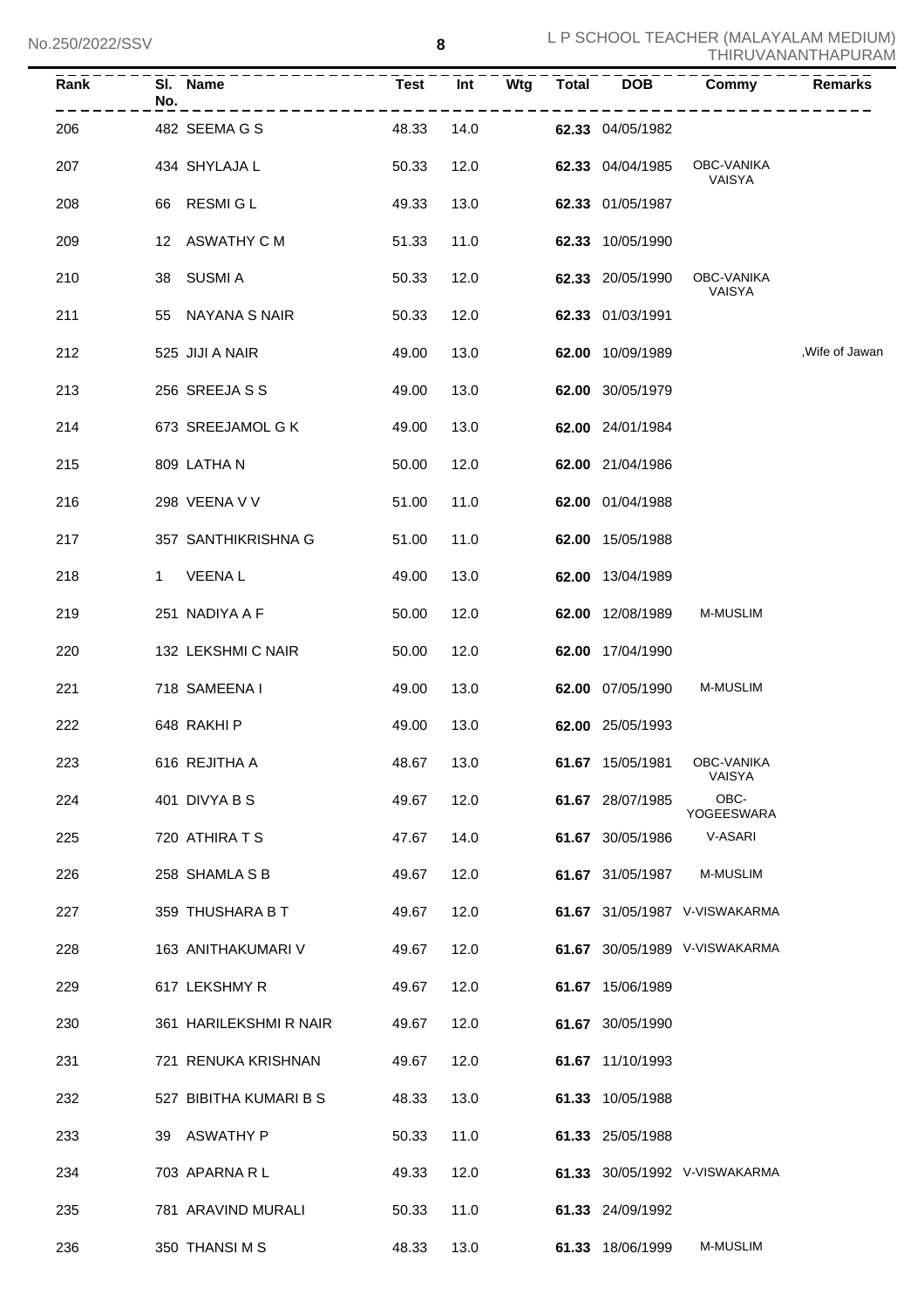| Rank | No. | SI. Name                    | Test  |      |      |                         | Int Wtg Total DOB Commy       | Remarks             |
|------|-----|-----------------------------|-------|------|------|-------------------------|-------------------------------|---------------------|
| 237  |     | ------------<br>452 DIVYA L | 49.00 |      |      | 12.0 61.00 09/05/1988   | VELUTHEDATHU<br><b>NAIR</b>   | OBC- ,Wife of Jawan |
| 238  |     | 318 DIVYA I                 | 49.00 |      | 12.0 | 61.00 30/05/1983        |                               |                     |
| 239  |     | 281 ASWATHY A S             | 48.00 | 13.0 |      | 61.00 10/04/1987 EZHAVA |                               |                     |
| 240  |     | 252 JAYA L                  | 48.00 | 13.0 |      | 61.00 09/02/1989        |                               |                     |
| 241  |     | 510 ASWATHY V S             | 49.00 | 12.0 |      | 61.00 10/05/1991 EZHAVA |                               |                     |
| 242  |     | 798 LEKHA S                 | 48.00 | 13.0 |      | 61.00 11/03/1994        |                               |                     |
| 243  |     | 311 ARSHADJ                 | 48.00 | 13.0 |      |                         | 61.00 05/03/1999 SIUC NADAR   |                     |
| 244  |     | 88 PRIYAMOL S               | 49.67 | 11.0 |      | 60.67 28/05/1989 EZHAVA |                               |                     |
| 245  |     | 182 JIJI R N                | 47.67 | 13.0 |      |                         | 60.67 09/04/1990 SC-VANNAN    |                     |
| 246  |     | 409 SOORYARS                | 46.67 | 14.0 |      | 60.67 20/05/1993 LC     |                               |                     |
| 247  |     | 511 RESHMA B R              | 48.67 | 12.0 |      | 60.67 26/11/1996        |                               |                     |
| 248  |     | 589 ANCY S                  | 48.67 | 12.0 |      | <b>60.67</b> 12/05/1999 | <b>M-MUSLIM</b>               |                     |
| 249  |     | 509 SHYJA BEEGUM N S        | 48.33 | 12.0 |      | 60.33 04/05/1988        | <b>M-MUSLIM</b>               |                     |
| 250  |     | 253 LEKSHMI B               | 47.33 | 13.0 |      | 60.33 30/05/1988        |                               |                     |
| 251  |     | 372 VARSHA V                | 47.33 | 13.0 |      | 60.33 30/05/1988        |                               |                     |
| 252  |     | 645 ASHA V S                | 47.33 | 13.0 |      |                         | 60.33 25/05/1989 OBC-CHAKKALA |                     |
| 253  |     | 81 SABINA S S               | 47.33 | 13.0 |      | 60.33 27/05/1989        | <b>M-MUSLIM</b>               |                     |
| 254  |     | 583 NEETHU S UNNITHAN       | 47.33 | 13.0 |      | 60.33 21/05/1991        |                               |                     |
| 255  |     | 403 MANJU M S               | 46.33 | 14.0 |      | 60.33 23/05/1991        | SC-PULAYA                     |                     |
| 256  |     | 630 ARYA S V                | 47.33 | 13.0 |      | 60.33 10/05/1993        |                               |                     |
| 257  |     | 223 AKHILA V P              | 47.00 | 13.0 |      | 60.00 01/05/1988        |                               | ,Rashtrapati Guide  |
| 258  |     | 462 DEEPTHI R NAIR          | 47.00 | 13.0 |      | 60.00 01/02/1984        |                               |                     |
| 259  |     | 67 MEGHA V NADH             | 47.00 | 13.0 |      | 60.00 31/05/1985        | <b>THIYYA</b>                 |                     |
| 260  |     | 183 PRIYANKA S S            | 48.00 | 12.0 |      | 60.00 14/04/1988        | EZHAVA                        |                     |
| 261  |     | 599 DEEPTHIUS               | 48.00 | 12.0 |      | 60.00 31/05/1988        |                               |                     |
| 262  |     | 404 ASAGOPAL                | 47.00 | 13.0 |      | 60.00 24/04/1989        |                               |                     |
| 263  |     | 387 ANUSREE RAMACHANDRAN    | 49.00 | 11.0 |      | 60.00 29/04/1989        |                               |                     |
| 264  |     | 23 SONIYA P S               | 48.00 | 12.0 |      | 60.00 07/04/1991        | <b>SIUC NADAR</b>             |                     |
| 265  |     | 572 REMYA A R               | 47.00 | 13.0 |      | 60.00 10/05/1991        | EZHAVA                        |                     |
| 266  |     | 37 ARSHA R NATH             | 48.00 | 12.0 |      |                         | 60.00 30/07/1995 OBC-CHAKKALA |                     |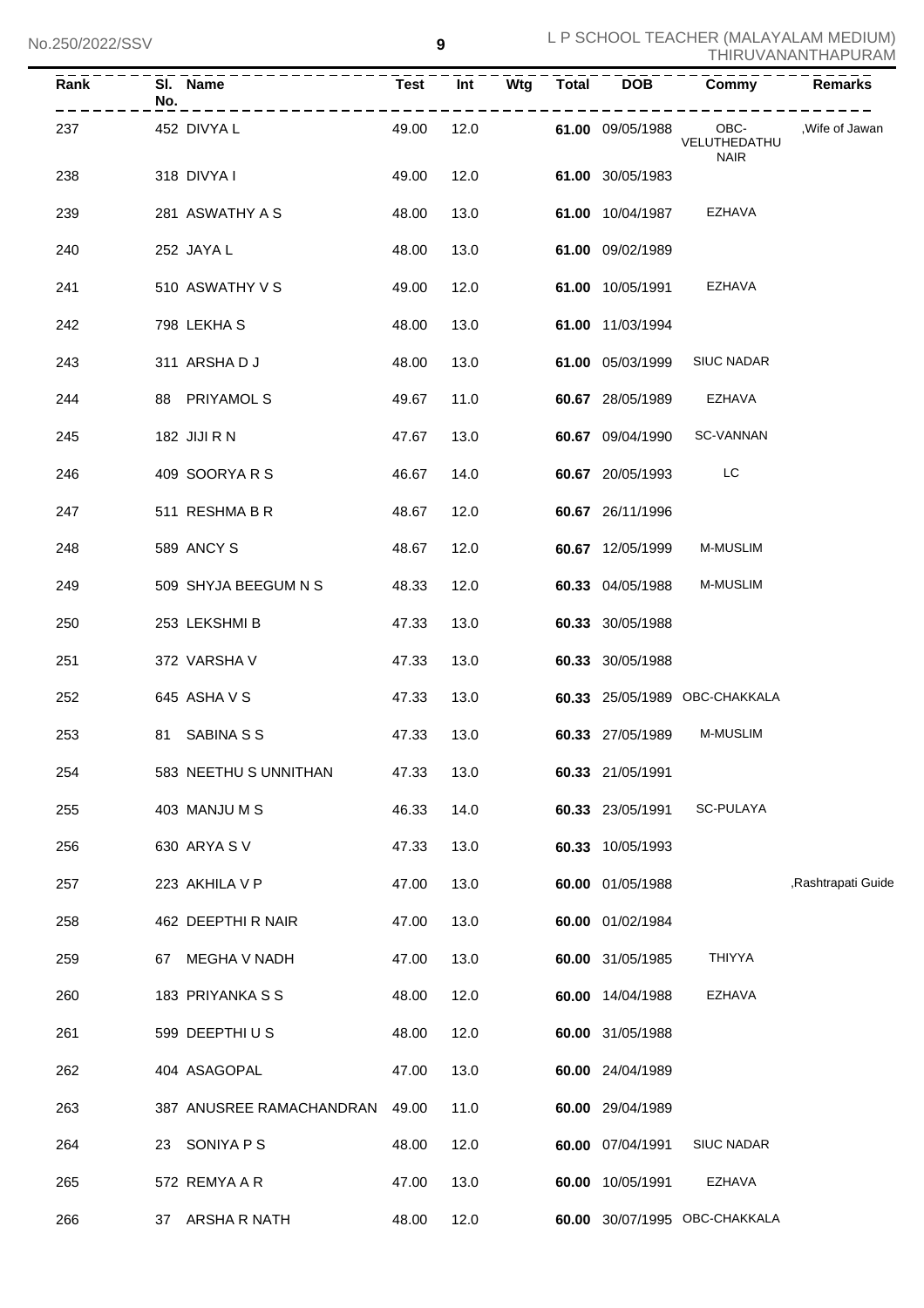| Rank | SI. Name<br>No.<br>$- - - - - - - -$ |       |      | Test Int Wtg Total DOB |                  | <b>Commy</b>                        | <b>Remarks</b> |
|------|--------------------------------------|-------|------|------------------------|------------------|-------------------------------------|----------------|
| 267  | 643 GOURIBR                          | 48.00 | 12.0 |                        | 60.00 04/08/1999 |                                     |                |
| 268  | 628 BINDUS                           | 46.67 |      | 13.0                   | 59.67 20/05/1986 | OBC-<br>VILAKKITHALA<br><b>NAIR</b> |                |
| 269  | 70 GOPIKA G S                        | 47.67 |      | 12.0                   | 59.67 11/05/1988 |                                     |                |
| 270  | 762 JEENA R                          | 48.67 | 11.0 |                        | 59.67 25/05/1989 | M-MUSLIM                            |                |
| 271  | 57 SHAJINA H                         | 48.67 | 11.0 |                        | 59.67 02/05/1990 | M-MUSLIM                            |                |
| 272  | 476 ARUNIMA I R                      | 46.67 | 13.0 |                        | 59.67 08/11/1990 |                                     |                |
| 273  | 660 MANJUSHA C                       | 46.67 | 13.0 |                        | 59.67 12/04/1991 | OBC-VANIKA<br>VAISYA                |                |
| 274  | 181 DONA K N                         | 47.67 | 12.0 |                        | 59.67 05/05/1992 | EZHAVA                              |                |
| 275  | 273 AHALYAIV                         | 47.67 | 12.0 |                        | 59.67 16/05/1992 |                                     |                |
| 276  | 764 JAYASREE M S                     | 46.67 | 13.0 |                        | 59.67 19/05/1992 |                                     |                |
| 277  | 633 RINTU W                          | 45.67 | 14.0 |                        | 59.67 20/05/1992 | <b>SIUC NADAR</b>                   |                |
| 278  | 100 RAJIMOL J                        | 47.67 | 12.0 |                        | 59.67 16/05/1993 | <b>SIUC NADAR</b>                   |                |
| 279  | 793 RAZI M                           | 46.33 | 13.0 |                        | 59.33 12/02/1982 | M-MUSLIM                            |                |
| 280  | 717 GREESHMA S                       | 46.33 | 13.0 |                        | 59.33 31/05/1983 |                                     |                |
| 281  | 312 SARITHA SUDARSANAN               | 48.33 | 11.0 |                        | 59.33 30/05/1985 | EZHAVAN                             |                |
| 282  | 72 NAJA J                            | 46.33 | 13.0 |                        | 59.33 25/05/1986 | M-MUSLIM                            |                |
| 283  | 687 SHAHANAS L K                     | 46.33 | 13.0 |                        | 59.33 30/05/1986 | <b>M-MUSLIM</b>                     |                |
| 284  | 733 REVATHI R S NAIR                 | 48.33 | 11.0 |                        | 59.33 10/05/1988 |                                     |                |
| 285  | 507 RAJI R S                         | 46.33 | 13.0 |                        | 59.33 02/05/1989 | OBC-VANIKA<br>VAISYA                |                |
| 286  | 271 SREEJA S                         | 48.33 | 11.0 |                        | 59.33 25/05/1989 |                                     |                |
| 287  | 496 ATHIRA J                         | 47.33 | 12.0 |                        | 59.33 22/05/1990 | EZHAVA                              |                |
| 288  | 53 NEETHU A G                        | 49.33 | 10.0 |                        | 59.33 30/05/1991 | <b>SIUC NADAR</b>                   |                |
| 289  | 140 SARANYA B S                      | 48.33 | 11.0 |                        | 59.33 11/05/1992 |                                     |                |
| 290  | 195 SARICS                           | 46.33 | 13.0 |                        | 59.33 07/05/1995 | SC-PARAVAN                          |                |
| 291  | 777 ANJU P NAIR                      | 47.33 | 12.0 |                        | 59.33 18/05/2000 |                                     |                |
| 292  | 688 INDULR                           | 46.00 | 13.0 |                        |                  | 59.00 26/05/1981 V-VISWAKARMA       |                |
| 293  | 456 SIMI OLIVER                      | 47.00 | 12.0 |                        | 59.00 02/12/1982 | LC                                  |                |
| 294  | 198 RENJINI R S                      | 45.00 | 14.0 |                        | 59.00 20/05/1985 | HINDU NADAR                         |                |
| 295  | 363 SAUMYATR                         | 48.00 | 11.0 |                        | 59.00 31/05/1985 |                                     |                |
| 296  | 436 RAJI RAJU                        | 46.00 | 13.0 |                        | 59.00 20/05/1988 | EZHAVA                              |                |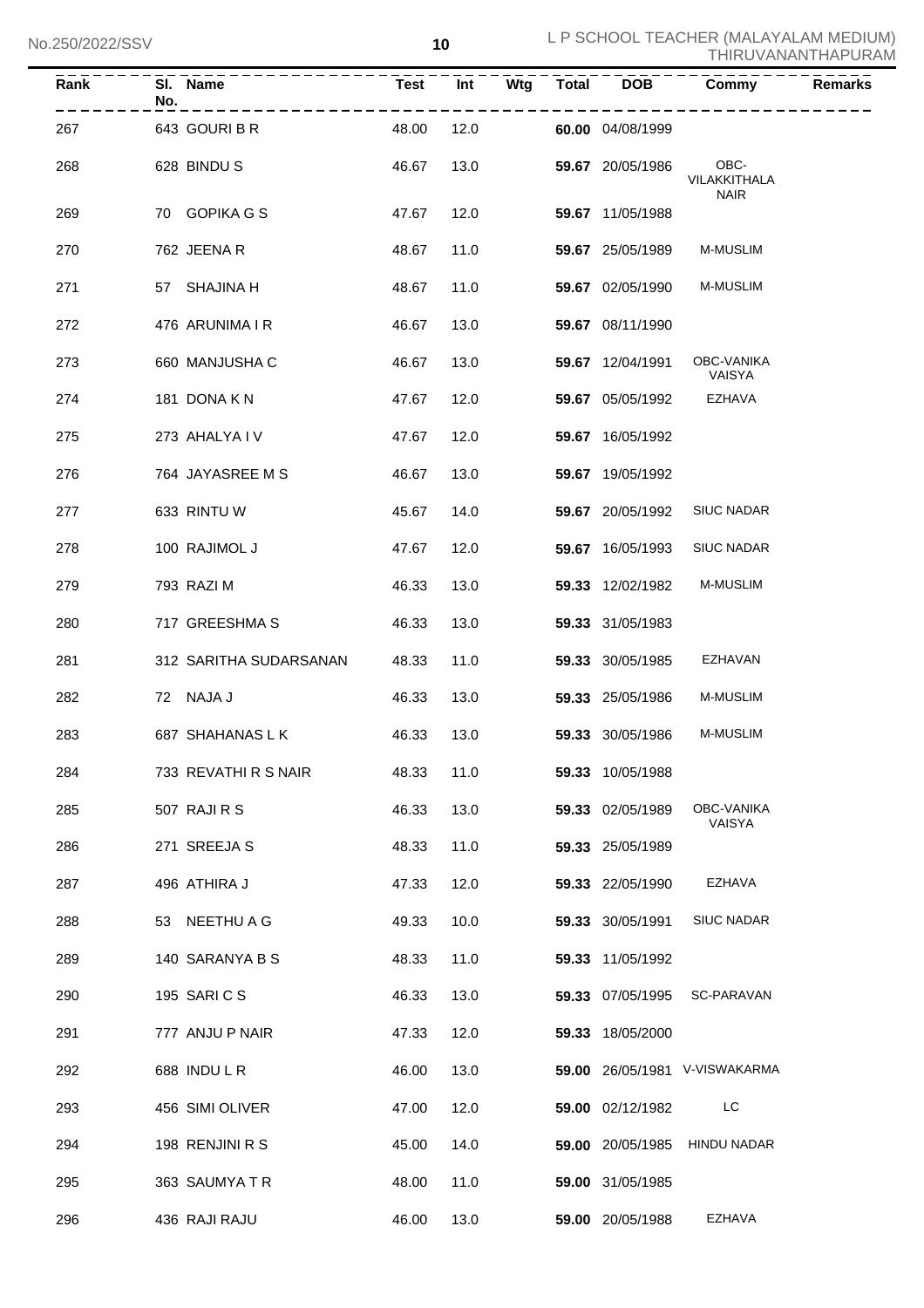| Rank | SI. Name<br>No.         | <b>Test</b> |      |  |                         | <u>Int Wtg Total DOB Commy</u>  | <b>Remarks</b>     |
|------|-------------------------|-------------|------|--|-------------------------|---------------------------------|--------------------|
| 297  | . <u>.</u><br>86 SIMINS | 47.00       | 12.0 |  | 59.00 30/05/1988        | M-MUSLIM                        |                    |
| 298  | 71 LEKSHMYPRIYA S       | 48.00       | 11.0 |  | 59.00 08/11/1988 EZHAVA |                                 |                    |
| 299  | 46 SHAJITHRA V A        | 49.00       | 10.0 |  | 59.00 21/05/1990        | LC                              |                    |
| 300  | 386 RAJIMSHA BEEGUM K A | 46.00       | 13.0 |  | 59.00 30/05/1991        | <b>M-MUSLIM</b>                 |                    |
| 301  | 165 LINCHU M P          | 47.00       | 12.0 |  | 59.00 10/08/1991        | EZHAVA                          |                    |
| 302  | 481 SREEJA SL           | 45.67       | 13.0 |  | 58.67 15/04/1985        |                                 | ,Rashtrapati Guide |
| 303  | 539 SAJITHA G S         | 46.67       | 12.0 |  | 58.67 31/05/1985        |                                 |                    |
| 304  | 541 RINUSREE S          | 47.67       | 11.0 |  | 58.67 20/12/1988        |                                 |                    |
| 305  | 602 SURUMI S            | 45.67       | 13.0 |  | 58.67 05/11/1990        | <b>M-MUSLIM</b>                 |                    |
| 306  | 162 GAYATHRILP          | 45.67       | 13.0 |  | 58.67 22/05/1991        |                                 |                    |
| 307  | 5 VAISHNAVY PR          | 47.67       | 11.0 |  | 58.67 21/05/1992        | EZHAVA                          |                    |
| 308  | 646 LEKSHMI PRIYA J     | 45.67       | 13.0 |  | 58.67 23/07/1999        |                                 |                    |
| 309  | 242 ARCHANA B           | 45.33       | 13.0 |  | 58.33 23/05/1983        |                                 |                    |
| 310  | 151 JASMIN A            | 45.33       | 13.0 |  | 58.33 20/11/1986        | <b>M-MUSLIM</b>                 |                    |
| 311  | 465 ATHIRA C S          | 45.33       | 13.0 |  |                         | 58.33 14/04/1987 OBC-VELUTHEDAN |                    |
| 312  | 658 PRIYANKA P S        | 46.33       | 12.0 |  | 58.33 09/05/1987        |                                 |                    |
| 313  | 97 GEETHU G             | 45.33       | 13.0 |  | 58.33 15/05/1989        |                                 |                    |
| 314  | 227 FEMINA A            | 46.33       | 12.0 |  | <b>58.33</b> 20/05/1989 | <b>M-MUSLIM</b>                 |                    |
| 315  | 330 RAKHIRE             | 46.33       | 12.0 |  | 58.33 21/05/1990        | LC                              |                    |
| 316  | 328 SUSMITHA A          | 45.00       | 13.0 |  | 58.00 13/01/1977        | LC                              |                    |
| 317  | 674 MARY ANN JOSEPH     | 45.00       | 13.0 |  | 58.00 05/04/1978        | LC                              |                    |
| 318  | 390 ANUSHA C S          | 45.00       | 13.0 |  | 58.00 05/05/1986        |                                 |                    |
| 319  | 598 RUNCY G G           | 46.00       | 12.0 |  | 58.00 16/05/1986        | <b>SIUC NADAR</b>               |                    |
| 320  | 467 NEETHU M L          | 45.00       | 13.0 |  | 58.00 06/05/1987        | EZHAVA                          |                    |
| 321  | 661 SARANYA I           | 46.00       | 12.0 |  | 58.00 25/04/1988        |                                 |                    |
| 322  | 148 RESHMA A S          | 47.00       | 11.0 |  |                         | 58.00 30/05/1989 HINDU NADAR    |                    |
| 323  | 795 SHINI A S           | 45.00       | 13.0 |  | 58.00 31/05/1989        | M-MUSLIM                        |                    |
| 324  | 582 DIVYATS             | 45.00       | 13.0 |  | 58.00 28/05/1990        |                                 |                    |
| 325  | 287 ASWATHY R V         | 46.00       | 12.0 |  | 58.00 19/05/1993        |                                 |                    |
| 326  | 438 RAHEENA S           | 44.67       | 13.0 |  | 57.67 12/05/1981        | M-MUSLIM                        |                    |
| 327  | 739 ANUMOL C            | 46.67       | 11.0 |  | 57.67 15/05/1984        | EZHAVA                          |                    |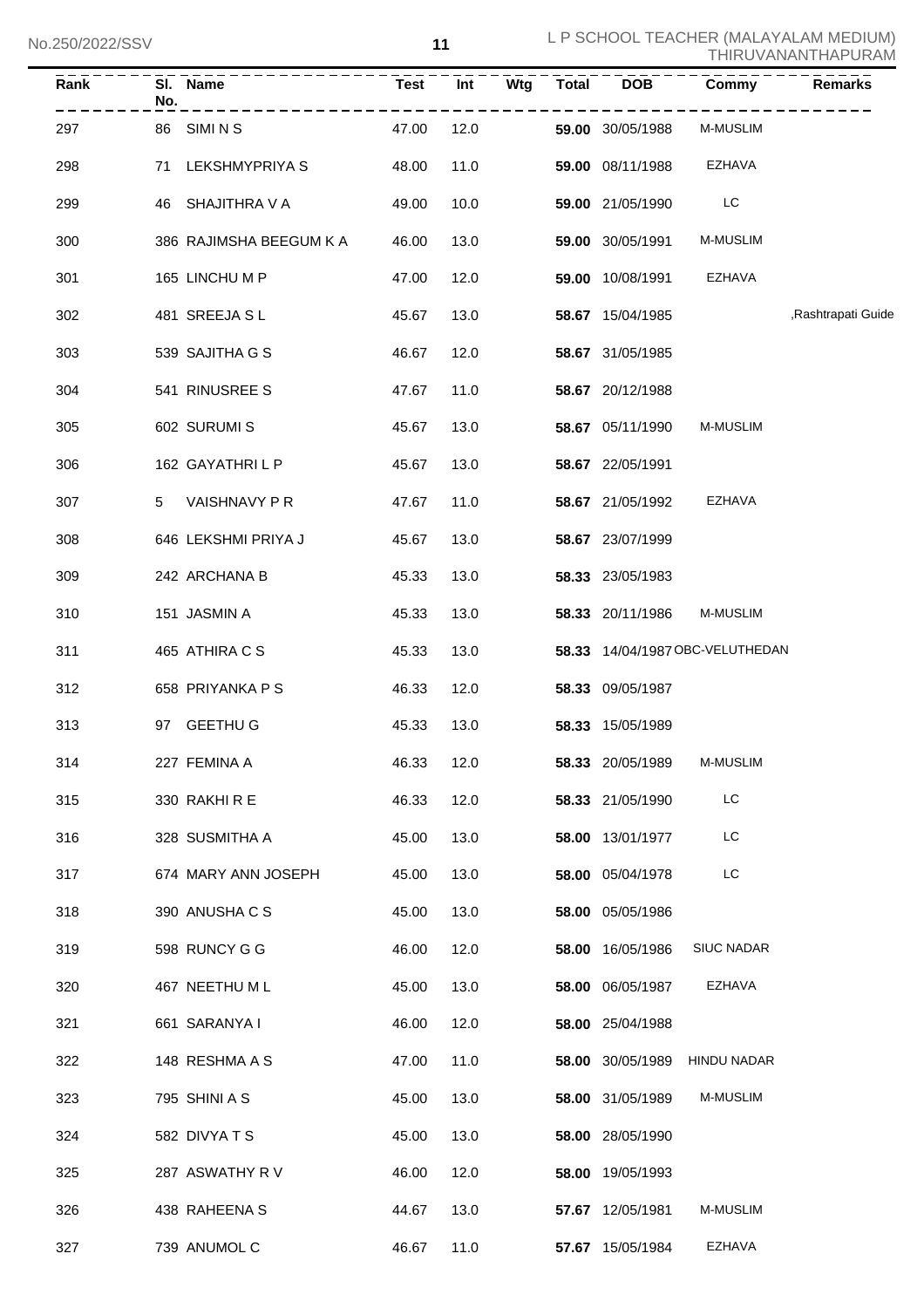| Rank | No. | SI. Name               | <b>Test</b> | Int  | Wtg | <b>Total</b> | <b>DOB</b>       | Commy                               | <b>Remarks</b>     |
|------|-----|------------------------|-------------|------|-----|--------------|------------------|-------------------------------------|--------------------|
| 328  |     | 631 SHIJINA BEEVI S    | 44.67       | 13.0 |     |              | 57.67 05/02/1985 | <b>M-MUSLIM</b>                     |                    |
| 329  |     | 807 SREEJA V           | 45.67       | 12.0 |     |              | 57.67 18/05/1985 |                                     |                    |
| 330  |     | 314 MONISHA C L        | 46.67       | 11.0 |     |              | 57.67 16/05/1987 | EZHAVA                              |                    |
| 331  |     | 779 SIBI S B           | 46.67       | 11.0 |     |              |                  | 57.67 08/03/1988 SIUC NADAR         |                    |
| 332  |     | 14 VEENA R VENU        | 44.67       | 13.0 |     |              |                  | 57.67 20/05/1988 V-ASARI            |                    |
| 333  |     | 433 PRIJI MOHAN B      | 44.67       | 13.0 |     |              | 57.67 27/05/1988 |                                     |                    |
| 334  |     | 375 REMYA A            | 46.67       | 11.0 |     |              | 57.67 03/09/1989 | OBC-<br>VELUTHEDATHU<br><b>NAIR</b> |                    |
| 335  |     | 613 ASWATHY P R        | 45.67       | 12.0 |     |              | 57.67 01/05/1990 |                                     |                    |
| 336  |     | 750 MAHESH KUMAR M     | 45.67       | 12.0 |     |              | 57.67 28/11/1995 |                                     |                    |
| 337  |     | 435 SOUMYA P S         | 45.33       | 12.0 |     |              | 57.33 29/05/1979 | EZHAVA                              |                    |
| 338  |     | 523 SEENA KUMARY S     | 44.33       | 13.0 |     |              | 57.33 27/05/1983 |                                     |                    |
| 339  |     | 782 UNNIKRISHNAN R P   | 45.33       | 12.0 |     |              | 57.33 20/05/1986 |                                     |                    |
| 340  |     | 40 AISWARYA D H        | 45.33       | 12.0 |     |              | 57.33 25/05/1988 |                                     |                    |
| 341  |     | 378 FEMINA A           | 44.33       | 13.0 |     |              | 57.33 31/05/1988 | <b>M-MUSLIM</b>                     |                    |
| 342  |     | 724 ANJUL              | 43.33       | 14.0 |     |              | 57.33 25/05/1989 |                                     |                    |
| 343  |     | 83 DANI A B            | 44.33       | 13.0 |     |              | 57.33 29/05/1990 | EZHAVA                              |                    |
| 344  |     | 272 ASWATHY KRISHNAN R | 44.33       | 13.0 |     |              | 57.33 29/04/1995 |                                     |                    |
| 345  |     | 392 ATHULYA MISIHADAS  | 44.00       | 13.0 |     |              | 57.00 09/12/1988 | LC.                                 | ,Rashtrapati Guide |
| 346  |     | 540 SUNITHA KRISHNAN   | 44.00       | 13.0 |     |              | 57.00 05/04/1981 | OBC-<br>VEERASAIVAS                 |                    |
| 347  |     | 373 NISHA PRASANNAN    | 44.00       | 13.0 |     |              | 57.00 17/05/1982 | EZHAVA                              |                    |
| 348  |     | 704 BIJI V             | 46.00       | 11.0 |     |              | 57.00 10/04/1983 |                                     |                    |
| 349  |     | 41 ARUNA G S           | 44.00       | 13.0 |     |              | 57.00 28/04/1985 |                                     |                    |
| 350  |     | 374 SMITHA B S         | 46.00       | 11.0 |     |              | 57.00 02/04/1986 | LC                                  |                    |
| 351  |     | 300 DEEPTHIRK          | 45.00       | 12.0 |     |              | 57.00 31/05/1986 | <b>EZHAVA</b>                       |                    |
| 352  |     | 553 RESMIGS            | 46.00       | 11.0 |     |              | 57.00 18/08/1986 |                                     |                    |
| 353  |     | 257 SOUMYA E L         | 44.00       | 13.0 |     |              | 57.00 15/05/1988 |                                     |                    |
| 354  |     | 226 PRIYANKA I K       | 44.00       | 13.0 |     |              | 57.00 17/11/1988 | OBC-NAIDU                           |                    |
| 355  |     | 480 RAKHI RAJ S        | 44.00       | 13.0 |     |              | 57.00 02/06/1989 | OBC-<br>VEERASAIVAS                 |                    |
| 356  |     | 326 APARNA M           | 44.00       | 13.0 |     |              | 57.00 12/04/1995 | D-DHEEVARA                          |                    |
| 357  |     | 364 KARTHIKA B         | 43.00       | 14.0 |     |              | 57.00 16/04/1996 |                                     |                    |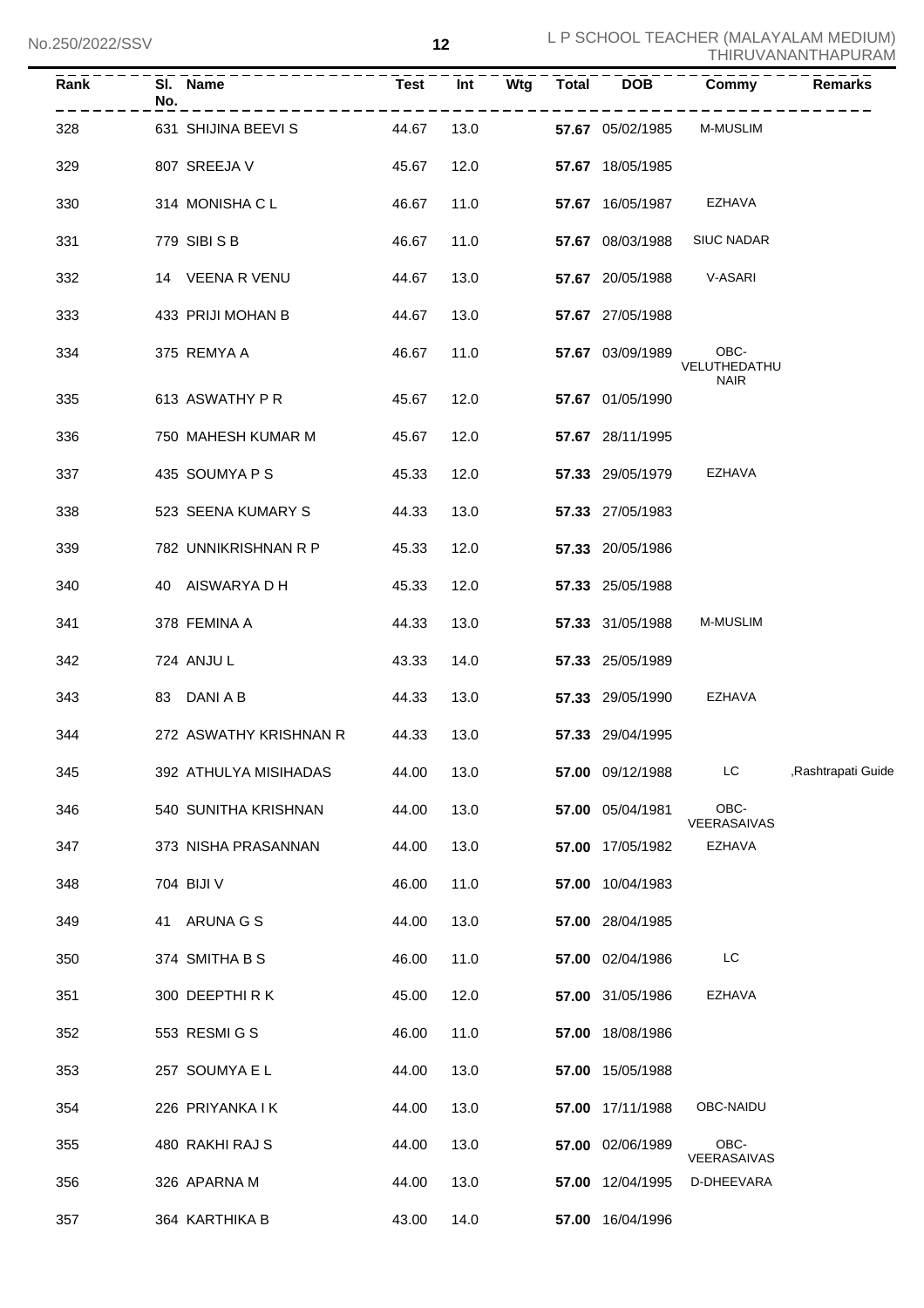| Rank | No. | SI. Name              | <b>Test</b> |      |  | $Int - Wtg$ Total DOB   | Commy                           | <b>Remarks</b>     |
|------|-----|-----------------------|-------------|------|--|-------------------------|---------------------------------|--------------------|
| 358  |     | 603 SUMA S S          | 43.67       | 13.0 |  | 56.67 30/05/1979 EZHAVA |                                 |                    |
| 359  |     | 315 NIMMI V           | 43.67       | 13.0 |  |                         | 56.67 10/05/1987 OBC-VEERASAIVA |                    |
| 360  |     | 498 RASEENA A         | 44.67       | 12.0 |  | <b>56.67</b> 20/05/1987 | M-MUSLIM                        |                    |
| 361  |     | 21 DHANYA P           | 44.33       | 12.0 |  | 56.33 05/05/1986        |                                 |                    |
| 362  |     | 702 SREEREMYA P R     | 44.33       | 12.0 |  | 56.33 10/05/1986        |                                 |                    |
| 363  |     | 74 LISSI S            | 44.33       | 12.0 |  | 56.33 27/01/1987        | LC                              |                    |
| 364  |     | 528 SUJA J S          | 44.33       | 12.0 |  | 56.33 31/05/1987        | OBC-<br>VILAKKITHALA            |                    |
| 365  |     | 567 SURYA L           | 46.33       | 10.0 |  | 56.33 09/03/1988        | <b>NAIR</b><br>EZHAVA           |                    |
| 366  |     | 54 DEENAD             | 45.33       | 11.0 |  | 56.33 26/04/1988        | LC                              |                    |
| 367  |     | 450 RAKHI CHANDRA B T | 43.33       | 13.0 |  | 56.33 23/05/1988        |                                 |                    |
| 368  |     | 208 SHAMNA N          | 43.33       | 13.0 |  | 56.33 26/12/1988        | M-MUSLIM                        |                    |
| 369  |     | 388 JIJI R V          | 43.33       | 13.0 |  | 56.33 29/05/1990        | EZHAVA                          |                    |
| 370  |     | 52 ANJALISS           | 45.00       | 11.0 |  | 56.00 23/05/1991        | EZHAVA                          | ,Rashtrapati Guide |
| 371  |     | 432 HILDA D           | 43.00       | 13.0 |  | 56.00 13/04/1987        | LC                              |                    |
| 372  |     | 512 ATHIRA ANAND      | 43.00       | 13.0 |  | 56.00 21/05/1989        |                                 |                    |
| 373  |     | 56 PARVATHY UR        | 44.00       | 12.0 |  | 56.00 23/05/1989        |                                 |                    |
| 374  |     | 389 ASWATHY G S       | 43.00       | 13.0 |  | 56.00 21/03/1990        |                                 |                    |
| 375  |     | 420 SARANYA V S       | 43.00       | 13.0 |  | 56.00 19/03/1992        |                                 |                    |
| 376  |     | 453 LEKSHMI L         | 43.00       | 13.0 |  | 56.00 14/05/1992        | D-ARAYAN                        |                    |
| 377  |     | 732 ARUN NANDA M N    | 44.00       | 12.0 |  | 56.00 15/11/1998        | SC-PULAYA                       |                    |
| 378  |     | 508 ASWATHI PU        | 42.67       | 13.0 |  | 55.67 30/01/1987        |                                 | .Wife of Jawan     |
| 379  |     | 751 SHEEJA BEEGUM H   | 42.67       | 13.0 |  | 55.67 20/05/1980        | M-MUSLIM                        |                    |
| 380  |     | 627 REKHAN            | 43.67       | 12.0 |  | 55.67 03/02/1982        |                                 |                    |
| 381  |     | 615 SINDHUS           | 42.67       | 13.0 |  | 55.67 31/05/1982        | <b>EZHAVA</b>                   |                    |
| 382  |     | 45 AJITHA A           | 43.67       | 12.0 |  | 55.67 01/06/1983        | LC.                             |                    |
| 383  |     | 455 SAJITHA S         | 42.67       | 13.0 |  | 55.67 20/05/1985        | <b>EZHAVA</b>                   |                    |
| 384  |     | 286 SYAMA C           | 43.67       | 12.0 |  | 55.67 20/05/1987        | <b>EZHAVA</b>                   |                    |
| 385  |     | 690 SUSMITHA NAIR G S | 42.67       | 13.0 |  | 55.67 09/04/1990        |                                 |                    |
| 386  |     | 24 SHIJNA H B         | 42.67       | 13.0 |  | 55.67 05/05/1990        | M-MUSLIM                        |                    |
| 387  |     | 570 SILPA S NAIR      | 43.67       | 12.0 |  | 55.67 18/12/1990        |                                 |                    |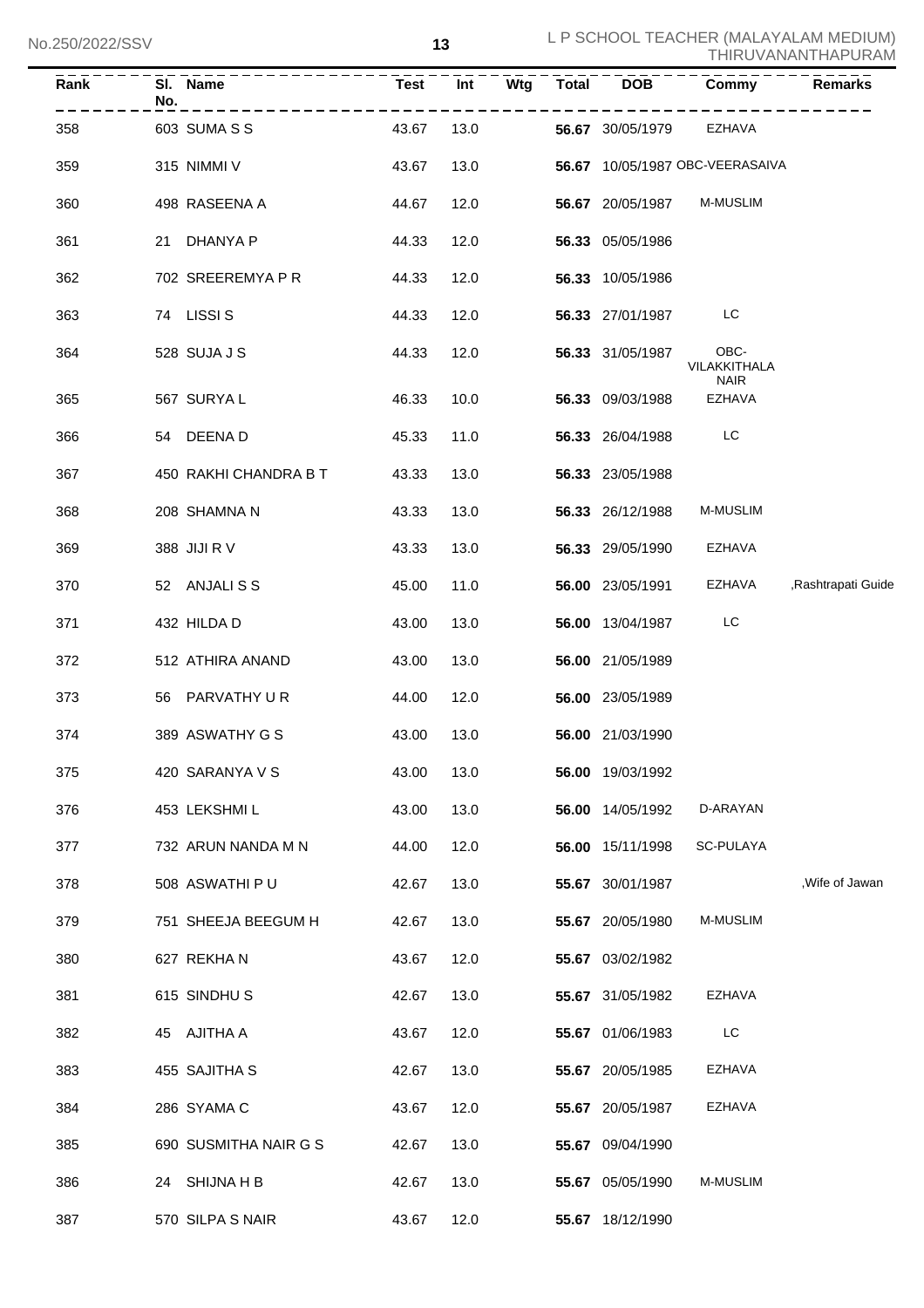| Rank | No. | SI. Name             | <b>Test</b> | Int  | Wtg | $\overline{\text{Total}}$ | <b>DOB</b>       | <b>Commy</b>                    | <b>Remarks</b> |
|------|-----|----------------------|-------------|------|-----|---------------------------|------------------|---------------------------------|----------------|
| 388  |     | 675 ASWATHY PRAKASH  | 42.67       | 13.0 |     |                           | 55.67 18/03/1991 | EZHAVA                          |                |
| 389  |     | 239 ARSHA SHANIYA S  | 42.67       | 13.0 |     |                           | 55.67 20/05/1992 | <b>M-MUSLIM</b>                 |                |
| 390  |     | 657 NISHARK          | 42.33       | 13.0 |     |                           |                  | 55.33 30/05/1983 SCCC-AYYANAVAR |                |
| 391  |     | 345 SEENA J          | 42.33       | 13.0 |     |                           | 55.33 02/04/1989 | <b>M-MUSLIM</b>                 |                |
| 392  |     | 255 ANGEL BERTIN S R | 42.33       | 13.0 |     |                           | 55.33 30/05/1990 | LC                              |                |
| 393  |     | 672 DEEPA R S KURUP  | 42.33       | 13.0 |     |                           | 55.33 02/10/1990 |                                 |                |
| 394  |     | 601 SUKANYA A S      | 43.33       | 12.0 |     |                           | 55.33 01/06/1991 |                                 |                |
| 395  |     | 529 SREEJA S P       | 42.33       | 13.0 |     |                           |                  | 55.33 17/04/1994 V-VISWAKARMA   |                |
| 396  |     | 102 CHITRA LEKHA L D | 43.00       | 12.0 |     |                           | 55.00 10/05/1981 |                                 |                |
| 397  |     | 135 JIPSYMOL G P     | 43.00       | 12.0 |     |                           | 55.00 07/05/1989 | LC                              |                |
| 398  |     | 418 URVASI U S       | 43.00       | 12.0 |     |                           | 55.00 23/05/1989 |                                 |                |
| 399  |     | 27 NISHA V           | 42.67       | 12.0 |     |                           |                  | 54.67 01/06/1982 HINDU NADAR    |                |
| 400  |     | 297 REENA P K        | 43.67       | 11.0 |     |                           | 54.67 28/05/1983 | LC                              |                |
| 401  |     | 537 REMYARS          | 42.67       | 12.0 |     |                           | 54.67 15/04/1984 | EZHAVA                          |                |
| 402  |     | 329 SUJA P S         | 42.67       | 12.0 |     |                           | 54.67 24/05/1987 | EZHAVA                          |                |
| 403  |     | 106 JASEENA S        | 43.67       | 11.0 |     |                           | 54.67 28/05/1988 | M-MUSLIM                        |                |
| 404  |     | 221 KASEEBA E        | 42.67       | 12.0 |     |                           | 54.67 10/05/1993 | <b>M-MUSLIM</b>                 |                |
| 405  |     | 180 NISHA U          | 43.67       | 11.0 |     |                           | 54.67 10/01/1994 | EZHAVA                          |                |
| 406  |     | 379 JAYALEKSHMI S    | 42.33       | 12.0 |     |                           | 54.33 01/01/1987 | EZHAVA                          | .Wife of Jawan |
| 407  |     | 237 SAMEERA T        | 42.33       | 12.0 |     |                           | 54.33 25/11/1982 | <b>M-MUSLIM</b>                 |                |
| 408  |     | 166 MAYALEKSHMI K    | 42.33       | 12.0 |     |                           | 54.33 10/05/1985 |                                 |                |
| 409  |     | 351 THARA NAIR S R   | 42.33       | 12.0 |     |                           | 54.33 10/05/1985 |                                 |                |
| 410  |     | 358 CHITHRA R S      | 42.33       | 12.0 |     |                           |                  | 54.33 28/05/1985 OBC-YADAVAS    |                |
| 411  |     | 164 AVITHA A V       | 43.33       | 11.0 |     |                           | 54.33 31/05/1985 | EZHAVA                          |                |
| 412  |     | 317 DEEPA KUMARI C A | 44.33       | 10.0 |     |                           | 54.33 10/05/1986 |                                 |                |
| 413  |     | 538 REJEENA MK       | 42.33       | 12.0 |     |                           | 54.33 20/02/1988 | <b>M-MUSLIM</b>                 |                |
| 414  |     | 419 ANISHA RASAL     | 42.33       | 12.0 |     |                           | 54.33 27/05/1988 | M-MUSLIM                        |                |
| 415  |     | 588 ARUNIMA A        | 42.33       | 12.0 |     |                           | 54.33 07/01/1989 | EZHAVA                          |                |
| 416  |     | 270 SANIL            | 42.33       | 12.0 |     |                           | 54.33 25/05/1991 | <b>M-MUSLIM</b>                 |                |
| 417  |     | 642 PRIYANKA P NAIR  | 42.33       | 12.0 |     |                           | 54.33 20/05/1992 |                                 |                |
| 418  |     | 705 ATHIRA S BABU    | 42.33       | 12.0 |     |                           |                  | 54.33 27/05/1993 V-VISWAKARMA   |                |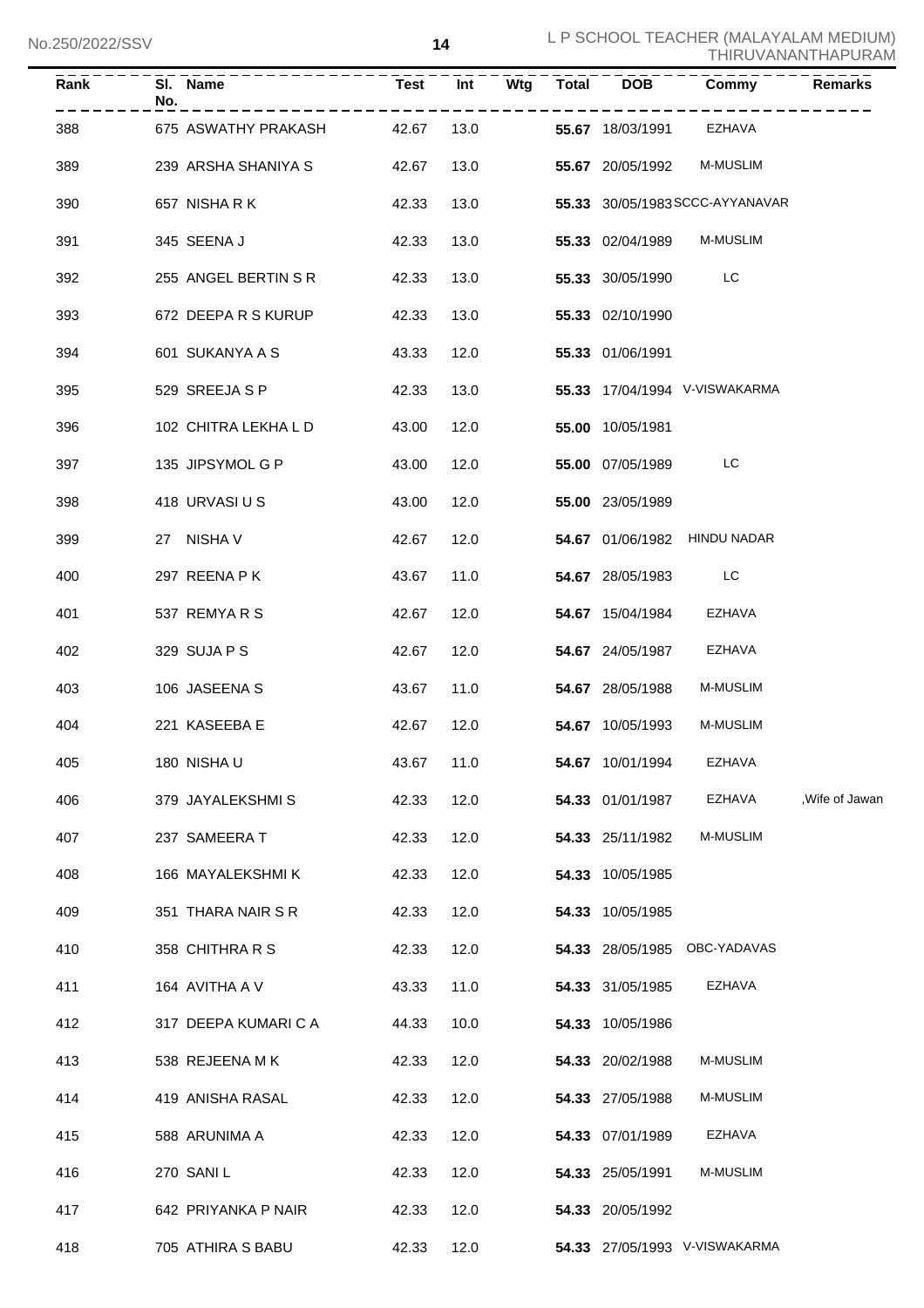| Rank | No. | SI. Name          | <b>Test</b> | Int  | Wtg | <b>Total</b> | <b>DOB</b>       | Commy                    | <b>Remarks</b> |
|------|-----|-------------------|-------------|------|-----|--------------|------------------|--------------------------|----------------|
| 419  |     | 554 POURNAMI A    | 43.33       | 11.0 |     |              | 54.33 06/12/1999 | <b>EZHAVA</b>            |                |
| 420  | 3   | AKHILA S          | 43.00       | 11.0 |     |              | 54.00 20/02/1991 | V-VISWAKARMA             |                |
| 421  |     | 343 MERIN SHANU B | 44.00       | 10.0 |     |              | 54.00 27/08/1996 | LC.                      |                |
| 422  |     | 117 DIVYA A S     | 42.67       | 11.0 |     |              | 53.67 27/05/1985 | <b>EZHAVA</b>            |                |
| 423  |     | 137 DIVYABABU B N | 42.67       | 11.0 |     | 53.67        |                  | 30/05/1985 SCCC-SAMBAVAR |                |
| 424  |     | 707 ANURAJ        | 42.67       | 11.0 |     | 53.67        | 25/07/1988       |                          |                |
| 425  |     | 120 SANITHA S     | 42.33       | 11.0 |     |              | 53.33 20/05/1992 | <b>HINDU NADAR</b>       |                |

# **Supplementary List**

# **Ezhava/Thiyya/Billava**

| $\mathbf{1}$ | 303 SRUTHI S      | 41.67 | 12.0 |      | 53.67 17/10/1994 | EZHAVA        |    |
|--------------|-------------------|-------|------|------|------------------|---------------|----|
| 2            | 558 SREELEKSHMY S | 41.33 | 12.0 |      | 53.33 06/07/1988 | EZHAVA        |    |
| 3            | 16 CHITHRA P C    | 42.00 | 11.0 |      | 53.00 25/05/1985 | EZHAVA        |    |
| 4            | 578 AISWARYA A S  | 42.00 | 11.0 |      | 53.00 30/03/1991 | EZHAVA        |    |
| 5            | 187 APARNA A P    | 42.00 | 11.0 |      | 53.00 01/05/1991 | EZHAVA        |    |
| 6            | 423 ASWATHY V S   | 42.00 | 11.0 |      | 53.00 10/09/1991 | EZHAVA        |    |
| 7            | 692 REMYA P R     | 40.67 | 12.0 |      | 52.67 17/12/1986 | EZHAVA        |    |
| 8            | 59 DIVYA D        | 41.00 | 11.0 |      | 52.00 15/05/1985 | EZHAVA        |    |
| 9            | 410 AJEESHMA A J  | 40.00 | 12.0 |      | 52.00 22/03/1993 | EZHAVA        |    |
| 10           | 502 MANJITH V K   | 40.67 | 11.0 |      | 51.67 30/05/1985 | EZHAVA        |    |
| 11           | 753 RESMI G S     | 40.67 | 11.0 |      | 51.67 17/02/1989 | EZHAVA        |    |
| 12           | 17 PARVATHY S     | 40.00 | 11.0 |      | 51.00 24/05/1989 | <b>EZHAVA</b> |    |
| 13           | 321 GAYATHRIDS    | 38.00 | 13.0 |      | 51.00 09/05/1992 | EZHAVA        |    |
| 14           | 800 ANASWARA M S  | 38.67 | 12.0 |      | 50.67 20/05/1986 | EZHAVA        |    |
| 15           | 439 SUCHITHRA S S | 38.33 | 12.0 |      | 50.33 10/05/1990 | EZHAVA        |    |
| 16           | 636 SALUS         | 39.33 | 11.0 |      | 50.33 12/10/1993 | EZHAVA        |    |
| 17           | 109 SOUMYA C      | 38.00 | 12.0 |      | 50.00 11/11/1982 | EZHAVA        |    |
| 18           | 425 DEEPA M P     | 38.00 | 12.0 |      | 50.00 25/05/1983 | EZHAVA        |    |
| 19           | 770 SHAJI M       | 30.00 | 11.0 | 8.91 | 49.91 15/05/1980 | EZHAVA        | SP |
| 20           | 621 SNEHA S       | 37.67 | 12.0 |      | 49.67 10/05/1990 | EZHAVA        |    |
| 21           | 31 PRINSYLAL CR   | 39.33 | 10.0 |      | 49.33 31/05/1982 | EZHAVA        |    |
| 22           | 620 SOORYABS      | 37.33 | 12.0 |      | 49.33 20/05/1987 | <b>EZHAVA</b> |    |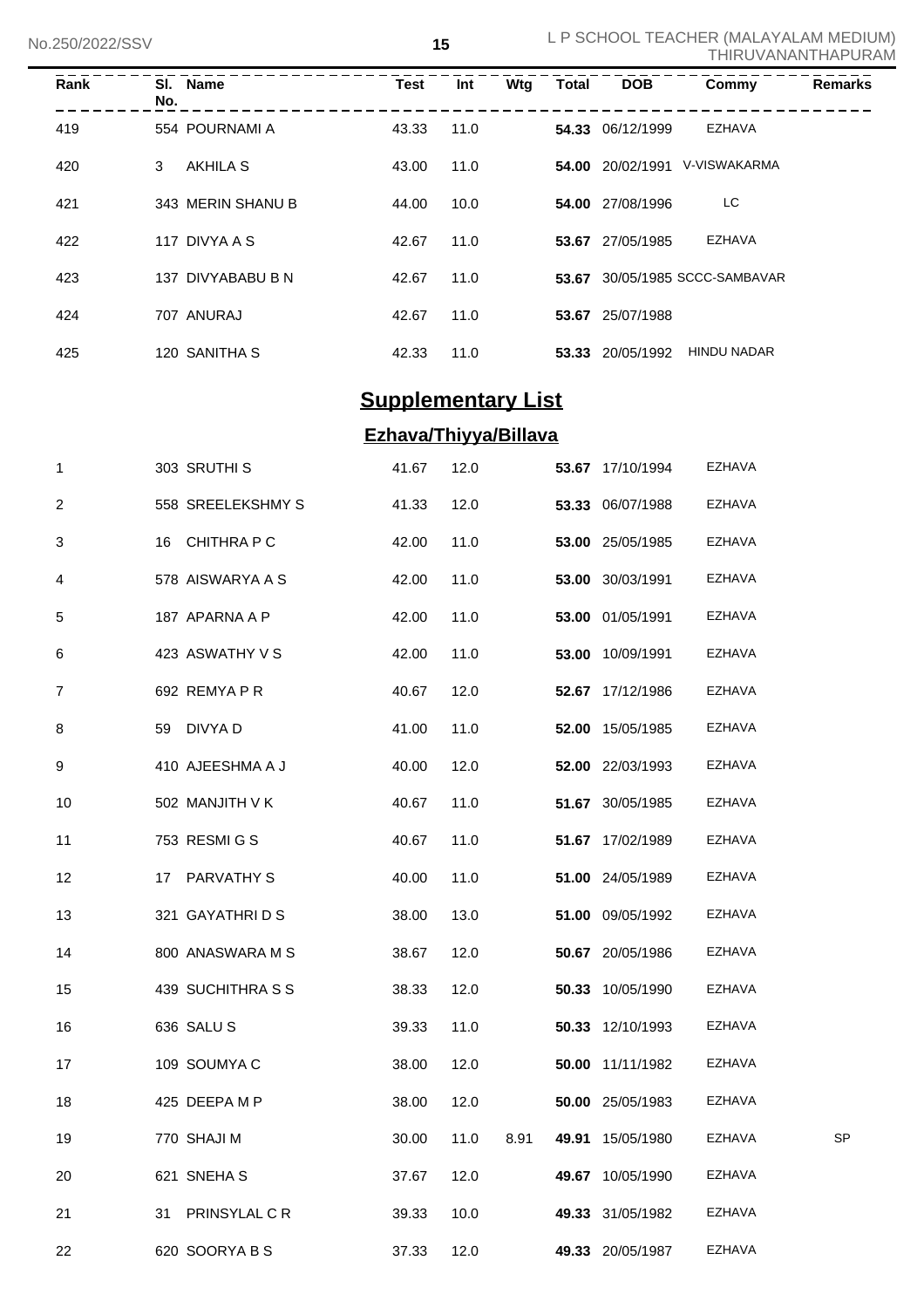| <b>Rank</b> | No. | SI. Name               | <b>Test</b> | Int  | <b>Wtg</b> | Total DOB        | Commy         | <b>Remarks</b>  |
|-------------|-----|------------------------|-------------|------|------------|------------------|---------------|-----------------|
| 23          |     | 709 AKHILA G S         | 38.33       | 11.0 |            | 49.33 31/05/1988 | EZHAVA        |                 |
| 24          |     | 649 MANJIMA M          | 38.33       | 11.0 |            | 49.33 24/08/1999 | <b>EZHAVA</b> |                 |
| 25          |     | 545 LIBY P             | 37.00       | 12.0 |            | 49.00 29/12/1987 | <b>EZHAVA</b> |                 |
| 26          |     | 262 ARCHANA C A        | 36.67       | 12.0 |            | 48.67 12/11/1990 | <b>EZHAVA</b> |                 |
| 27          |     | 320 DYNACR             | 36.67       | 12.0 |            | 48.67 20/12/1990 | <b>EZHAVA</b> |                 |
| 28          |     | 200 ATHIRA M S         | 37.67       | 11.0 |            | 48.67 04/09/1991 | <b>EZHAVA</b> |                 |
| 29          |     | 230 SUMA V             | 37.00       | 11.0 |            | 48.00 20/01/1988 | <b>EZHAVA</b> |                 |
| 30          |     | 60 ASA SUDEV           | 36.67       | 11.0 |            | 47.67 06/09/1991 | <b>EZHAVA</b> |                 |
| 31          |     | 799 ANEESH B S         | 35.33       | 12.0 |            | 47.33 12/05/1991 | <b>EZHAVA</b> |                 |
| 32          |     | 422 REMYANS            | 35.33       | 12.0 |            | 47.33 17/03/1992 | <b>EZHAVA</b> |                 |
| 33          |     | 574 KRISHNA PRIYA M G  | 35.00       | 12.0 |            | 47.00 23/05/1988 | EZHAVA        | , Wife of Jawan |
| 34          |     | 29 LISSARA SL          | 37.00       | 10.0 |            | 47.00 08/06/1985 | EZHAVA        |                 |
| 35          |     | 89 ASWATHY A M         | 36.00       | 11.0 |            | 47.00 10/05/1988 | <b>EZHAVA</b> |                 |
| 36          |     | 695 RENJU S            | 36.00       | 11.0 |            | 47.00 16/05/1988 | <b>EZHAVA</b> |                 |
| 37          |     | 783 CHINTHU H          | 34.67       | 12.0 |            | 46.67 30/05/1989 | <b>EZHAVA</b> |                 |
| 38          |     | 576 NEETHUMS           | 34.67       | 12.0 |            | 46.67 10/05/1991 | <b>EZHAVA</b> |                 |
| 39          |     | 573 RENJURJ            | 34.67       | 12.0 |            | 46.67 07/10/1991 | EZHAVA        |                 |
| 40          |     | 393 LEKSHMI SIDHARDH S | 35.33 11.0  |      |            | 46.33 30/10/1988 | EZHAVA        |                 |
| 41          |     | 28 PRIYA G V           | 36.00       | 10.0 |            | 46.00 31/05/1986 | <b>EZHAVA</b> |                 |
| 42          |     | 319 LEKSHMI G S        | 35.00       | 11.0 |            | 46.00 31/05/1989 | <b>EZHAVA</b> |                 |
| 43          |     | 302 LEKSHMIKANTH S     | 33.00       | 13.0 |            | 46.00 28/09/1989 | <b>EZHAVA</b> |                 |
| 44          |     | 380 DHANYA V M         | 34.67       | 11.0 |            | 45.67 10/05/1988 | EZHAVA        | , Wife of Jawan |
| 45          |     | 186 ARCHANA S B        | 33.67       | 12.0 |            | 45.67 12/03/1989 | <b>EZHAVA</b> |                 |
| 46          |     | 561 DRISHYA D          | 33.67       | 12.0 |            | 45.67 30/05/1990 | <b>EZHAVA</b> |                 |
| 47          |     | 15 ASWATHY A           | 34.67       | 11.0 |            | 45.67 05/12/1993 | <b>EZHAVA</b> |                 |
| 48          |     | 155 SAOUMYA S          | 33.33       | 12.0 |            | 45.33 31/05/1985 | EZHAVA        | , Wife of Jawan |
| 49          |     | 693 DEEPALEKSHMIR      | 33.33       | 12.0 |            | 45.33 28/05/1980 | EZHAVA        |                 |
| 50          |     | 381 ATHIRA S B         | 33.33       | 12.0 |            | 45.33 20/05/1989 | <b>EZHAVA</b> |                 |
| 51          |     | 607 PONNAMBILY S       | 33.33       | 12.0 |            | 45.33 02/04/1990 | <b>EZHAVA</b> |                 |
| 52          |     | 336 ANJU V S           | 33.33       | 12.0 |            | 45.33 24/01/1996 | EZHAVA        |                 |
| 53          |     | 103 NISHA S J          | 33.00       | 12.0 |            | 45.00 20/05/1990 | <b>EZHAVA</b> |                 |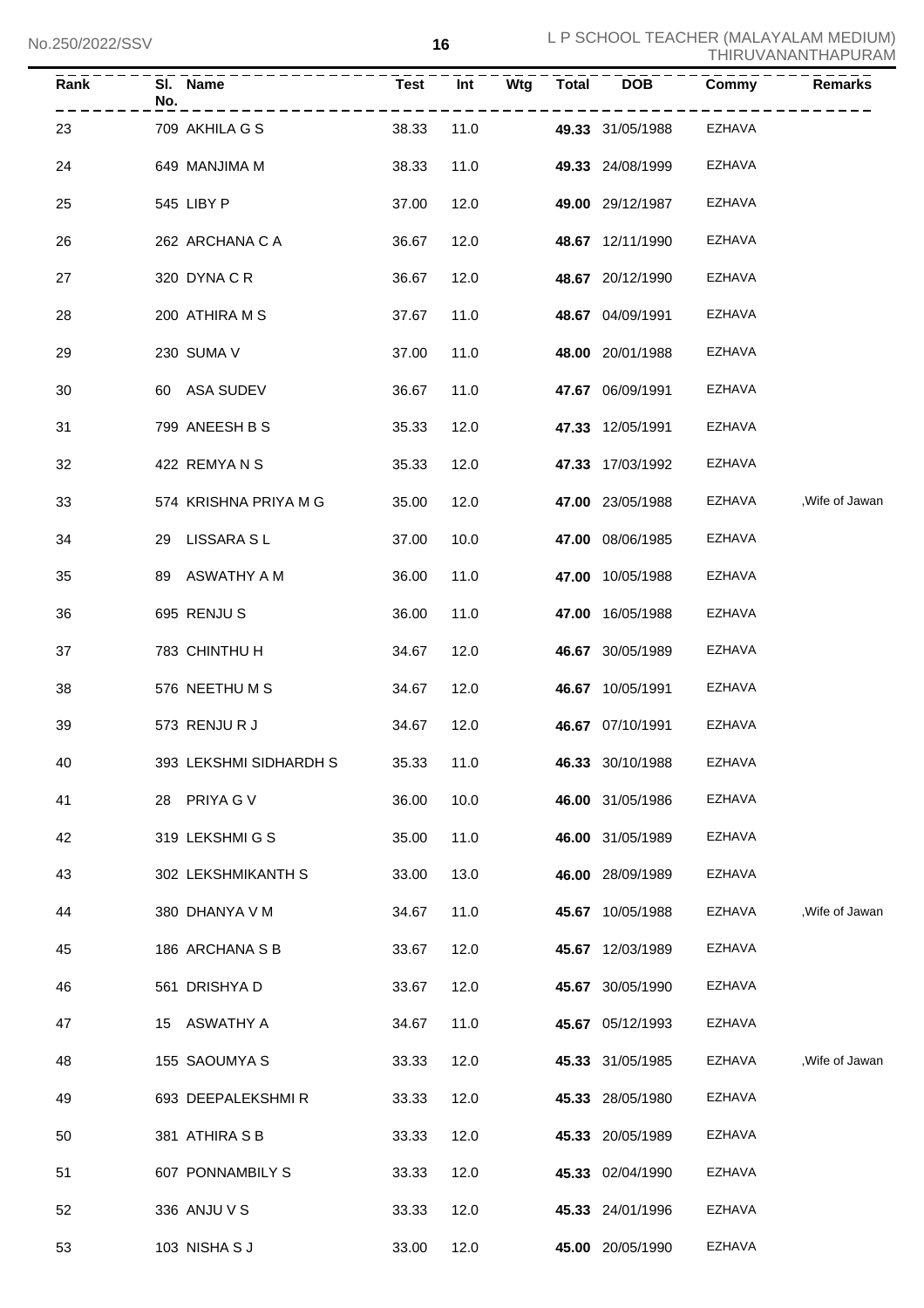| <b>Rank</b> | $\overline{SI}$ . Name<br>No.<br>------------- |       |            |                         | Commy         | <b>Remarks</b> |
|-------------|------------------------------------------------|-------|------------|-------------------------|---------------|----------------|
| 54          | 383 ATHULYALS                                  | 33.33 |            | 11.0 44.33 12/02/1990   | .<br>EZHAVA   |                |
| 55          | 517 PARVATHY R                                 | 33.33 | 11.0       | 44.33 20/05/1991        | EZHAVA        |                |
| 56          | 710 BOBISHA S                                  | 33.00 | 11.0       | 44.00 11/07/1986        | EZHAVA        |                |
| 57          | 110 ASHNA B J                                  | 33.00 | 11.0       | 44.00 20/05/1987        | <b>EZHAVA</b> |                |
| 58          | 305 JIPSA PK                                   | 33.00 | 11.0       | 44.00 29/05/1989        | THIYYA        |                |
| 59          | 167 ARUNIMA O                                  | 31.67 | 12.0       | 43.67 05/05/1991        | EZHAVA        |                |
| 60          | 590 SHEEJA V                                   | 31.33 | 12.0       | 43.33 30/05/1976        | EZHAVA        |                |
| 61          | 141 SREESHMA A                                 | 32.33 | 11.0       | 43.33 31/05/1987        | THIYYA        |                |
| 62          | 58 JAYA J S                                    | 32.33 | 11.0       | 43.33 30/05/1989        | EZHAVA        |                |
| 63          | 634 SWATHY BABU                                | 32.33 | 11.0       | 43.33 30/05/1989        | EZHAVA        |                |
| 64          | 726 AISWARYA A B                               | 31.33 | 12.0       | 43.33 15/01/1995        | EZHAVA        |                |
| 65          | 426 ARCHA V                                    | 30.33 | 13.0       | 43.33 30/10/1996        | EZHAVA        |                |
| 66          | 560 SOUMYA DARSAN S                            | 32.00 | 11.0       | 43.00 22/04/1987        | EZHAVA        |                |
| 67          | 771 AKHILESH S                                 | 32.00 | 11.0       | 43.00 30/05/1990        | EZHAVA        |                |
| 68          | 231 RENJUMOL S                                 | 32.00 | 11.0       | 43.00 29/08/1991        | EZHAVA        |                |
| 69          | 352 DRISYA BABU                                | 33.00 | 10.0       | 43.00 04/01/1997        | EZHAVA        |                |
| 70          | 531 ARUNIMA L BABU                             | 30.67 | 12.0       | 42.67 31/05/1988        | EZHAVA        |                |
| 71          | 199 LEKSHMI V                                  |       | 30.33 12.0 | <b>42.33</b> 30/05/1978 | EZHAVA        |                |
| 72          | 635 DIVYA A S                                  | 30.33 | 12.0       | 42.33 28/08/1987        | EZHAVA        |                |
| 73          | 544 SABARIKRISHNA P                            | 31.00 | 11.0       | 42.00 12/05/1990        | EZHAVA        |                |
| 74          | 212 UMADEVI A                                  | 30.33 | 11.0       | 41.33 30/05/1988        | EZHAVA        |                |
| 75          | 503 DHANYA B M                                 | 29.33 | 12.0       | 41.33 05/05/1990        | EZHAVA        |                |
| 76          | 337 SOJISHA J S                                | 29.33 | 12.0       | 41.33 04/02/1996        | EZHAVA        |                |
| 77          | 516 GOWRIS AJAI                                | 30.33 | 11.0       | 41.33 28/08/1999        | EZHAVA        |                |
| 78          | 784 RESHMASS                                   | 28.67 | 12.0       | 40.67 05/05/1986        | EZHAVA        |                |
| 79          | 801 ATHIRA R T                                 | 28.67 | 12.0       | 40.67 20/02/1990        | EZHAVA        |                |
| 80          | 201 ARYA JAYAKUMAR                             | 29.67 | 11.0       | 40.67 17/10/1990        | EZHAVA        |                |
| 81          | 530 SEETHAL UNNIKRISHNAN                       | 27.67 | 13.0       | 40.67 19/08/1991        | EZHAVA        |                |
| 82          | 76 SUJITHRA V S                                | 29.67 | 11.0       | 40.67 31/05/1994        | EZHAVA        |                |
| 83          | 123 DIVYA B M                                  | 27.33 | 13.0       | 40.33 05/05/1991        | EZHAVA        |                |
| 84          | 577 PRAVEENA P                                 | 30.33 | 10.0       | 40.33 31/05/1992        | EZHAVA        |                |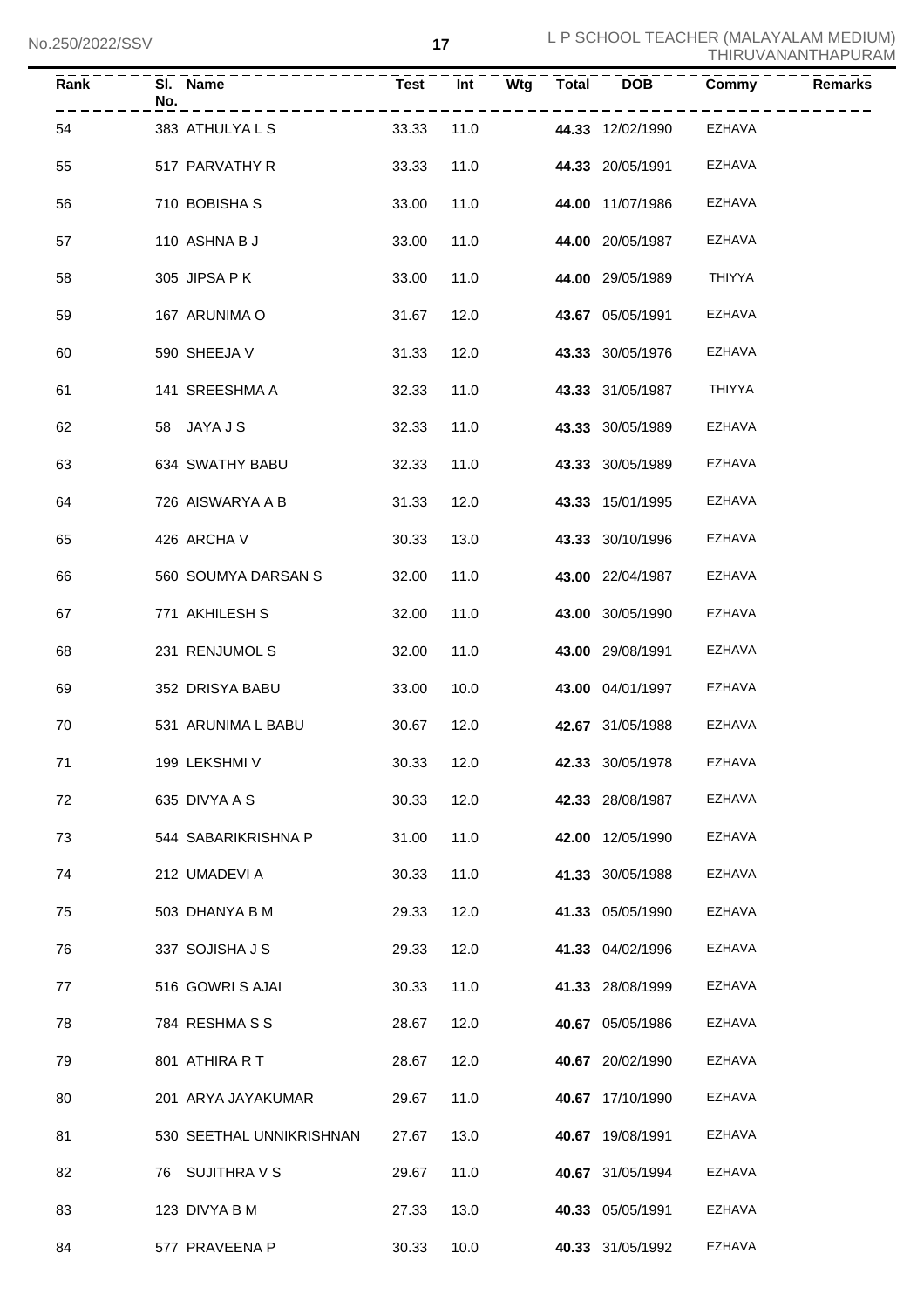| Rank | No. | SI. Name               | <b>Test</b>            | <b>Int</b> |  |                         | Commy                        | <b>Remarks</b> |
|------|-----|------------------------|------------------------|------------|--|-------------------------|------------------------------|----------------|
| 85   |     | 457 SUMA V             | 30.00                  | 10.0       |  | 40.00 26/05/1982 EZHAVA |                              |                |
| 86   |     | 622 RENJUSHA P         | 27.67                  | 12.0       |  | 39.67 20/05/1978        | EZHAVA                       |                |
| 87   |     | 382 REMYA V R          | 27.67                  | 12.0       |  | 39.67 31/05/1985        | EZHAVA                       |                |
| 88   |     | 209 ANEETA VIJAYARAJAN | 28.67                  | 11.0       |  | 39.67 25/05/1988        | EZHAVA                       |                |
| 89   |     | 678 AKHITHA B S        | 29.67                  | 10.0       |  | 39.67 21/04/1990        | EZHAVA                       |                |
| 90   |     | 754 SREENATH S         | 27.67                  | 12.0       |  | 39.67 06/02/1997        | EZHAVA                       |                |
| 91   |     | 752 SOORYA S S         | 28.33                  | 11.0       |  | 39.33 05/05/1989        | EZHAVA                       |                |
| 92   |     | 304 HIMA R G           | 27.00                  | 12.0       |  | 39.00 30/05/1988        | EZHAVA                       |                |
| 93   |     | 546 ANUSREE T S        | 27.33                  | 11.0       |  | 38.33 30/05/1989        | EZHAVA                       |                |
| 94   |     | 274 DEVIKA SURESH      | 26.67                  | 11.0       |  | 37.67 05/06/1995        | EZHAVA                       |                |
| 95   |     | 725 SREELEKSHMY S      | 26.00                  | 11.0       |  | 37.00 01/07/1988        | <b>EZHAVA</b>                |                |
| 96   |     | 694 ASWATHY A S        | 26.00                  | 11.0       |  | 37.00 11/05/1992        | EZHAVA                       |                |
| 97   |     | 575 DIVYA JYOTHY J     | 26.00                  | 11.0       |  | 37.00 03/02/1996        | EZHAVA                       |                |
| 98   |     | 30 ARYA SONA           | 25.67                  | 11.0       |  | <b>36.67</b> 25/12/1991 | EZHAVA                       |                |
| 99   |     | 61 ARYA CHANDRAN C S   | 25.33                  | 11.0       |  | 36.33 20/04/1992        | EZHAVA                       |                |
| 100  |     | 679 ASWATHY M          | 25.00                  | 11.0       |  | 36.00 31/05/1989        | <b>EZHAVA</b>                |                |
| 101  |     | 741 SINIMOL C V        | 25.00                  | 11.0       |  | 36.00 28/01/1990        | <b>EZHAVA</b>                |                |
| 102  |     | 49 NEETHUSREE M        | 26.00 10.0             |            |  | 36.00 31/05/1991        | <b>EZHAVA</b>                |                |
| 103  |     | 740 VAISAKH M          | 25.00                  | 11.0       |  | 36.00 20/05/1994        | <b>EZHAVA</b>                |                |
| 104  |     | 559 BHAGYARAJ R R      | 25.00                  | 10.0       |  | 35.00 16/12/1995        | <b>EZHAVA</b>                |                |
|      |     |                        | <b>Scheduled Caste</b> |            |  |                         |                              |                |
| 1    |     | 125 SUKANYA S          | 42.00                  | 12.0       |  | 54.00 31/05/1990        | <b>SC-THANDAN</b>            |                |
| 2    |     | 142 SUJINA RASHMI S G  | 40.67                  | 11.0       |  |                         | 51.67 30/05/1992 SC-CHERAMAR |                |
| 3    |     | 818 SONIA GIREESAN     | 40.67                  | 11.0       |  | 51.67 10/12/1998        | SC-PARAYAR                   |                |
| 4    |     | 307 PADMA S P          | 38.33                  | 11.0       |  | 49.33 24/07/1981        | SC-SAMBAVAR                  |                |
| 5    |     | 562 JAYA M             | 38.00                  | 11.0       |  | 49.00 18/12/1989        | <b>SC-CHEMMAN</b>            |                |
| 6    |     | 216 VRINDA V T         | 35.67                  | 12.0       |  | 47.67 15/05/1989        | <b>SC-CHERAMAR</b>           |                |
| 7    |     | 816 LEENA L            | 35.67                  | 12.0       |  | 47.67 21/01/1993        | SC-KURAVAN                   |                |
| 8    |     | 742 VINU V S           | 35.00                  | 12.0       |  | 47.00 07/08/1993        | <b>SC-THANDAN</b>            |                |
| 9    |     | 727 AYSWARIYA S        | 33.67                  | 12.0       |  | 45.67 25/01/1990        | SC-KURAVAN                   |                |
| 10   |     | 18 REJITHA R R         | 31.00                  | 13.0       |  | 44.00 20/05/1989        | SC-PULAYA                    |                |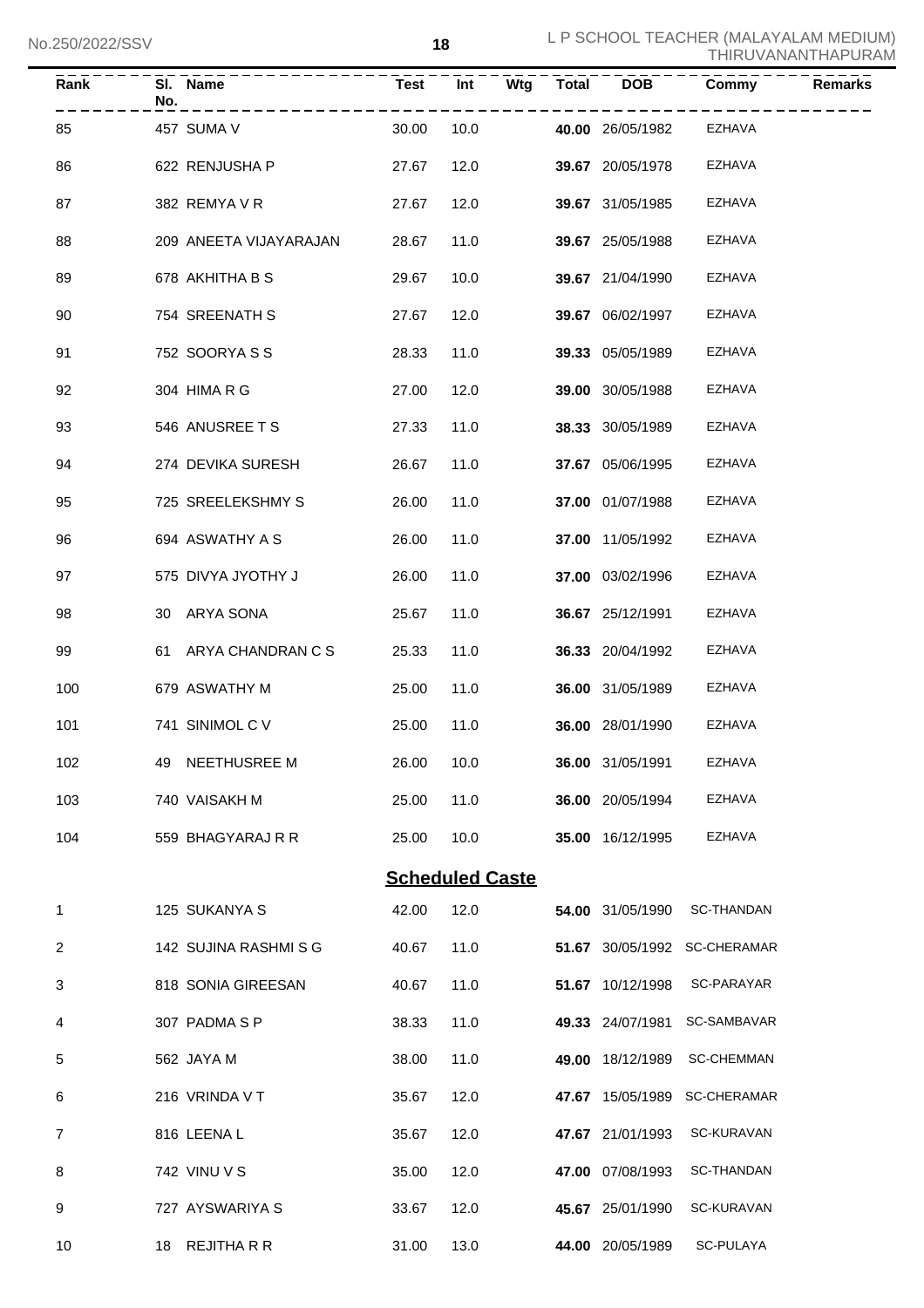| Rank | No. | SI. Name<br>البارين بن بن بن بن بن بن | <b>Test</b> | Int  |  | Wtg Total DOB           | Commy                         | <b>Remarks</b> |
|------|-----|---------------------------------------|-------------|------|--|-------------------------|-------------------------------|----------------|
| 11   |     | 90 SARANYA M G                        | 31.67       | 12.0 |  |                         | 43.67 12/05/1992 SC-CHERAMAR  |                |
| 12   |     | 802 SOUMYA S                          | 30.67       | 12.0 |  |                         | 42.67 03/04/1989 SC-THANDAN   |                |
| 13   |     | 787 SHAIJA U                          | 30.33       | 12.0 |  |                         | 42.33 06/05/1991 SC-SAMBAVA   |                |
| 14   |     | 170 ASWATHY K S                       | 28.67       | 13.0 |  |                         | 41.67 14/05/1992 SC-CHERAMAR  |                |
| 15   |     | 755 ATHIRA S                          | 30.67       | 11.0 |  |                         | 41.67 15/05/1992 SC-KURAVAN   |                |
| 16   |     | 112 ASWATHY V R                       | 29.00       | 12.0 |  |                         | 41.00 11/09/1992 SC-AYYANAVAR |                |
| 17   |     | 338 ATHIRA A B                        | 27.67       | 13.0 |  | 40.67 28/04/1991        | SC-PULAYA                     |                |
| 18   |     | 111 AKHILA SENAN                      | 29.67       | 11.0 |  | 40.67 27/05/1996        | SC-KURAVA                     |                |
| 19   |     | 275 SREECHITHRAKC                     | 27.33       | 11.0 |  | 38.33 15/05/1983        | <b>SC-MANNAN</b>              |                |
| 20   |     | 547 ATHIRA RAJAN                      | 27.00       | 11.0 |  | 38.00 31/05/1987        | SC-SAMBAVA                    |                |
| 21   |     | 308 SARITHA B J                       | 26.67       | 11.0 |  |                         | 37.67 07/05/1984 SC-CHERAMAR  |                |
| 22   |     | 785 MANU V MOHAN                      | 26.67       | 11.0 |  | 37.67 10/02/1993        | SC-KURAVA                     |                |
| 23   |     | 289 BEULA SUKUMAR                     | 25.33       | 12.0 |  | 37.33 24/05/1986        | <b>SC-MANNAN</b>              |                |
| 24   |     | 276 SHEEBA G                          | 26.00       | 11.0 |  | 37.00 12/05/1990        | SC-SIDHANAR                   |                |
| 25   |     | 682 SOUMYA SAHADEVAN                  | 24.67       | 12.0 |  |                         | 36.67 10/01/1989 SC-THANDAN   |                |
| 26   |     | 486 SAVITHA P S                       | 24.00       | 12.0 |  |                         | 36.00 30/05/1984 SC-CHERAMAR  |                |
| 27   |     | 169 SRUTHI CHANDRAN B                 | 24.00       | 12.0 |  |                         | 36.00 07/08/1999 SC-CHERAMAR  |                |
| 28   |     | 91 SYAMA M S                          | 23.00 12.0  |      |  |                         | 35.00 20/05/1986 SC-VANNAN    |                |
| 29   |     | 803 AJITH K BABU                      | 24.00       | 11.0 |  | 35.00 30/05/1987        | <b>SC-KURAVA</b>              |                |
| 30   |     | 156 JAYACHITHRA J                     | 23.00       | 12.0 |  | 35.00 25/05/1991        | SC-PULAYA                     |                |
| 31   |     | 817 SIKAL SK                          | 23.33       | 11.0 |  | 34.33 13/03/1990        | <b>SC-CHERAMAR</b>            |                |
| 32   |     | 233 VEENAU                            | 23.33       | 11.0 |  | 34.33 07/03/1991        | SC-VANNAN                     |                |
| 33   |     | 681 VIDHYA P L                        | 20.67       | 12.0 |  | 32.67 06/10/1991        | SC-KURAVAN                    |                |
| 34   |     | 411 RAJANI A R                        | 20.33       | 12.0 |  | 32.33 23/05/1988        | SC-KURAVAN                    |                |
| 35   |     | 353 SREEDEVI V G                      | 21.00       | 11.0 |  | 32.00 20/05/1992        | SC-THANDAN                    |                |
| 36   |     | 485 ASWATHY THANKAN                   | 19.67       | 12.0 |  | 31.67 15/01/1994        | SC-KURAVA                     |                |
| 37   |     | 244 SARITHA S THANKARAJ               | 20.33       | 11.0 |  | 31.33 25/12/1984        | SC-SAMBAVAR                   |                |
| 38   |     | 232 PRIYANKA V R                      | 18.33       | 13.0 |  | 31.33 17/05/1991        | SC-THANDAN                    |                |
| 39   |     | 168 ASWATHI N                         | 18.00       | 13.0 |  | <b>31.00</b> 31/05/1986 | SC-SAMBAVAR                   |                |
| 40   |     | 696 DIVYA D                           | 20.00       | 11.0 |  | 31.00 14/12/1998        | SC-KURAVAN                    |                |
| 41   |     | 651 APARNA B M                        | 18.00       | 12.0 |  | 30.00 27/05/1996        | <b>SC-PANAN</b>               |                |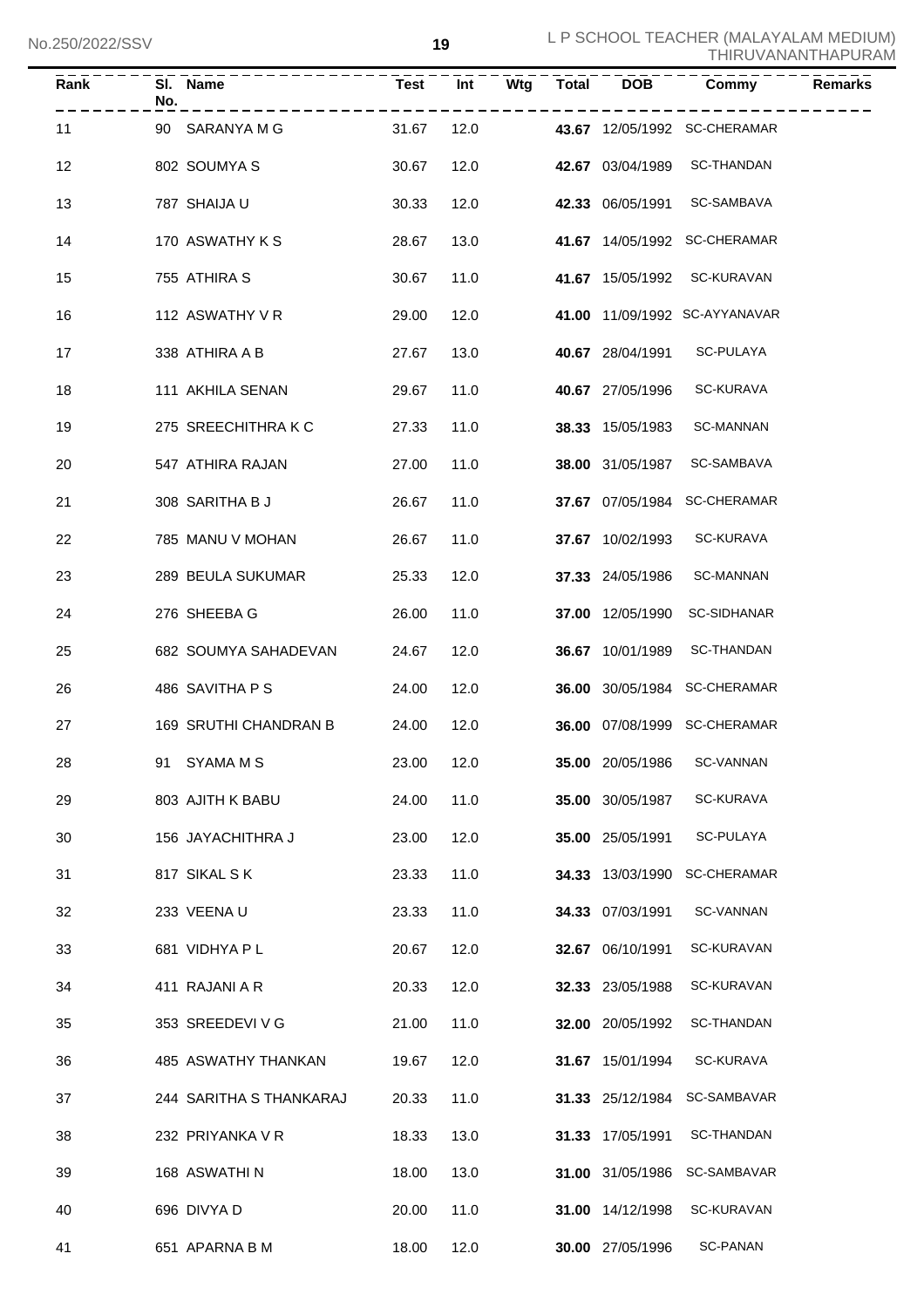| <b>Rank</b> | No.         | SI. Name                |            |                        |  |                  | Commy                         | <b>Remarks</b> |
|-------------|-------------|-------------------------|------------|------------------------|--|------------------|-------------------------------|----------------|
| 42          |             | 113 ANAGHA J ANANDAN    | 18.00      | 12.0                   |  | 30.00 28/07/1998 | ------<br>SC-PULAYA           |                |
| 43          |             | 306 NIMMY N             | 18.67      | 11.0                   |  | 29.67 25/05/1991 | <b>SC-THANDAN</b>             |                |
| 44          |             | 697 ASHA KRISHNA U S    | 16.33      | 12.0                   |  | 28.33 18/05/1992 | SC-PANAN                      |                |
| 45          |             | 32 SHILPA S DRAVID      | 16.00      | 12.0                   |  | 28.00 05/05/1996 | SC-SAMBAVA                    |                |
| 46          |             | 650 RADHIKA N           | 15.67      | 12.0                   |  | 27.67 15/05/1992 | SC-PULAYA                     |                |
| 47          |             | 608 ASWATHY L MOHAN     | 15.00      | 12.0                   |  |                  | 27.00 18/04/1989 SC-AYYANAVAR |                |
| 48          |             | 157 DARSANA V           | 15.67      | 11.0                   |  | 26.67 25/12/1990 | <b>SC-THANDAN</b>             |                |
| 49          |             | 772 RENJU B V           | 14.33      | 12.0                   |  | 26.33 15/05/1981 | <b>SC-MANNAN</b>              |                |
| 50          |             | 215 RAJI R              | 15.33      | 11.0                   |  | 26.33 20/04/1997 | <b>SC-KURAVA</b>              |                |
| 51          | $7^{\circ}$ | SARANYA MOHAN S         | 14.00      | 12.0                   |  | 26.00 05/05/1991 | <b>SC-KURAVA</b>              |                |
| 52          |             | 33 ASWATHY A S          | 16.00      | 10.0                   |  | 26.00 11/02/1996 | SC-KURAVA                     |                |
| 53          |             | 680 ASWATHY V ANIL      | 14.67      | 11.0                   |  |                  | 25.67 26/01/1993 SC-CHERAMAR  |                |
| 54          |             | 652 DHANYA B            | 14.67      | 10.0                   |  | 24.67 14/01/1994 | SC-KURAVA                     |                |
| 55          |             | 773 SREENAMS            | 12.33      | 12.0                   |  | 24.33 16/05/1990 | <b>SC-KURAVA</b>              |                |
| 56          |             | 124 SRUTHI YESUDAS      | 12.00      | 11.0                   |  | 23.00 19/01/1991 | SC-PULAYA                     |                |
| 57          |             | 213 AJILA S J           | 11.00      | 11.0                   |  | 22.00 11/12/1995 | <b>SC-THANDAN</b>             |                |
| 58          |             | 663 SUMARS              | 10.33      | 11.0                   |  | 21.33 01/11/1996 | SC-KURAVA                     |                |
| 59          |             | 288 SALU G              | 10.00 10.0 |                        |  |                  | 20.00 06/05/1996 SC-KURAVA    |                |
| 60          |             | 214 LAVANYA SUNIL B     | 7.67       | 11.0                   |  | 18.67 01/04/1999 | <b>SC-THANDAN</b>             |                |
|             |             |                         |            | <b>Scheduled Tribe</b> |  |                  |                               |                |
| 1           |             | 711 ANJANA U            | 36.33      | 13.0                   |  | 49.33 28/05/1994 | ST-KANIKAR                    |                |
| 2           |             | 579 ARYATC              | 32.00      | 11.0                   |  | 43.00 24/06/1996 | ST-KANIKARAN                  |                |
| 3           |             | 19 REKHA VALIYAVALAPPIL | 26.00      | 11.0                   |  | 37.00 17/05/1987 | ST-KANIKKAR                   |                |
| 4           |             | 774 SUKU KANI T K       | 18.67      | 14.0                   |  | 32.67 07/04/1989 | ST-KANIKAR                    |                |
| 5           |             | 591 NIKHITHA I B        | 19.00      | 11.0                   |  |                  | 30.00 29/10/1994 ST-KANIKARAN |                |
| 6           |             | 114 PRASEEDA K H        | 14.67      | 12.0                   |  | 26.67 21/05/1992 | ST-MAVILAN                    |                |
|             |             |                         |            | <b>Muslim</b>          |  |                  |                               |                |
| 1           |             | 668 SULFATH BEEVI A     | 42.00      | 13.0                   |  | 55.00 25/05/1988 | M-MUSLIM                      |                |
| 2           |             | 367 MUNEERABEEVILK      | 42.00      | 13.0                   |  | 55.00 01/05/1989 | M-MUSLIM                      |                |
| 3           |             | 665 SHAMLA BEEVIS       | 42.00      | 12.0                   |  | 54.00 25/05/1984 | M-MUSLIM                      |                |
| 4           |             | 396 FOUSIYA BEEGUM A    | 41.67      | 12.0                   |  | 53.67 23/12/1986 | M-MUSLIM                      |                |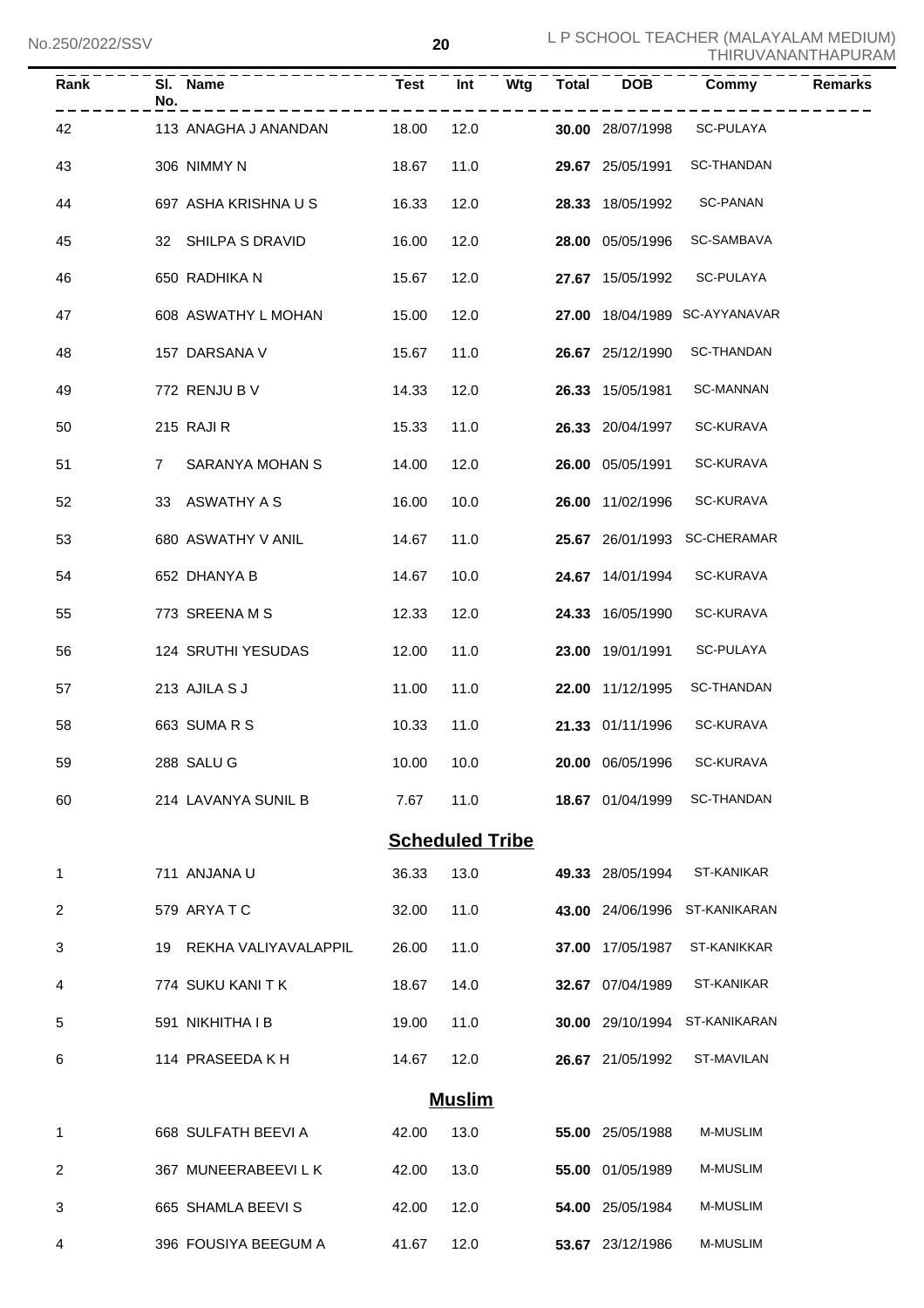| $\overline{Rank}$ | No. | SI. Name<br>_ _ _ _ _ _ _ _ _ _ _ | <b>Test</b> | Int  | <b>Wtg</b> | <b>Total</b> | <b>DOB</b>              | Commy           | <b>Remarks</b> |
|-------------------|-----|-----------------------------------|-------------|------|------------|--------------|-------------------------|-----------------|----------------|
| 5                 |     | 624 DANOOJA J                     | 41.67       | 12.0 |            |              | 53.67 03/05/1989        | M-MUSLIM        |                |
| 6                 |     | 609 SHEFEELA BANU A               | 41.33       | 12.0 |            |              | 53.33 20/05/1987        | M-MUSLIM        |                |
| $\overline{7}$    |     | 533 FATHIMA J                     | 41.33       | 12.0 |            |              | 53.33 25/04/1991        | <b>M-MUSLIM</b> |                |
| 8                 |     | 756 NISHA N S                     | 42.00       | 11.0 |            |              | 53.00 30/05/1989        | <b>M-MUSLIM</b> |                |
| 9                 |     | 806 FATHIMA M                     | 42.00       | 11.0 |            |              | 53.00 17/10/1991        | <b>M-MUSLIM</b> |                |
| 10                |     | 115 RAZEENA AMEEN                 | 41.67       | 11.0 |            |              | 52.67 14/03/1983        | M-MUSLIM        |                |
| 11                |     | 143 NASILA N                      | 41.67       | 11.0 |            |              | 52.67 02/06/1986        | M-MUSLIM        |                |
| 12                |     | 459 SHAJNA S                      | 41.67       | 11.0 |            |              | 52.67 29/05/1991        | <b>M-MUSLIM</b> |                |
| 13                |     | 819 SHAJEERA BEEVI S              | 40.33       | 12.0 |            |              | 52.33 25/05/1977        | <b>M-MUSLIM</b> |                |
| 14                |     | 743 THANSY T S                    | 40.33       | 12.0 |            |              | 52.33 01/12/1989        | <b>M-MUSLIM</b> |                |
| 15                |     | 322 SHIBUNA E                     | 40.00       | 12.0 |            |              | 52.00 10/05/1988        | <b>M-MUSLIM</b> |                |
| 16                |     | 292 JANCY S                       | 41.00       | 11.0 |            |              | 52.00 27/05/1988        | <b>M-MUSLIM</b> |                |
| 17                |     | 398 ANSI S                        | 38.67       | 13.0 |            |              | 51.67 25/05/1988        | <b>M-MUSLIM</b> |                |
| 18                |     | 94 FOUSIYA BEEGOM M S             | 39.67       | 12.0 |            |              | 51.67 30/05/1991        | <b>M-MUSLIM</b> |                |
| 19                |     | 637 SHAMNA A K                    | 39.33       | 12.0 |            |              | 51.33 25/02/1990        | <b>M-MUSLIM</b> |                |
| 20                |     | 712 SHAHINA BEEGAM M              | 40.00       | 11.0 |            |              | 51.00 16/12/1985        | M-MUSLIM        |                |
| 21                |     | 565 HASEENA BEEGUM A              | 39.00       | 12.0 |            |              | 51.00 31/05/1987        | <b>M-MUSLIM</b> |                |
| 22                |     | 264 NISSA N                       | 37.67 13.0  |      |            |              | <b>50.67</b> 05/04/1990 | M-MUSLIM        |                |
| 23                |     | 340 FOUSIYA BEEVI S               | 38.67       | 12.0 |            |              | 50.67 31/05/1991        | <b>M-MUSLIM</b> |                |
| 24                |     | 474 RAHANA BEEGOM H S             | 38.33       | 12.0 |            |              | 50.33 25/06/1986        | M-MUSLIM        |                |
| 25                |     | 397 SULFIYA A                     | 39.33       | 11.0 |            |              | 50.33 20/04/1987        | M-MUSLIM        |                |
| 26                |     | 519 SHERNANS                      | 38.33       | 12.0 |            |              | 50.33 31/05/1987        | M-MUSLIM        |                |
| 27                |     | 699 JASMIN A R                    | 39.00       | 11.0 |            |              | 50.00 31/07/1988        | M-MUSLIM        |                |
| 28                |     | 159 THASNEEM AKBAR M              | 39.67       | 10.0 |            |              | 49.67 01/04/1985        | M-MUSLIM        |                |
| 29                |     | 820 SHAMNA J                      | 37.67       | 12.0 |            |              | 49.67 25/05/1987        | M-MUSLIM        |                |
| 30                |     | 218 RAMSY N                       | 38.33       | 11.0 |            |              | 49.33 25/05/1989        | M-MUSLIM        |                |
| 31                |     | 384 SOFIYA MOL B                  | 37.33       | 12.0 |            |              | 49.33 21/05/1991        | M-MUSLIM        |                |
| 32                |     | 757 ANSEENA A H                   | 38.33       | 11.0 |            |              | 49.33 28/05/1991        | M-MUSLIM        |                |
| 33                |     | 698 AJINA BEEVI S                 | 38.00       | 11.0 |            |              | 49.00 01/05/1988        | M-MUSLIM        |                |
| 34                |     | 105 SHAJILA L                     | 37.33       | 11.0 |            |              | 48.33 20/05/1986        | M-MUSLIM        |                |
| 35                |     | 217 SINIMOL N                     | 37.00       | 11.0 |            |              | 48.00 19/05/1981        | M-MUSLIM        |                |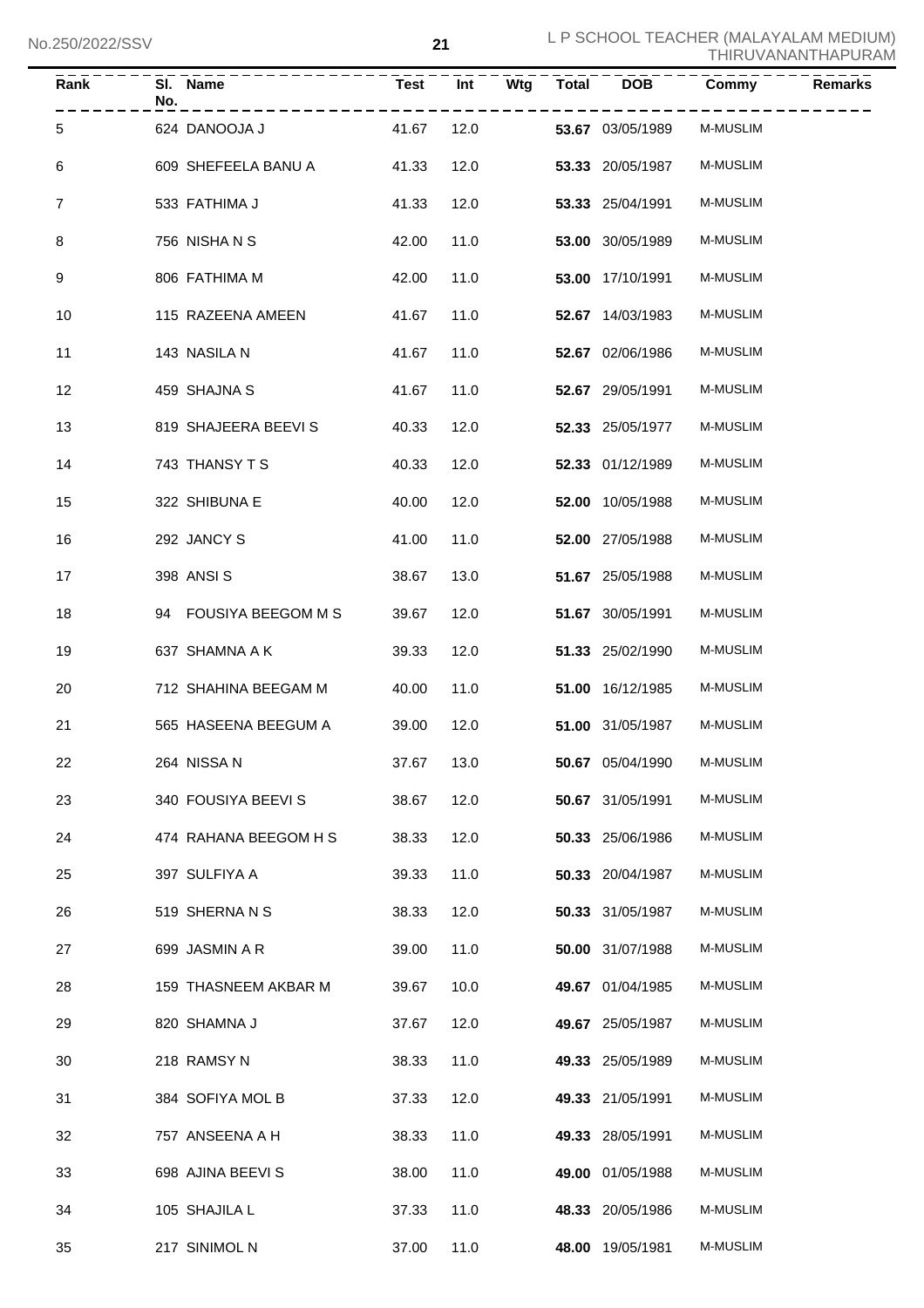| J.ZUU/ZUZZ/JJV |                         |             | LL         |       |                  | THIRUVANANTHAPURAM |                |  |
|----------------|-------------------------|-------------|------------|-------|------------------|--------------------|----------------|--|
| Rank           | SI. Name<br>No.         | <b>Test</b> | Int<br>Wtg | Total | <b>DOB</b>       | Commy              | <b>Remarks</b> |  |
| 36             | 277 ASEELA S            | 37.00       | 11.0       |       | 48.00 23/05/1992 | M-MUSLIM           |                |  |
| 37             | 532 JASEENA BEEVI M S   | 36.67       | 11.0       |       | 47.67 05/05/1979 | M-MUSLIM           |                |  |
| 38             | 535 SHIMI A R           | 35.67       | 12.0       |       | 47.67 21/04/1989 | M-MUSLIM           |                |  |
| 39             | 158 SALMYA S            | 36.33       | 11.0       |       | 47.33 25/05/1988 | M-MUSLIM           |                |  |
| 40             | 473 AJNALAL A           | 35.00       | 12.0       |       | 47.00 26/04/1987 | M-MUSLIM           |                |  |
| 41             | 775 JASMIN A N          | 35.00       | 12.0       |       | 47.00 30/05/1989 | M-MUSLIM           |                |  |
| 42             | 77 SAJNA M S            | 36.00       | 11.0       |       | 47.00 29/06/1991 | M-MUSLIM           |                |  |
| 43             | 204 JASEELA SL          | 35.67       | 11.0       |       | 46.67 30/05/1987 | M-MUSLIM           |                |  |
| 44             | 623 RINCY A R           | 35.67       | 11.0       |       | 46.67 12/05/1988 | M-MUSLIM           |                |  |
| 45             | 79 ANSIS                | 34.67       | 12.0       |       | 46.67 15/05/1988 | M-MUSLIM           |                |  |
| 46             | 263 SALFA D R           | 35.67       | 11.0       |       | 46.67 19/05/1989 | M-MUSLIM           |                |  |
| 47             | 441 ALFIYA A S          | 34.67       | 12.0       |       | 46.67 26/05/1991 | M-MUSLIM           |                |  |
| 48             | 534 THASLEEM S SIDDIQUE | 35.33       | 11.0       |       | 46.33 26/05/1987 | M-MUSLIM           |                |  |
| 49             | 291 SUMAYYA S           | 34.33       | 12.0       |       | 46.33 10/05/1989 | M-MUSLIM           |                |  |
| 50             | 488 SHAMNA M S          | 35.33       | 11.0       |       | 46.33 22/05/1990 | M-MUSLIM           |                |  |
| 51             | 394 SHAHINA M S         | 35.00       | 11.0       |       | 46.00 31/10/1992 | M-MUSLIM           |                |  |
| 52             | SHIBINA L<br>78         | 34.67       | 11.0       |       | 45.67 17/08/1987 | <b>M-MUSLIM</b>    |                |  |
| 53             | 683 SHAHINA U           | 34.67       | 11.0       |       | 45.67 10/10/1987 | M-MUSLIM           |                |  |
| 54             | 487 NABIHA HUSSAIN      | 33.67       | 12.0       |       | 45.67 31/03/1990 | M-MUSLIM           |                |  |
| 55             | 203 SHYMA N R           | 33.67       | 12.0       |       | 45.67 17/05/1991 | M-MUSLIM           |                |  |
| 56             | 188 FOUZIA B            | 33.67       | 12.0       |       | 45.67 29/05/1992 | M-MUSLIM           |                |  |
| 57             | 664 JASNA A J           | 33.33       | 12.0       |       | 45.33 14/04/1985 | M-MUSLIM           |                |  |
| 58             | 715 SAJINA R            | 35.33       | 10.0       |       | 45.33 15/05/1991 | M-MUSLIM           |                |  |
| 59             | 104 SHIBINA S           | 34.33       | 11.0       |       | 45.33 25/11/1993 | M-MUSLIM           |                |  |
| 60             | 160 BUSHRA BEEGAM A     | 33.00       | 12.0       |       | 45.00 19/05/1983 | M-MUSLIM           |                |  |
| 61             | 245 RAHEELA M           | 34.00       | 11.0       |       | 45.00 25/05/1986 | M-MUSLIM           |                |  |
| 62             | 592 JINCYMOL M S        | 33.00       | 12.0       |       | 45.00 14/11/1989 | M-MUSLIM           |                |  |
| 63             | 518 NISHATH A S         | 34.00       | 11.0       |       | 45.00 15/05/1993 | M-MUSLIM           |                |  |
| 64             | 368 SAJNA A R           | 32.67       | 12.0       |       | 44.67 19/05/1988 | M-MUSLIM           |                |  |
| 65             | 92 ANZA A               | 33.67       | 11.0       |       | 44.67 30/05/1988 | M-MUSLIM           |                |  |
| 66             | 440 MUHSINA A S         | 32.67       | 12.0       |       | 44.67 18/01/1992 | M-MUSLIM           |                |  |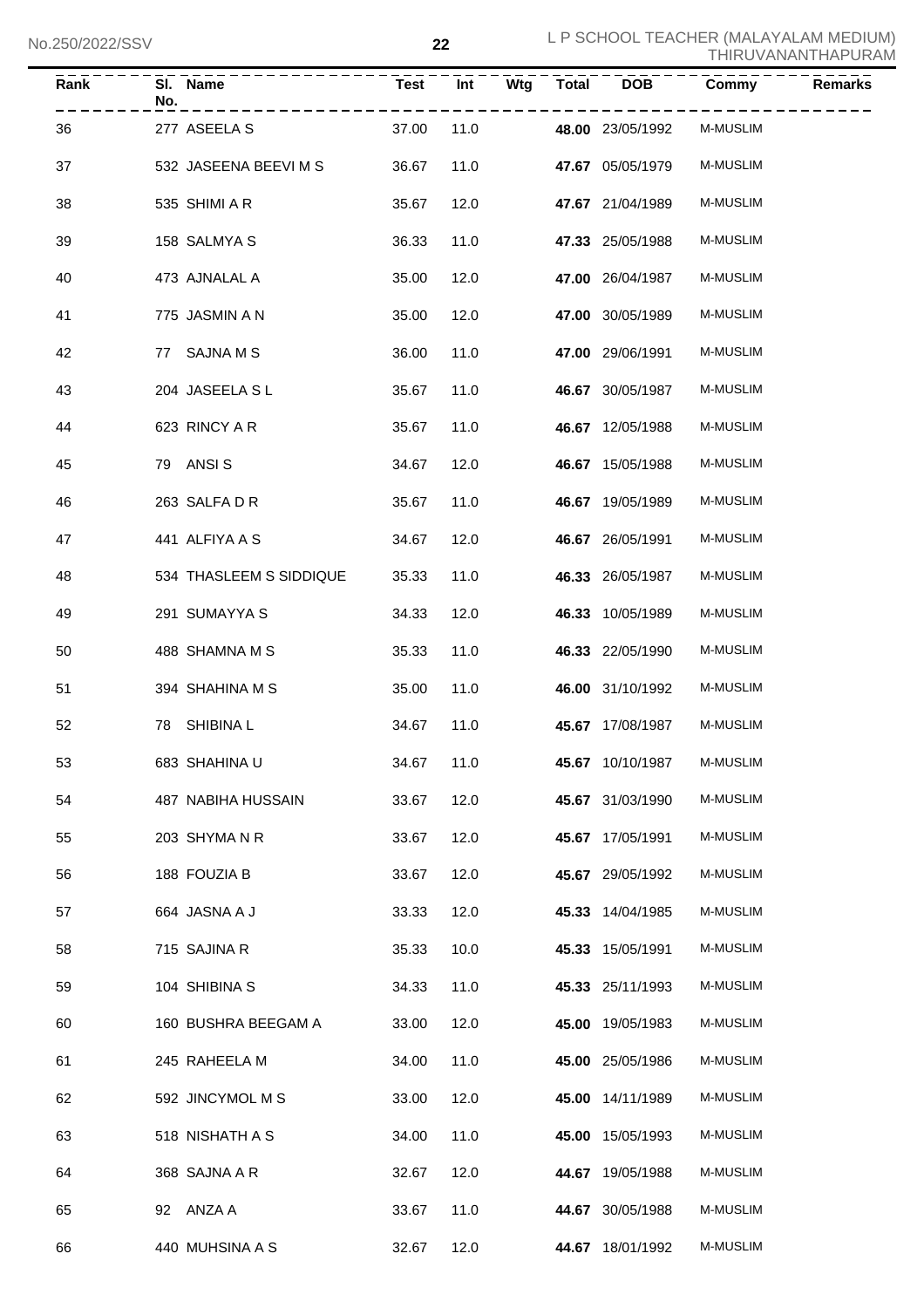| <b>Rank</b> | No. | SI. Name<br>--------- | <b>Test</b> | $\overline{Int}$<br>Wtg    | <b>Total</b> | <b>DOB</b>       | Commy           | <b>Remarks</b> |
|-------------|-----|-----------------------|-------------|----------------------------|--------------|------------------|-----------------|----------------|
| 67          |     | 563 AMEENA S S        | 33.33       | 11.0                       |              | 44.33 24/12/1989 | <b>M-MUSLIM</b> |                |
| 68          |     | 804 SHEEJA S A        | 33.00       | 11.0                       |              | 44.00 06/05/1986 | <b>M-MUSLIM</b> |                |
| 69          |     | 713 AYSHA BEEVI S     | 32.00       | 12.0                       |              | 44.00 24/05/1989 | <b>M-MUSLIM</b> |                |
| 70          |     | 63 SHIBINA S          | 33.00       | 11.0                       |              | 44.00 30/10/1990 | <b>M-MUSLIM</b> |                |
| 71          |     | 93 SHAMNA BASHEER     | 33.67       | 10.0                       |              | 43.67 02/11/1988 | <b>M-MUSLIM</b> |                |
| 72          |     | 219 SHIBINA S         | 32.67       | 11.0                       |              | 43.67 22/03/1993 | <b>M-MUSLIM</b> |                |
| 73          |     | 202 NAZEERA A S       | 30.67       | 12.0                       |              | 42.67 31/05/1978 | <b>M-MUSLIM</b> |                |
| 74          |     | 564 SUNAINA SAJAN     | 32.67       | 10.0                       |              | 42.67 09/04/1982 | <b>M-MUSLIM</b> |                |
| 75          |     | 354 SAHARA HUSSAIN    | 31.67       | 11.0                       |              | 42.67 02/05/1997 | <b>M-MUSLIM</b> |                |
| 76          |     | 666 SAJIDA JALAL      | 32.33       | 10.0                       |              | 42.33 31/05/1981 | <b>M-MUSLIM</b> |                |
| 77          |     | 126 REEJA A L         | 30.33       | 12.0                       |              | 42.33 14/10/1985 | <b>M-MUSLIM</b> |                |
| 78          |     | 395 SIMI R            | 30.33       | 12.0                       |              | 42.33 04/05/1986 | <b>M-MUSLIM</b> |                |
| 79          |     | 427 JASEELA N         | 30.33       | 12.0                       |              | 42.33 10/03/1987 | <b>M-MUSLIM</b> |                |
| 80          |     | 62 FATHIMA BEEVINS    | 32.00       | 10.0                       |              | 42.00 04/06/1993 | <b>M-MUSLIM</b> |                |
| 81          |     | 667 FATHIMA BEEVI S R | 31.00       | 11.0                       |              | 42.00 11/05/1995 | <b>M-MUSLIM</b> |                |
| 82          |     | 127 SAJIMOL S         | 30.67       | 11.0                       |              | 41.67 18/04/1979 | <b>M-MUSLIM</b> |                |
| 83          |     | 290 SABEENA BEEVIK    | 29.67       | 12.0                       |              | 41.67 21/05/1988 | <b>M-MUSLIM</b> |                |
| 84          |     | 339 SAJNA KAMAL       | 29.33 12.0  |                            |              | 41.33 16/05/1986 | M-MUSLIM        |                |
| 85          |     | 412 NAZEEHA S F       | 31.33       | 10.0                       |              | 41.33 21/05/1986 | <b>M-MUSLIM</b> |                |
| 86          |     | 458 SHIFANA B R       | 30.33       | 11.0                       |              | 41.33 07/07/1995 | <b>M-MUSLIM</b> |                |
| 87          |     | 50 SOUMIN LATHEEF M   | 31.00       | 10.0                       |              | 41.00 19/03/1991 | M-MUSLIM        |                |
| 88          |     | 638 SHIMNA A M        | 29.00       | 12.0                       |              | 41.00 15/05/1991 | M-MUSLIM        |                |
| 89          |     | 714 SAINA S           | 29.33       | 11.0                       |              | 40.33 21/05/1996 | M-MUSLIM        |                |
| 90          |     | 580 SIMI S            | 29.00       | 11.0                       |              | 40.00 25/05/1988 | <b>M-MUSLIM</b> |                |
|             |     |                       |             | <b>Latin Catholics/A.I</b> |              |                  |                 |                |
| 1           |     | 761 SUNIL KUMAR T P   | 40.67       | 12.0                       |              | 52.67 22/05/1982 | LC              |                |
| 2           |     | 34 ANSALEENA SUMISV   | 41.00       | 11.0                       |              | 52.00 21/05/1983 | LC              |                |
| 3           |     | 220 ATHIRA V S        | 40.67       | 11.0                       |              | 51.67 28/12/1980 | LC              |                |
| 4           |     | 144 GREEJA V L        | 39.67       | 12.0                       |              | 51.67 25/05/1988 | LC              |                |
| 5           |     | 293 SHIJI A           | 38.67       | 13.0                       |              | 51.67 01/07/1996 | LC              |                |
| 6           |     | 278 JAINA FERNANDAS   | 40.33       | 11.0                       |              | 51.33 26/08/1987 | LC              |                |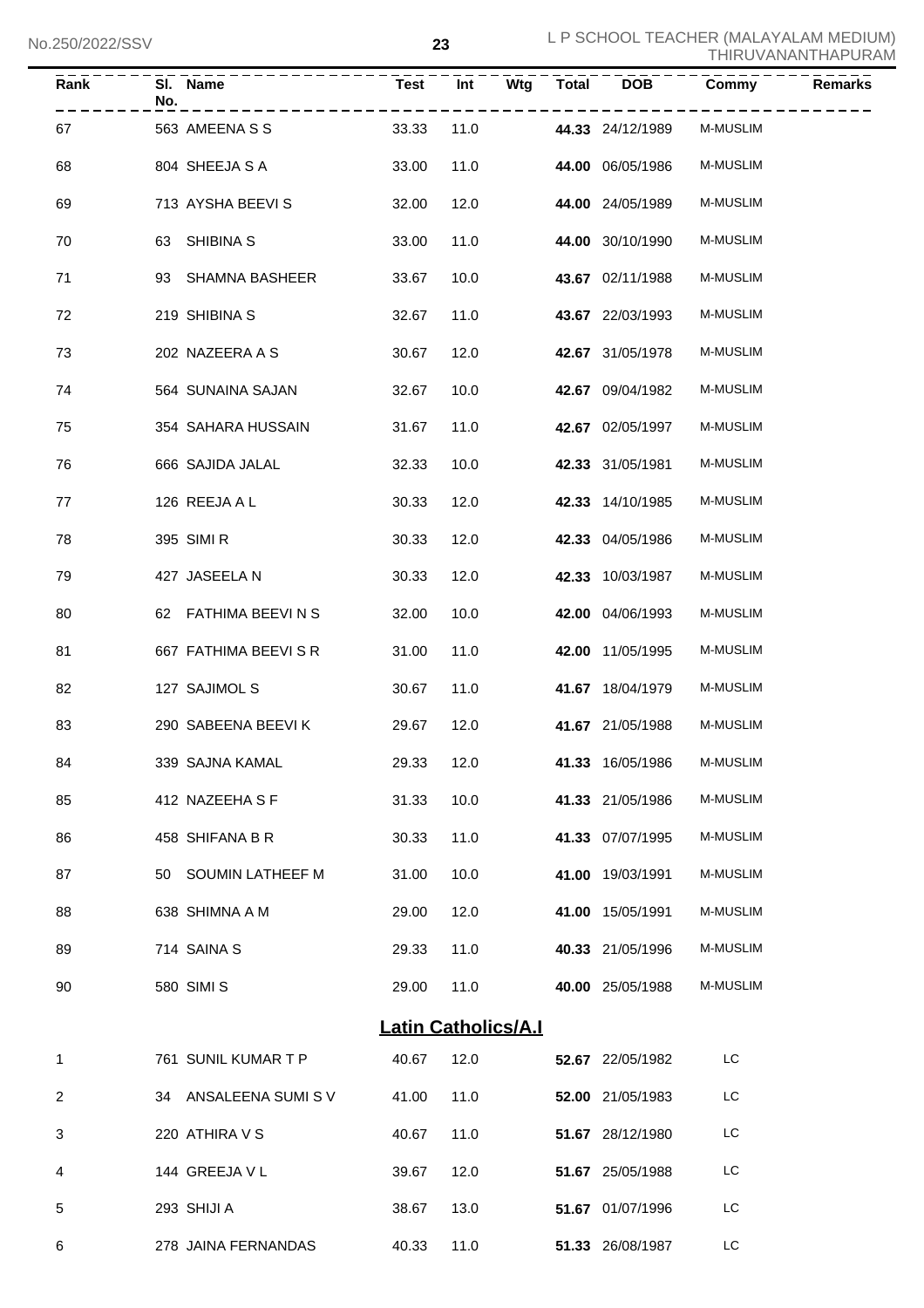| Rank           | $\overline{SI}$ . Name<br>No.<br>__________________ |       | .          |      | Test Int Wtg Total DOB         | <b>Commy</b><br>- - - - - - -       | <b>Remarks</b> |
|----------------|-----------------------------------------------------|-------|------------|------|--------------------------------|-------------------------------------|----------------|
| $\overline{7}$ | 40.33<br>355 REENA C                                |       |            | 11.0 | 51.33 19/04/1989 LC            |                                     |                |
| 8              | 323 HELGA SK                                        | 40.33 | 11.0       |      | 51.33 17/05/1989               | LC                                  |                |
| 9              | 246 MARIA SHYAMILI V J                              | 39.33 | 12.0       |      | 51.33 04/11/1992               | LC                                  |                |
| 10             | 640 JYOTHY M E                                      | 40.00 | 11.0       |      | 51.00 22/05/1989               | LC                                  |                |
| 11             | 64 ASHA VINCENT                                     | 40.67 | 10.0       |      | 50.67 17/06/1991               | LC                                  |                |
| 12             | 669 BRIJI R                                         | 38.33 | 12.0       |      | 50.33 06/03/1986               | LC                                  |                |
| 13             | 685 BINCY RV                                        | 39.00 | 11.0       |      | 50.00 18/06/1984               | LC                                  |                |
| 14             | 758 PRASANTH P T                                    | 37.33 | 12.0       |      | 49.33 26/05/1986               | LC                                  |                |
| 15             | 684 MARY DAYANA P                                   | 37.00 | 12.0       |      | 49.00 31/05/1982               | LC                                  |                |
| 16             | 442 SHEEBA M                                        | 37.67 | 11.0       |      | 48.67 22/05/1983               | LC                                  |                |
| 17             | 550 SHEEBA S                                        | 37.67 | 11.0       |      | 48.67 08/03/1984               | LC                                  |                |
| 18             | 234 SABITHA R                                       | 37.67 | 11.0       |      | 48.67 28/08/1987               | LC                                  |                |
| 19             | 593 RAJI MOHAN T                                    | 36.67 | 11.0       |      | 47.67 28/05/1988               | LC                                  |                |
| 20             | 548 ASHARANI K M                                    | 37.00 | 10.0       |      | <b>47.00</b> 21/05/1987        | LC                                  |                |
| 21             | 759 ABIJITH B S                                     | 35.00 | 12.0       |      | 47.00 03/05/1993               | LC                                  |                |
| 22             | 653 LATHAKUMARI R                                   | 33.33 | 13.0       |      | <b>46.33</b> 20/05/1978        | LC                                  |                |
| 23             | 639 DARLIC                                          | 35.00 | 11.0       |      | 46.00 15/05/1990               | LC                                  |                |
| 24             | 549 SHINI V V                                       |       |            |      | 34.00  11.0  45.00  28/05/1987 | LC                                  |                |
| 25             | 205 LUJISHA I                                       | 34.00 | 11.0       |      | 45.00 06/08/1992               | LC                                  |                |
| 26             | 760 VEENA C S                                       | 33.00 | 11.0       |      | 44.00 18/02/1991               | LC.                                 |                |
|                |                                                     |       | <b>OBC</b> |      |                                |                                     |                |
| 1              | 443 SUDHA S                                         | 41.67 | 12.0       |      | 53.67 31/05/1979               | OBC-<br>VILAKKITHALA<br><b>NAIR</b> |                |
| 2              | 789 RAJESH KUMAR S                                  | 41.67 | 12.0       |      | 53.67 31/05/1983               | OBC-<br>VILAKKITHALA<br><b>NAIR</b> |                |
| 3              | 247 DIVYA P S                                       | 41.67 | 11.0       |      | 52.67 30/05/1985               | OBC-YADAVAS                         |                |
| 4              | 35 SILPA S                                          | 41.33 | 11.0       |      | 52.33 01/10/1990               | <b>OBC-VANIKA</b><br>VAISYA         |                |
| 5              | 505 REMYAS                                          | 39.67 | 12.0       |      | 51.67 31/05/1989               | OBC-VANIKA<br>VAISYA                |                |
| 6              | 744 VARUNRAJ P G                                    | 39.33 | 12.0       |      | 51.33 18/10/1991               | OBC-<br>YOGEESWARA                  |                |
| 7              | 625 SINI M                                          | 40.00 | 11.0       |      | 51.00 18/05/1988               | OBC-<br>VELUTHEDATHU<br><b>NAIR</b> |                |
| 8              | 128 DEEPA G                                         | 38.33 | 12.0       |      | 50.33 30/05/1986               | OBC-<br>VELUTHEDATHU<br><b>NAIR</b> |                |
| 9              | 745 PRAVEEN CHANDRAN R                              | 38.00 | 12.0       |      |                                | 50.00 02/12/1998 OBC-EZHAVATHI      |                |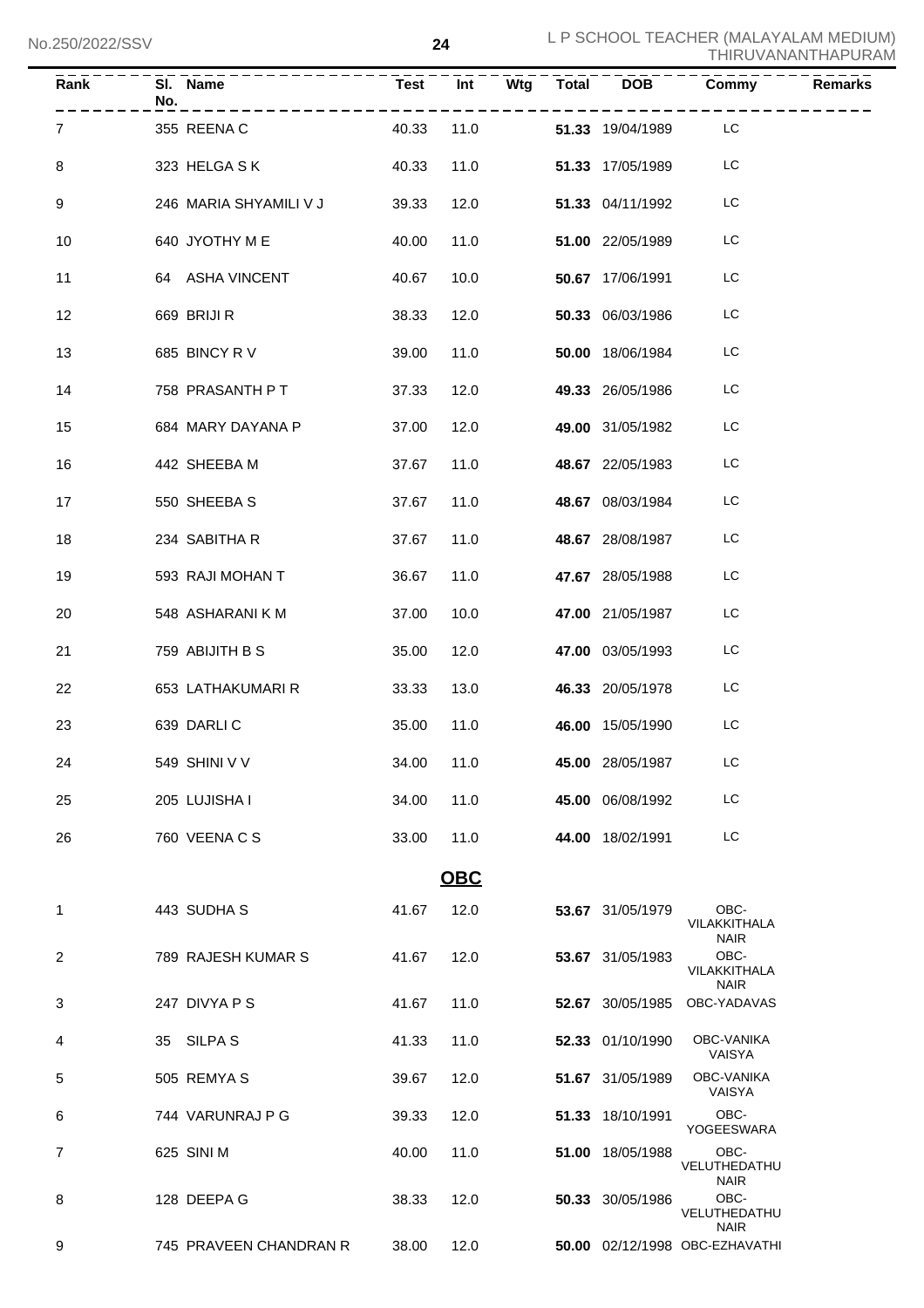| Rank    | No. | SI. Name                               | <b>Test</b> | Int               |      | Wtg Total | <b>DOB</b>            | Commy                               | <b>Remarks</b> |
|---------|-----|----------------------------------------|-------------|-------------------|------|-----------|-----------------------|-------------------------------------|----------------|
| 10      |     | 788 VISHNU V                           | 36.33       | 13.0              |      |           | 49.33 17/05/1991      | OBC-VANIKA<br>VAISYA                |                |
| 11      |     | 309 DEEPIKA G A                        | 38.00       | 11.0              |      |           | 49.00 20/05/1992      | OBC-VELAAN                          |                |
| $12 \,$ |     | 821 ASWATHY S KUMAR                    | 35.33       | 12.0              |      |           | 47.33 09/07/1998      | OBC-VANIKA<br>VAISYA                |                |
| 13      |     | 504 ANJANA M                           | 36.00       | 11.0              |      |           |                       | 47.00 16/12/1994 OBC-CHETTIES       |                |
| 14      |     | 594 CHINDU V SUKUMAR                   | 33.00       | 12.0              |      |           | 45.00 30/05/1987 OBC- | YOGEESWARA                          |                |
| 15      |     | 95 BHAVYA LEKSHMI M N                  | 33.67       | 11.0              |      |           | 44.67 30/04/1992      | OBC-<br>VEERASAIVAS                 |                |
| 16      |     | 173 VIJITHA V L                        | 32.00       | 12.0              |      |           | 44.00 10/05/1990      | OBC-<br>VELUTHEDATHU<br><b>NAIR</b> |                |
| 17      |     | 172 MANJUSHA B                         | 31.00       | 13.0              |      |           |                       | 44.00 03/11/1995 OBC-VELAAN         |                |
| 18      |     | 654 MAYA G KRISHNAN                    | 31.33       | 12.0              |      |           | 43.33 04/05/1988      | OBC-<br>VILAKKITHALA                |                |
| 19      |     | 399 SOUMYAK                            | 33.00       | 10.0              |      |           | 43.00 20/05/1993      | <b>NAIR</b><br>OBC-VANIKA<br>VAISYA |                |
| 20      |     | 822 SANGEETHA<br><b>MOHANACHANDRAN</b> | 29.33       | 12.0              |      |           |                       | 41.33 28/10/1985 OBC-CHAKKALA       |                |
| 21      |     | 428 UMARANI U                          | 29.33       | 11.0              |      |           | 40.33 24/06/1989      | OBC-<br>VILAKKITHALA<br><b>NAIR</b> |                |
| 22      |     | 385 SUNANDA L                          | 28.67       |                   | 10.0 |           | 38.67 20/05/1986      | OBC-<br>VEERASAIVAS                 |                |
|         |     |                                        |             | <b>Viswakarma</b> |      |           |                       |                                     |                |
| 1       |     | 610 GEETHUKRISHNA G                    | 39.33       |                   | 12.0 |           |                       | 51.33 21/05/1995 V-VISWAKARMA       |                |
| 2       |     | 324 SINDHU A R                         | 39.00       | 11.0              |      |           |                       | 50.00 19/05/1984 V-VISWAKARMA       |                |
| 3       |     | 129 ASHA A R                           | 39.00       | 11.0              |      |           |                       | 50.00 15/05/1985 V-VISWAKARMA       |                |
| 4       |     | 489 SYAMA V S                          | 37.00       | 12.0              |      |           |                       | 49.00 30/05/1987 V-VISWAKARMA       |                |
| 5       |     | 595 ALLURAJ A                          | 38.00       | 10.0              |      |           |                       | 48.00 10/01/1990 V-VISWAKARMA       |                |
| 6       |     | 746 SARANYA DAS                        | 36.00       | 12.0              |      |           |                       | 48.00 13/09/1993 V-VISWAKARMA       |                |
| 7       |     | 701 RAJI V R                           | 33.67       | 13.0              |      |           |                       | 46.67 12/05/1983 V-VISWAKARMA       |                |
| 8       |     | 790 ARUN DAS A S                       | 33.67       | 13.0              |      |           |                       | 46.67 28/05/1987 V-VISWAKARMA       |                |
| 9       |     | 369 AMRITHA G                          | 35.67       | 11.0              |      |           |                       | 46.67 15/10/1993 V-VISWAKARMA       |                |
| 10      |     | 475 ASWATHY ARAVIND A J                | 33.33       | 12.0              |      |           |                       | 45.33 19/01/1990 V-VISWAKARMA       |                |
| 11      |     | 520 REJITHA C V                        | 33.00       | 12.0              |      |           |                       | 45.00 15/01/1986 V-VISWAKARMA       |                |
| 12      |     | 670 SARITHA G                          | 33.00       | 12.0              |      |           | 45.00 29/05/1990      | V-ASARI                             |                |
| 13      |     | 728 SULATHA SURENDRAN V S              | 31.67       | 12.0              |      |           |                       | 43.67 02/12/1988 V-VISWAKARMA       |                |
| 14      |     | 444 JEEJARS                            | 32.33       | 11.0              |      |           |                       | 43.33 24/05/1994 V-VISWAKARMA       |                |
| 15      |     | 700 SINDHU A                           | 30.33       | 12.0              |      |           |                       | 42.33 20/05/1987 V-VISWAKARMA       |                |
| 16      |     | 490 ATHIRA M S                         | 29.67       | 12.0              |      |           |                       | 41.67 10/05/1992 V-VISWAKARMA       |                |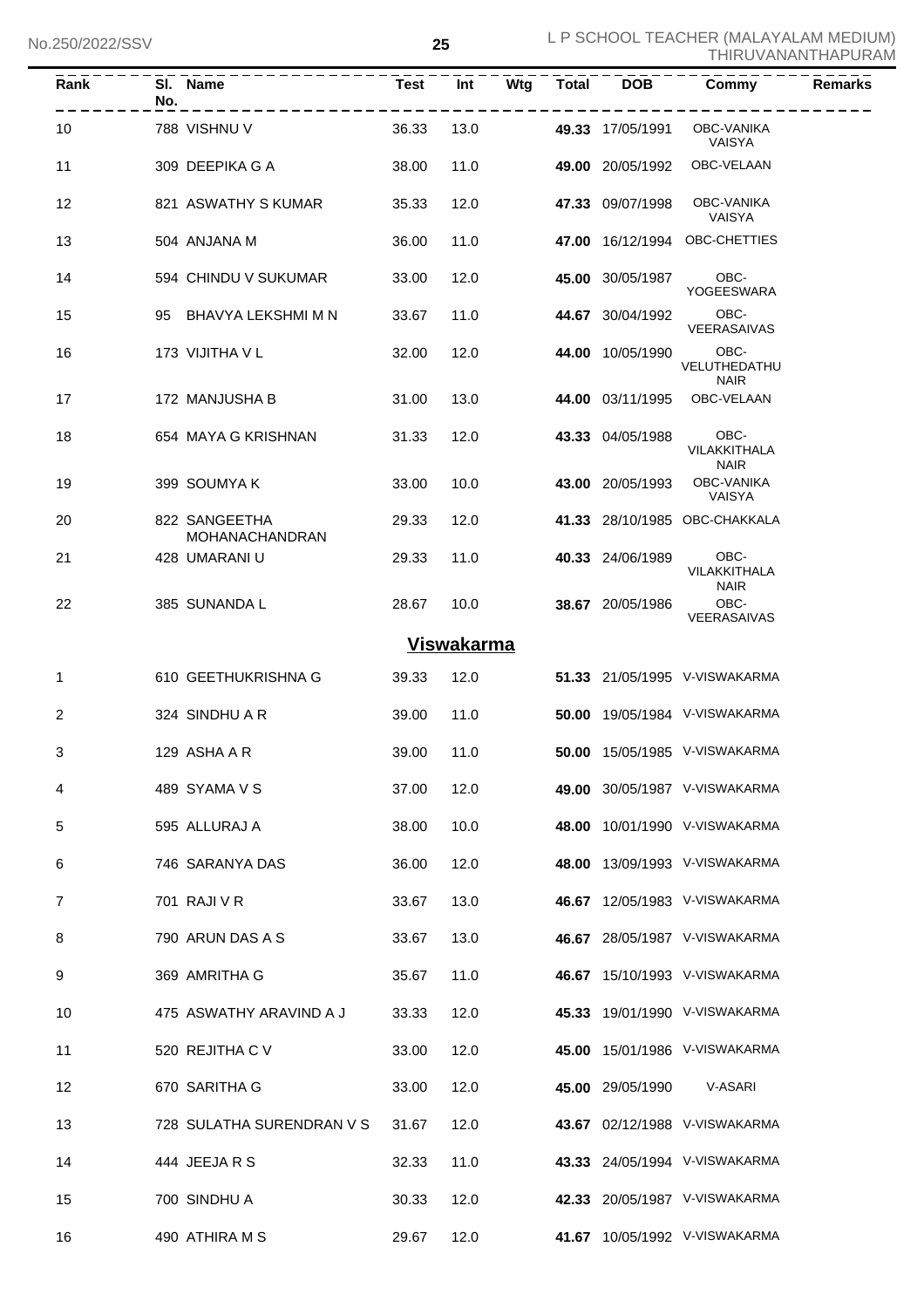| Rank              | SI. Name<br>No.                                 | <b>Test</b> | Int             | Wtg | Total | <b>DOB</b>       | Commy                          | <b>Remarks</b> |  |  |
|-------------------|-------------------------------------------------|-------------|-----------------|-----|-------|------------------|--------------------------------|----------------|--|--|
| 17                | 686 SOUMYA T                                    | 29.67       | 12.0            |     |       |                  | 41.67 10/03/1995 V-VISWAKARMA  |                |  |  |
| 18                | 174 SRUTHI R                                    | 28.67       | 11.0            |     |       |                  | 39.67 20/05/1989 V-VISWAKARMA  |                |  |  |
| 19                | 279 RAKHI P R                                   | 27.67       | 12.0            |     |       |                  | 39.67 30/09/1990 V-VISWAKARMA  |                |  |  |
| 20                | 460 SOORYA A S                                  | 28.33       | 11.0            |     |       |                  | 39.33 19/04/1992 V-VISWAKARMA  |                |  |  |
| 21                | 65 ABHIRAMI A S                                 | 29.33       | 10.0            |     |       |                  | 39.33 08/05/1992 V-VISWAKARMA  |                |  |  |
| 22                | 310 ASWATHY C S                                 | 27.00       | 10.0            |     |       |                  | 37.00 30/05/1988 V-VISWAKARMA  |                |  |  |
| <b>SIUC Nadar</b> |                                                 |             |                 |     |       |                  |                                |                |  |  |
| 1                 | 145 LIJI B L                                    | 41.33       | 12.0            |     |       | 53.33 10/05/1992 | <b>SIUC NADAR</b>              |                |  |  |
| $\overline{2}$    | 189 RESHMARP                                    | 42.00       | 11.0            |     |       | 53.00 24/05/1989 | <b>SIUC NADAR</b>              |                |  |  |
| 3                 | 370 DAYANA T RAJ                                | 40.33       | 12.0            |     |       | 52.33 18/05/1992 | <b>SIUC NADAR</b>              |                |  |  |
| 4                 | 400 JISMI SV                                    | 40.33       | 12.0            |     |       | 52.33 20/04/1993 | <b>SIUC NADAR</b>              |                |  |  |
| 5                 | 716 ROJA JOLLY F S                              | 41.00       | 11.0            |     |       | 52.00 29/08/1991 | <b>SIUC NADAR</b>              |                |  |  |
| 6                 | 641 SHALIJS                                     | 40.67       | 11.0            |     |       | 51.67 22/03/1988 | <b>SIUC NADAR</b>              |                |  |  |
| 7                 | 551 SHINEY STEPHEN                              | 40.00       | 11.0            |     |       | 51.00 25/03/1979 | <b>SIUC NADAR</b>              |                |  |  |
| 8                 | 445 ASHAU                                       | 40.00       | 11.0            |     |       | 51.00 23/05/1990 | <b>SIUC NADAR</b>              |                |  |  |
|                   | <b>Scheduled Caste Converts to Christianity</b> |             |                 |     |       |                  |                                |                |  |  |
| 1                 | 235 BINCY RAJ B S                               | 39.67       | 11.0            |     |       |                  | 50.67 18/03/1992 SCCC-SAMBAVA  |                |  |  |
| 2                 | 611 NEETHU BHASKARAN                            | 29.00 12.0  |                 |     |       |                  | 41.00 22/04/1990 SCCC-CHERAMAR |                |  |  |
| 3                 | 190 NIKHILAMOL A R                              | 30.33       | 10.0            |     |       |                  | 40.33 03/05/1991 SCCC-SAMBAVA  |                |  |  |
| 4                 | 626 SHINY GEORGE                                | 24.33       | 11.0            |     |       |                  | 35.33 27/05/1983 SCCC-PULAYA   |                |  |  |
| 5                 | 823 BIJIRAJ R                                   | 20.67       | 12.0            |     |       |                  | 32.67 12/05/1984 SCCC-CHERAMAR |                |  |  |
| 6                 | 413 AKHILA R                                    | 20.33       | 11.0            |     |       |                  | 31.33 16/11/1992 SCCC-PULAYAN  |                |  |  |
| 7                 | 280 RESHMA S G                                  | 19.67       | 11.0            |     |       |                  | 30.67 24/02/1995 SCCC-SAMBAVA  |                |  |  |
| 8                 | 175 CATHERIN JOSEPH                             | 19.67       | 11.0            |     |       |                  | 30.67 09/09/1995 SCCC-CHERAMAR |                |  |  |
|                   |                                                 |             | <b>Dheevara</b> |     |       |                  |                                |                |  |  |
| 1                 | 429 LINCHUS                                     | 37.33       | 13.0            |     |       | 50.33 02/02/1990 | D-ARAYAN                       |                |  |  |
| 2                 | 536 SUNIMOL S                                   | 38.67       | 11.0            |     |       | 49.67 17/12/1988 | D-ARAYAN                       |                |  |  |
| 3                 | 791 ABIN B                                      | 37.33       | 12.0            |     |       | 49.33 18/03/1994 | D-DHEEVARA                     |                |  |  |
| 4                 | 250 DIVYA R S                                   | 37.00       | 10.0            |     |       | 47.00 10/11/1986 | D-DHEEVARA                     |                |  |  |
| 5                 | 20 AMBIKA R                                     | 32.00       | 11.0            |     |       | 43.00 27/05/1983 | D-ARAYAN                       |                |  |  |
| 6                 | 248 NEETHU P T                                  | 30.67       | 12.0            |     |       | 42.67 17/03/1992 | D-DHEEVARA                     |                |  |  |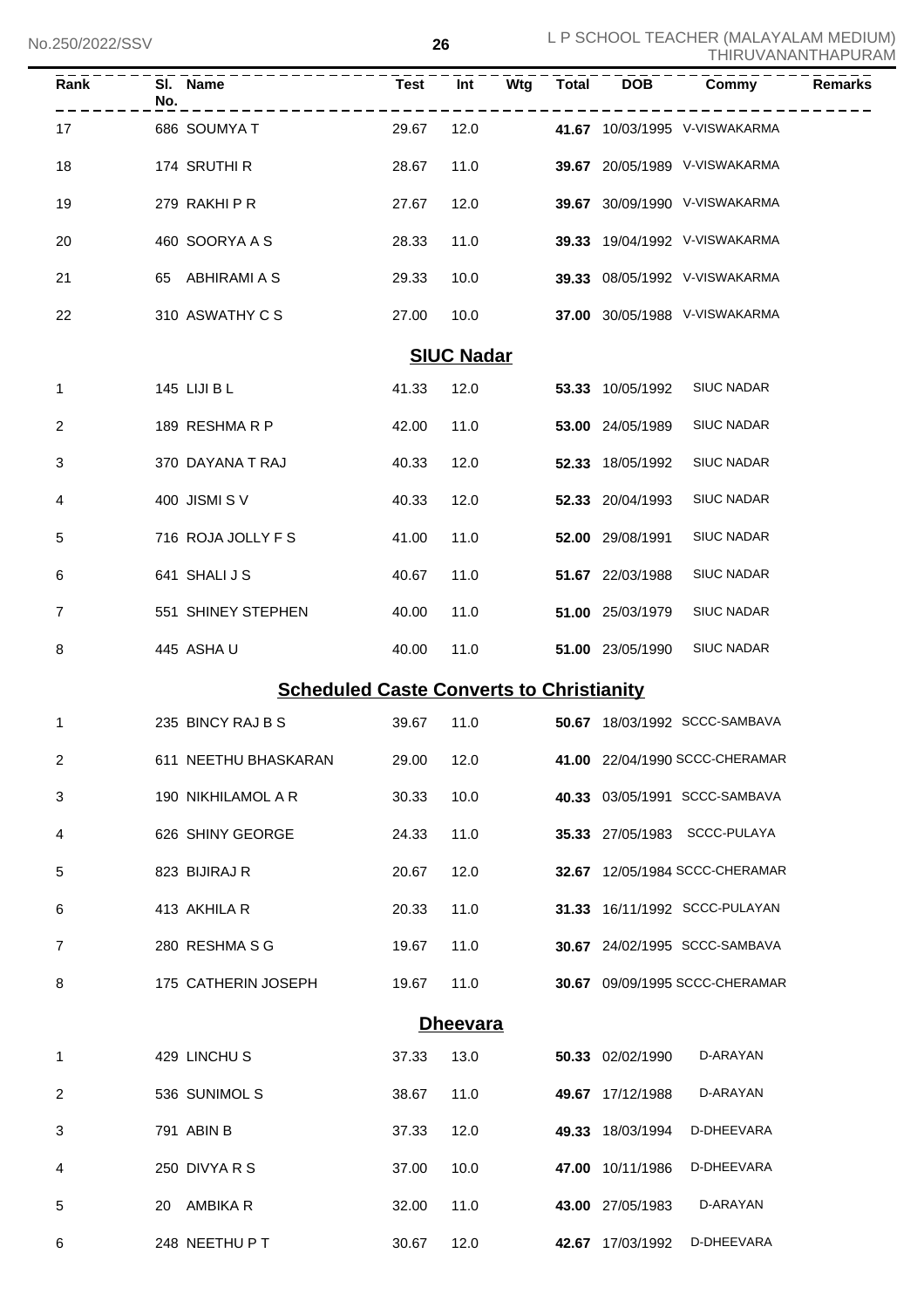| Rank        | No. | SI. Name               | <b>Test</b> | Int                | Wtg | Total | <b>DOB</b>       | Commy              | Remarks |
|-------------|-----|------------------------|-------------|--------------------|-----|-------|------------------|--------------------|---------|
| 7           |     | 249 LAKSHMI PRIYA S A  | 25.33       | 12.0               |     |       | 37.33 06/07/1987 | D-DHEEVARA         |         |
| 8           |     | 596 SRUTHI SATHYADEVAN | 25.33       | 10.0               |     |       | 35.33 02/01/1996 | D-ARAYA            |         |
|             |     |                        |             | <b>Hindu Nadar</b> |     |       |                  |                    |         |
| $\mathbf 1$ |     | 655 RAJESWARI V S      | 41.67       | 12.0               |     |       | 53.67 25/05/1987 | <b>HINDU NADAR</b> |         |
| 2           |     | 671 MANJU V S          | 40.67       | 12.0               |     |       | 52.67 19/03/1993 | <b>HINDU NADAR</b> |         |
| 3           | 80  | <b>PRINCY MOL L</b>    | 38.33       | 12.0               |     |       | 50.33 27/05/1989 | <b>HINDU NADAR</b> |         |
| 4           |     | 265 VINITHA V T        | 34.00       | 11.0               |     |       | 45.00 06/05/1989 | <b>HINDU NADAR</b> |         |
| 5           |     | 295 SARIGA V           | 32.33       | 11.0               |     |       | 43.33 02/08/1993 | <b>HINDU NADAR</b> |         |
| 6           |     | 430 JASMIN S J         | 31.67       | 11.0               |     |       | 42.67 12/10/1987 | <b>HINDU NADAR</b> |         |
|             |     |                        |             |                    |     |       |                  |                    |         |

# **List of Differently Abled Candidates for 3% Reservation**

### **Low Vision / Blindness**

|   | 171 JALAJA S       | 34.00 | 11.0 | 45.00 | 15/05/1980       | DA-LV            |
|---|--------------------|-------|------|-------|------------------|------------------|
| 2 | 414 VEENA P NAIR   | 28.67 | 13.0 |       | 41.67 24/05/1996 | DA-LV, Blindness |
| 3 | 729 ALTHAF N       | 25.00 | 12.0 |       | 37.00 04/01/1996 | DA-LV, Blindness |
| 4 | 730 GIRISH KUMAR G | 22.33 | 13.0 |       | 35.33 06/01/1979 | DA-LV            |

# **Hearing Impairment**

Nil

# **Locomotor Disability / Cerebral Palsy**

| 1 | 10 | SIBI S             | 31.67 | 11.0 | 42.67 | 11/05/1987 | DA-LD/CP |
|---|----|--------------------|-------|------|-------|------------|----------|
| 2 |    | 325 NITHYA M NAIR  | 30.67 | 11.0 | 41.67 | 12/05/1994 | DA-LD/CP |
| 3 |    | 731 ANTO RAJENDRAN | 25.00 | 11.0 | 36.00 | 26/06/1995 | DA-LD/CP |
| 4 |    | 415 SREEJA D       | 22.33 | 11.0 | 33.33 | 06/05/1985 | DA-LD/CP |
| 5 | 8  | SREEJA C R         | 20.67 | 12.0 | 32.67 | 13/05/1986 | DA-LD/CP |
| 6 |    | 656 VIDYA K K      | 14.67 | 11.0 | 25.67 | 23/04/1997 | DA-LD/CP |
| 7 | 9  | JAYARAJ J R        | 12.00 | 12.0 | 24.00 | 06/05/1988 | DA-LD/CP |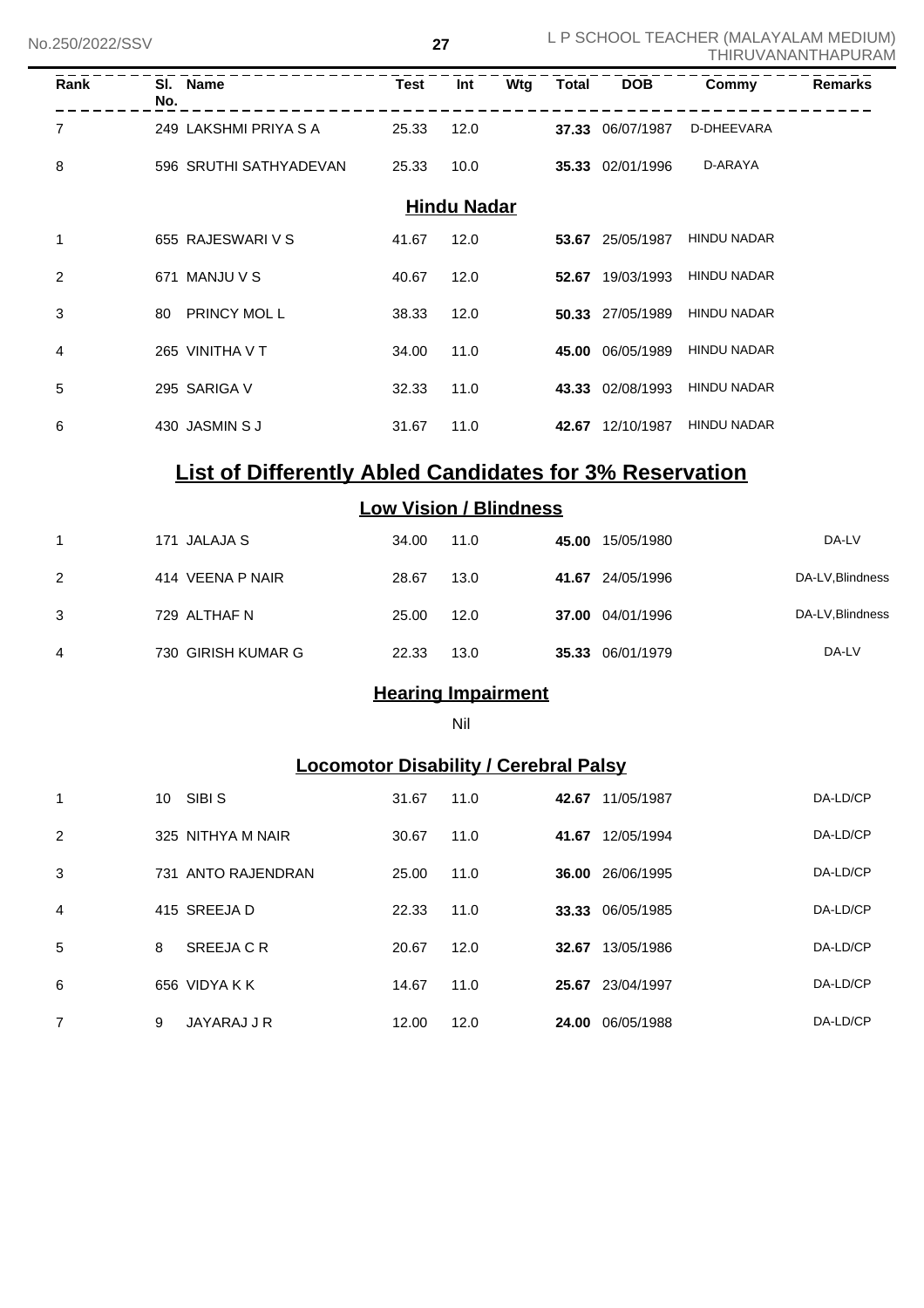#### **E - Ezhava, SC - Scheduled Caste, ST - Scheduled Tribe, M - Muslim/Mappila, LC/A.I - Latin Catholics/A.I, OBC - Other Backward Class, V - Viswakarma, SIUC N - SIUC Nadar, SCCC – Scheduled Castes Converts to Christianity, D - Dheevara, H Nadar - Hindu Nadar, LV – Low Vision, HI – Hearing Impairment, LD/CP-Locomotor Disability / Cerebral Palsy**

#### **SP - Sports**

**NOTE (1) :-** The Ranked List will be in force till the publication of a new Ranked List after the expiry of a minimum period of one year or till the expiry of three years whichever is earlier. Candidates from the Ranked List will be advised for appointment in accordance with the rules and orders regarding reservation and rotation as amended from time to time, if applicable, against vacancies reported to the Commission during the pendancy of the Ranked List. As the advice for appointment depends on the occurrence of vacancies, there is no guarantee that all the candidates included in the Ranked List will secure appointment. The candidates remaining in the Ranked List at the time of cancellation will have no claim at all for appointment on the basis of the inclusion of their names in the Ranked List.

**NOTE (2):-** According to the existing procedure, revaluation of Answer Script is not allowed. But Answer Scripts will be rechecked if the candidates apply for in the prescribed application form available free of cost from the Enquiry Sections of the various Offices of the Commission or its photocopy, or downloaded and printed form in A 4 size paper from the Commission's website www.keralapsc.gov.in or Photocopied there from along with prescribed fee of Rs.85/- (Rupees Eighty Five Only) under the Head of Account "0051 – PSC – 105 Stat PSC 99 – Examination Fee" addressed to the District Officer, Kerala Public Service Commission District Office, Thiruvananthapuram. Applications submitted in any other manner will not be considered. A period of 45 (Forty Five) days time to apply for rechecking of Answer Scripts will be allowed to candidates with effect from the Date of publication of the Ranked List in the official website of the Commission (on or before **15.07.2022**). The candidates can avail only one chance after the Approval of Ranked List. Rechecking of invalidated answer scripts due to any defects will not be considered. Application for Rechecking received after the stipulated time will not be entertained and Fee once remitted will not be refunded.

**NOTE (3):-** Candidates who wish to obtain a photocopy of their OMR Answer Sheets (Part A & Part B) relating to this selection shall remit a Fee of Rs.335/- (Rupees Three hundred and thirty five only) in any of the Treasuries in the State (Head of Account : 0051 – PSC – 800 – State PSC – 99 – Other Receipts). The duly filled in application in the prescribed form available from the Commission's Website www.keralapsc.gov.in along with the original chalan should be submitted to the District Officer, Kerala Public Service Commission District Office, Thiruvananthapuram within 45 (Forty Five) days from the date of publication of the Ranked List in the official website of the Commission. A copy of an answer sheet will be issued only once to a candidate. Copies of OMR answer sheets invalidated due to any defect will not be issued. Candidates are prohibited from applying for copy of an answer sheet which is not their own, and legal proceedings will be initiated against those who do so. The last date for receipt of application is **15.07.2022**. Applications received after the prescribed date will not be entertained.

**NOTE (4)** :- The entries put in column (9) are based on the Communities specified by the candidate in their Application forms and proved by them with necessary documents. The candidates whose Communities have not been correctly noted in the Ranked List as proved by them in their Application should intimate the fact to the District Officer, Kerala Public Service Commission District Office, Thiruvananthapuram within one month from the Date of publication of the Ranked List to get the benefit of Reservation to which they are entitled to. In the absence of timely information regarding discrepancies if any, the candidate will be advised as incorporated in the Ranked List.

**NOTE (5) :-** "Any candidates can relinquish his/ her right for appointment in writing duly attested by a Gazetted Officer of State/ Central Government with Signature, Name, Designation and Office Seal along with a notarized affidavit and a self attested copy of an ID proof bearing photograph as enlisted in the general conditions. The request for relinquishment received within 15 days from the date of publication of Ranked List in the official website of the Commission will be honoured against the requisitions of vacancies that are pending with the Commission up to the finalization of the Ranked List. After the publication of the Ranked List, the request for relinquishment will be considered only if such request is received on or before the date of receipt of requisition, based on which he/ she is to be advised".

**NOTE (6)** :- The A part and B part of OMR scripts will be destroyed after completing 6 months period from the date of finalisation of Ranked list, i.e. on **30.11.2022**.